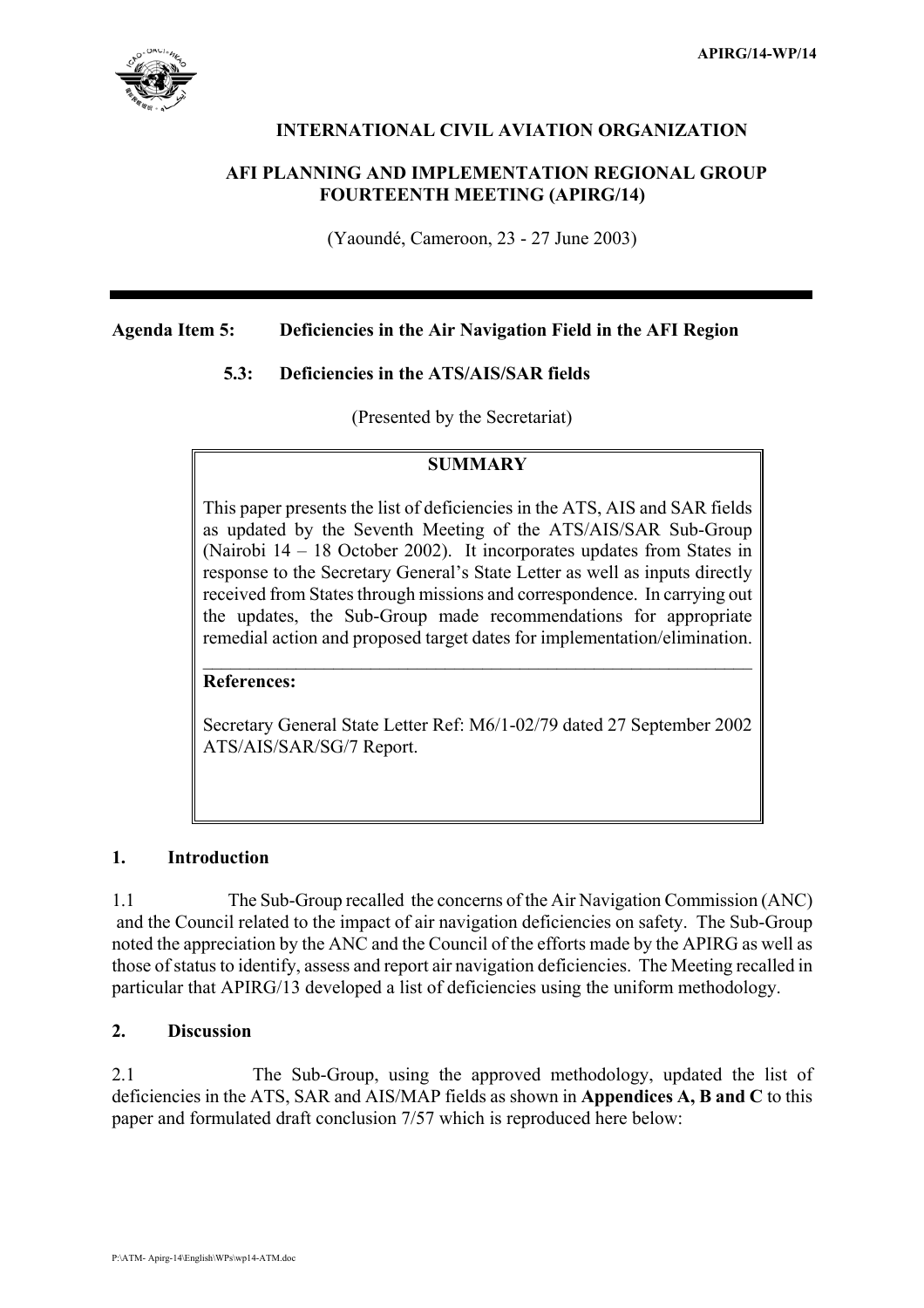| <b>Draft Conclusion 7/57</b> | List of deficiencies in the ATM, |
|------------------------------|----------------------------------|
|                              | <b>SAR and AIS fields</b>        |

**That considering the negative impact of non implementation of the air navigation plan requirements and the persistence of serious cases of deficiencies in several parts of the AFI region:** 

- **a) States concerned should take as soon as possible concrete measures to eliminate all deficiencies at the Appendix to this working paper.**
- **b) the matter be regularly followed up by the ICAO regional offices; and**
- **c) results be brought to the attention of APIRG**

## **3. Action required:**

That APIRG:

- a) note the list of deficiencies in ATS, AIS and SAR fields appearing in the **Appendices A, B and C** to this working paper as updated by the Secretariat and the ATS/AIS/SAR Sub-Group.
- b) update the list as appropriate on the basis of **Appendices A, B and C**.
- c) invite ICAO Secretariat to coordinate with the States concerned in order for them to take remedial action in a timely manner.
- d) develop a modified conclusion taking into account the content of the ATS/AIS/SAR/SG/7 draft conclusion 7/57 based on a), b) and c) above.

---------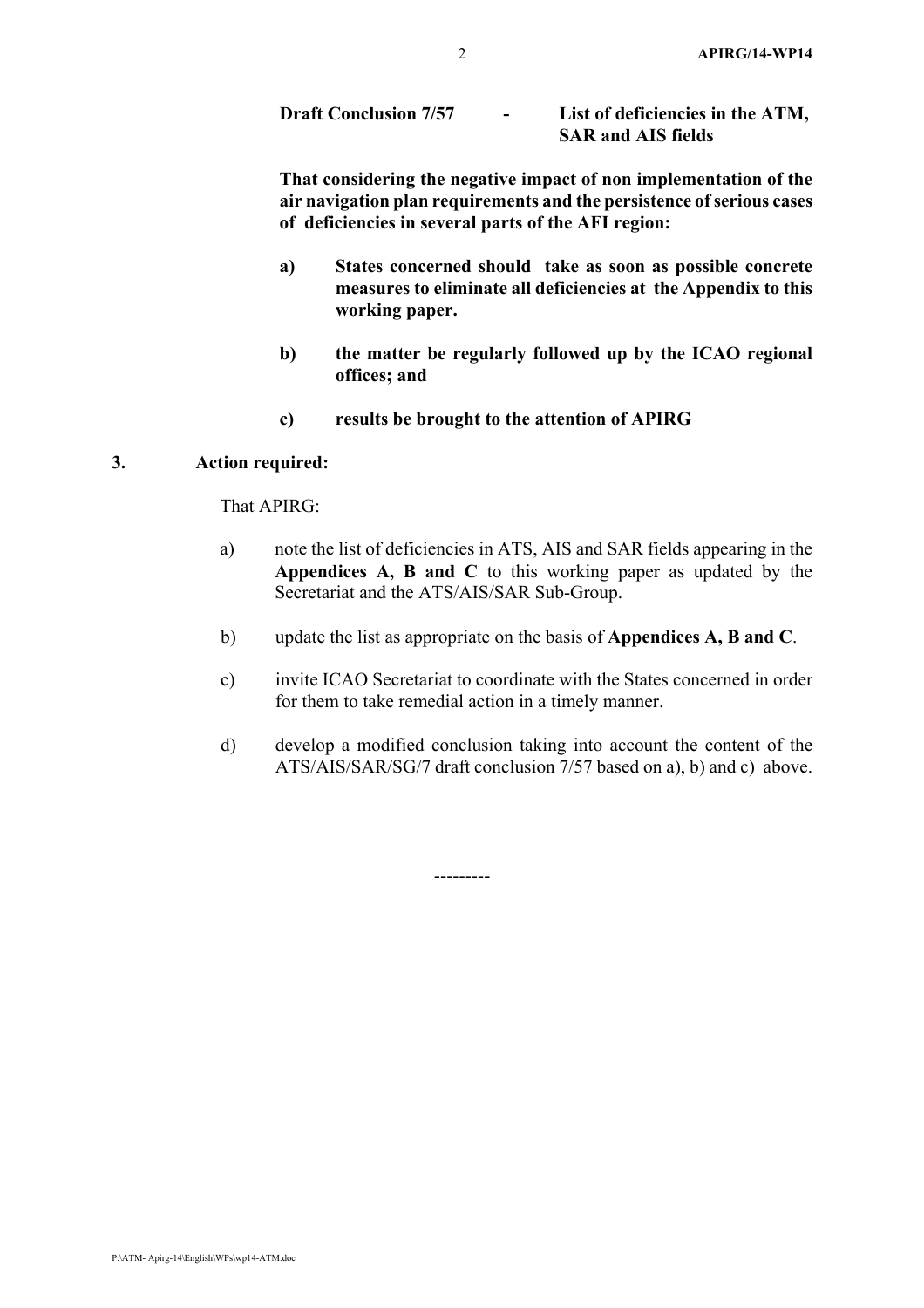# *ATM Deficiencies*

|         | <b>State Name Requirements</b>                           | <b>Facilities or</b><br><b>Services</b> | <b>Description of</b><br><b>Deficiency</b>                                                  | Date<br>first<br>reported | <b>Comments on</b><br><b>Deficiency</b>                                | <b>Description of</b><br><b>Corrective action</b>                                                               | <b>Executing Body Target date for Priority</b>    | <i>implementation</i> |   |
|---------|----------------------------------------------------------|-----------------------------------------|---------------------------------------------------------------------------------------------|---------------------------|------------------------------------------------------------------------|-----------------------------------------------------------------------------------------------------------------|---------------------------------------------------|-----------------------|---|
| Algeria |                                                          |                                         |                                                                                             |                           |                                                                        |                                                                                                                 |                                                   |                       |   |
|         | AFI/7 Rec.5/8 and<br>Table ATS 1 AFI ANP<br>Doc.7474/27  | RNAV UM999                              | Casablanca-Errachid<br>ia-El<br>Golea-Zarzaitine-Se<br>bha-Sarir-New<br>Valley-Luxor-Jeddah | 1995                      | Aircraft subjected to<br>fly non-economical<br>routes                  | States concerned to<br>coordinate common<br>implementation date                                                 | Algeria-Egypt-Libya-<br>Morocco-Saudi<br>Arabia   | 22/1/04               | A |
|         | AFI/7 Rec. 5/8 and<br>Table ATS 1 AFI ANP<br>Doc.7474/27 | Route UR981                             | Casablanca-Marrake<br>ch-BULIS-Gao-Niame<br>y-Lagos                                         | 1995                      | Aircraft subjected to<br>fly non-economical<br>routes                  | States concerned to<br>coordinate common<br>implementation date<br>(Route segment<br>implemented in<br>Algeria) | Mali-Mauritania-Moro 22/1/04<br>cco-Niger-Nigeria |                       | A |
|         | AFI/7 Rec.5/8 and<br>Table ATS 1 AFI ANP<br>Doc.7474/27  | Route UR986                             | Tunis-Ghadames- In<br>Amenas-Djanet-Kan<br>o-Foumban-Yaoundé<br>-France Ville               | 1995                      | Aircraft subjected to<br>fly non-economical<br>routes.                 | States concerned to<br>coordinate common<br>implementation date                                                 | Algeria                                           | 22/1/04               | Α |
|         | Annex 11 Appendix<br>2                                   | Five-letter name<br>code                | Route crossing not<br>identified                                                            | 1998                      | Difficulties for pilots<br>identifying potential<br>traffic conflicts. | ICAO Regional Office Algeria<br>concerned allocate<br>the 5-letter name<br>codes.                               |                                                   | 22/1/04               | A |
|         | APIRG/13<br>Conc. 13/43                                  |                                         | Non-implementation -<br>of 10 minutes<br>longitudinal<br>separation                         |                           |                                                                        |                                                                                                                 |                                                   | 22/1/04               | Α |
|         | AFI/7 Rec.5/21                                           |                                         | Non-implementation -<br>of ATC in the upper<br>airspace                                     |                           |                                                                        |                                                                                                                 |                                                   | 22/1/04               | A |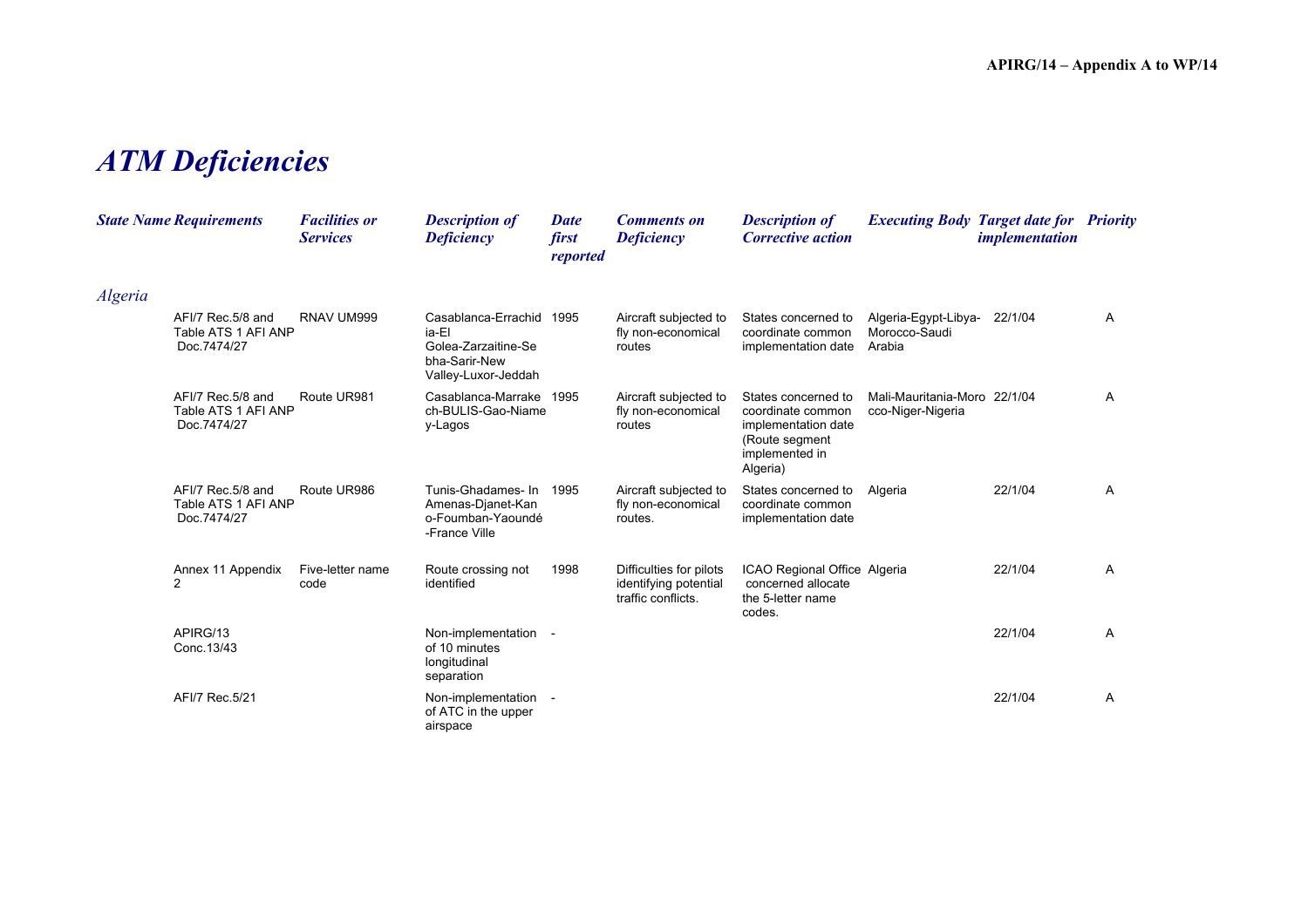|                | <b>State Name Requirements</b>                          | <b>Facilities or</b><br><b>Services</b>                             | <b>Description of</b><br><b>Deficiency</b>                                                         | <b>Date</b><br>first<br>reported | <b>Comments on</b><br><b>Deficiency</b>                        | <b>Description of</b><br><b>Corrective action</b>                    | <b>Executing Body Target date for Priority</b>                                                          | <i>implementation</i> |   |
|----------------|---------------------------------------------------------|---------------------------------------------------------------------|----------------------------------------------------------------------------------------------------|----------------------------------|----------------------------------------------------------------|----------------------------------------------------------------------|---------------------------------------------------------------------------------------------------------|-----------------------|---|
|                | AFI/7 Rec.5/8 and<br>Table ATS 1 AFI ANP<br>Doc.7474/27 | Route UA293                                                         | (Ibiza) (KIRLA) Tiaret 1995                                                                        |                                  | Aircraft subjected to<br>fly non-economical<br>routes          | States concerned to<br>coordinate common<br>implementatation<br>date | Algeria                                                                                                 | 22/1/04               | A |
|                | AFI/7 Rec.5/8 and<br>Table ATS 1 AFI ANP<br>Doc.7474/27 | Route UG623                                                         | (BALEN)<br>Annaba-Tebessa-Gh                                                                       | 1995                             | Aircraft subjected to<br>fly non-economical<br>routes          | States concerned to<br>coordinate common<br>implementation date      | Algeria                                                                                                 | 22/1/04               | A |
| Angola         |                                                         |                                                                     |                                                                                                    |                                  |                                                                |                                                                      |                                                                                                         |                       |   |
|                | AFI/7 Rec.5/21                                          | Provision of ATC 150 Non-provision of<br>NM concept                 | ATC service 150 NM<br>of Luanda and<br>Huambo                                                      | 1998                             | Steep descent for<br>arrival and steep<br>climb for departure. | Implement as<br>required.                                            | Angola                                                                                                  | 22/1/04               | U |
|                | AFI/7 Rec.5/8 Table<br>ATS 1 AFI ANP<br>Doc.7474/27     | RNAV UM731                                                          | Carbonara-OSMAR-<br>Tunis-Jerba-FARES-<br>Dirkou-N'Djamena-Be<br>riberati-Saurimo-Joh<br>annesburg | 1996                             | Aircraft subjected to<br>fly non-economical<br>routes          | States concerned to<br>coordinate common<br>implementation date      | Angola-Botswana-C<br>entral African<br>Republic-Congo(DRC<br>)-Chad-Libya-Niger-<br>South Africa-Zambia | 22/1/04               | A |
|                | AFI/7 Rec.5/8 Table<br>ATS 1 AFI ANP<br>Doc.7474/27     | RNAV UM998                                                          | Gaborone-Kinshasa-<br>Luena-Maun                                                                   | 1996                             | Aircraft subjected to<br>fly non-economic<br>routes            | States concerned to<br>coordinate common<br>implementation dates     | Angola-Botswana-<br>D. R. Congo                                                                         | 22/1/04               | A |
|                | APIRG/13 Conc.<br>13/43                                 | Non-implementation -<br>of 10 minutes<br>longitudinal<br>separation |                                                                                                    |                                  |                                                                |                                                                      |                                                                                                         | 22/1/04               | U |
| $\mathbf{r}$ . |                                                         |                                                                     |                                                                                                    |                                  |                                                                |                                                                      |                                                                                                         |                       |   |

#### *Benin*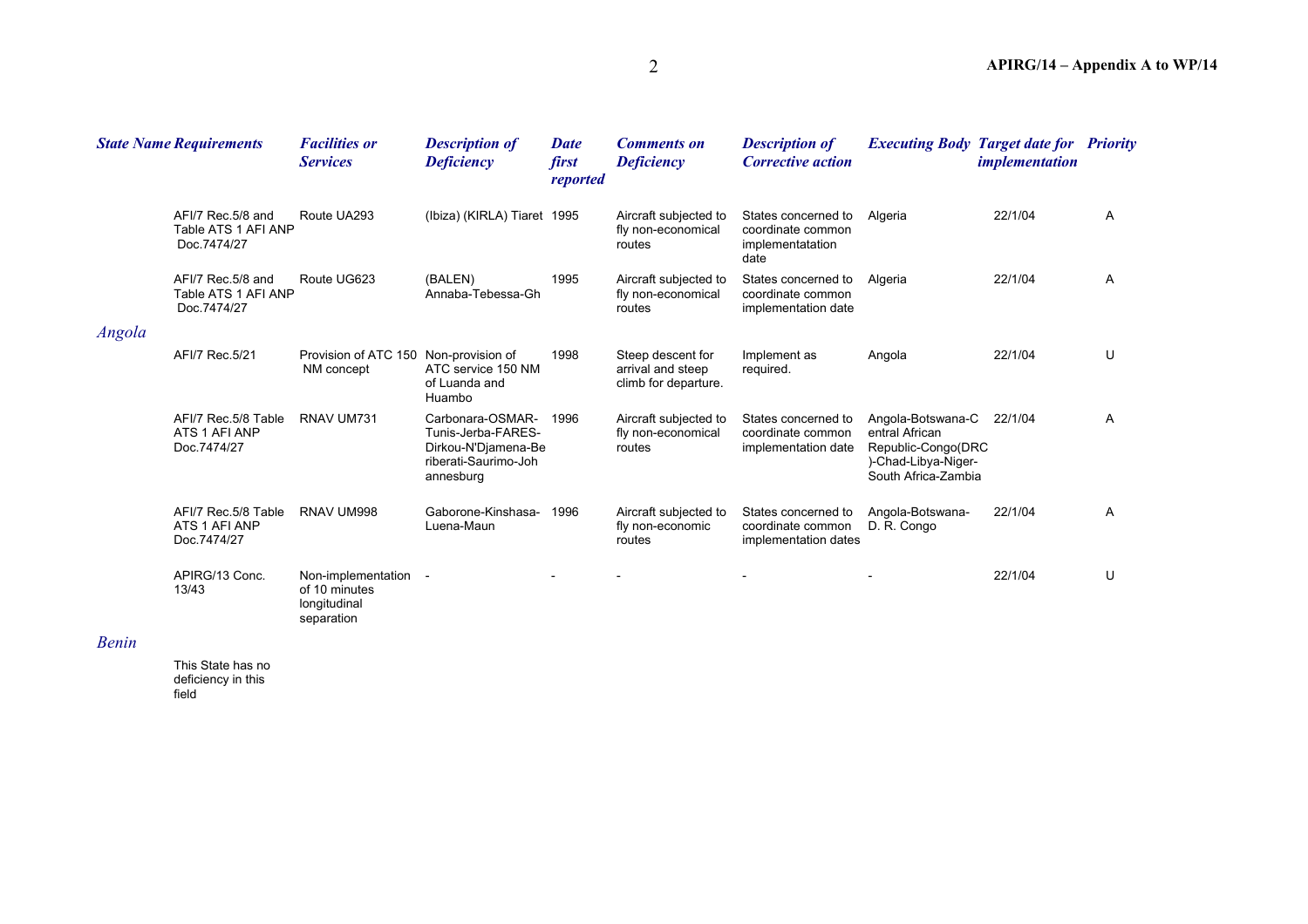|                     | <b>State Name Requirements</b>                   | <b>Facilities or</b><br><b>Services</b>             | <b>Description of</b><br><b>Deficiency</b> | <b>Date</b><br>first<br>reported | <b>Comments on</b><br><b>Deficiency</b>                         | <b>Description of</b><br><b>Corrective action</b>               | <b>Executing Body Target date for Priority</b> | <i>implementation</i> |   |
|---------------------|--------------------------------------------------|-----------------------------------------------------|--------------------------------------------|----------------------------------|-----------------------------------------------------------------|-----------------------------------------------------------------|------------------------------------------------|-----------------------|---|
| <b>Botswana</b>     |                                                  |                                                     |                                            |                                  |                                                                 |                                                                 |                                                |                       |   |
|                     | AFI/7 Rec.5/21                                   | RNAV UM731                                          | Johannesburg-Sauri 1990<br>mo              |                                  | Aircraft subjected to<br>fly non-economical<br>routes           | State concerned to<br>coordinate common<br>implementation date  | Angola-Botswana-S<br>outh Africa-Zambia        | 22/1/04               | Α |
| <b>Burkina Faso</b> |                                                  |                                                     |                                            |                                  |                                                                 |                                                                 |                                                |                       |   |
|                     | This State has no<br>deficiency in this<br>field |                                                     |                                            |                                  |                                                                 |                                                                 |                                                |                       |   |
| <b>Burundi</b>      |                                                  |                                                     |                                            |                                  |                                                                 |                                                                 |                                                |                       |   |
|                     | This State has no<br>deficiency in this<br>field |                                                     |                                            |                                  |                                                                 |                                                                 |                                                |                       |   |
| Cameroon            |                                                  |                                                     |                                            |                                  |                                                                 |                                                                 |                                                |                       |   |
|                     | AFI/7 Rec.5/8 Table<br>ATS 1 Doc.7474/27         | Route UA861                                         | Lagos-Garoua                               | 1994                             | Aircraft subjected to<br>fly non-economical<br>routes           | States concerned to<br>coordinate common<br>implementation date | Cameroon                                       | 22/1/04               | Α |
| Cape Verde          |                                                  |                                                     |                                            |                                  |                                                                 |                                                                 |                                                |                       |   |
|                     | This State has no<br>deficiency in this<br>field |                                                     |                                            |                                  |                                                                 |                                                                 |                                                |                       |   |
| Chad                |                                                  |                                                     |                                            |                                  |                                                                 |                                                                 |                                                |                       |   |
|                     | This State has no<br>deficiency in this<br>field |                                                     |                                            |                                  |                                                                 |                                                                 |                                                |                       |   |
| Comoros             |                                                  |                                                     |                                            |                                  |                                                                 |                                                                 |                                                |                       |   |
|                     | AFI/7 Rec.5/21                                   | Provision of ATC 150 Non-provision of<br>NM concept | ATC service 150 NM<br>Windhoek             | 1994                             | Delayed descend for<br>arrival and steep<br>climb for departure | To implement as<br>required                                     | Comoros-Madagasc 22/1/04<br>ar                 |                       | U |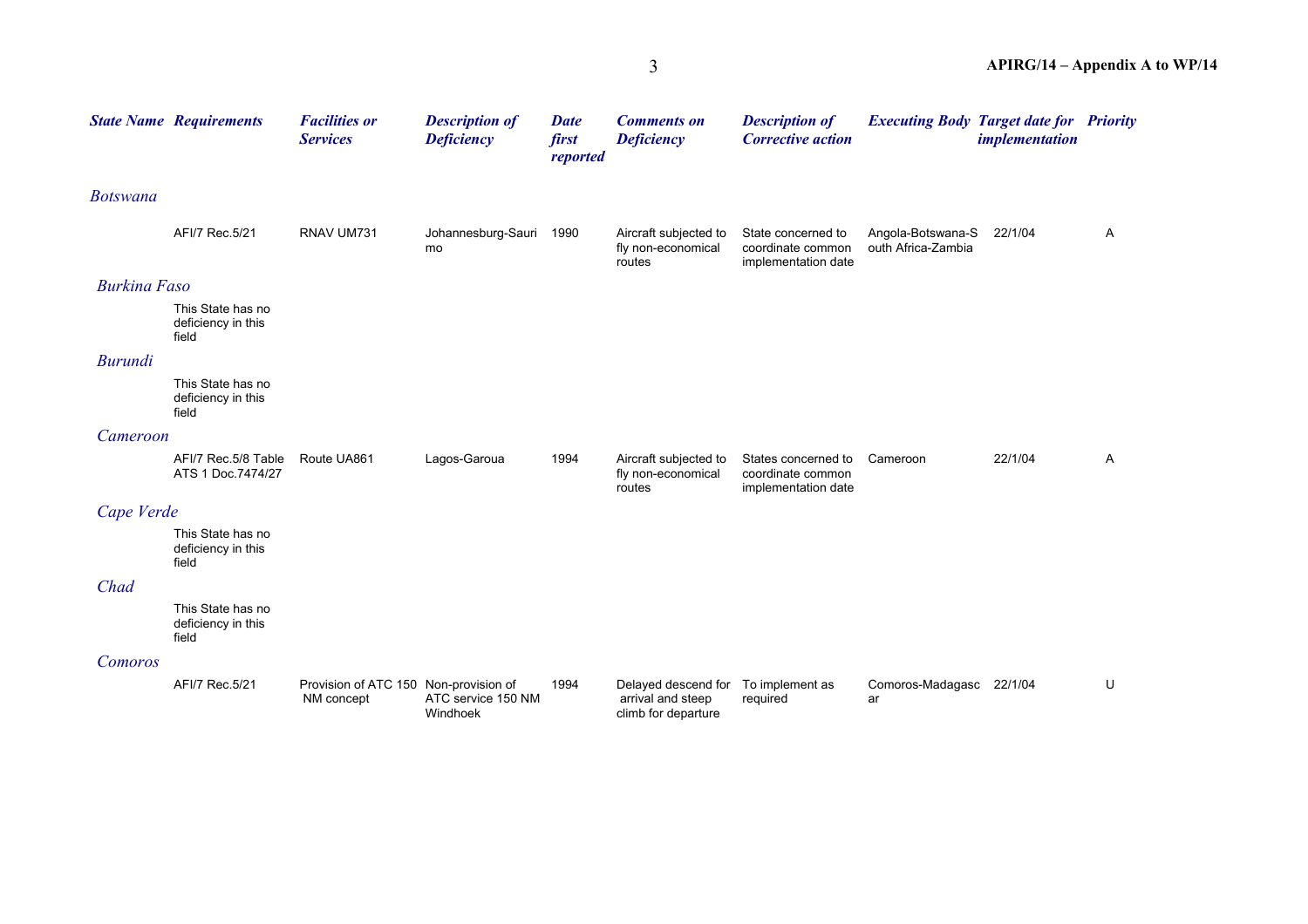|                    | <b>State Name Requirements</b>                      | <b>Facilities or</b><br><b>Services</b> | <b>Description of</b><br><b>Deficiency</b>                                                        | <b>Date</b><br>first<br>reported | <b>Comments on</b><br><b>Deficiency</b>                                       | <b>Description of</b><br><b>Corrective action</b>                                                                                  | <b>Executing Body Target date for Priority</b> | <i>implementation</i> |   |
|--------------------|-----------------------------------------------------|-----------------------------------------|---------------------------------------------------------------------------------------------------|----------------------------------|-------------------------------------------------------------------------------|------------------------------------------------------------------------------------------------------------------------------------|------------------------------------------------|-----------------------|---|
| Congo              |                                                     |                                         |                                                                                                   |                                  |                                                                               |                                                                                                                                    |                                                |                       |   |
|                    | LIM AFI Rec. 10/38                                  | <b>SSR Provision of</b><br>effective    | Need for SSR<br>surveillance in<br>extended TMA as<br>expressed in the AFI<br><b>CNS/ATM Plan</b> | 1998                             | Traffic<br>density/complexity<br>contributing to<br>frequent ATS<br>incidents | Implement SSR at<br><b>Brazzaville</b>                                                                                             | Congo                                          | 22/1/04               | U |
| Côte d'Ivoire      |                                                     |                                         |                                                                                                   |                                  |                                                                               |                                                                                                                                    |                                                |                       |   |
|                    | This State has no<br>deficiency in this<br>field    |                                         |                                                                                                   |                                  |                                                                               |                                                                                                                                    |                                                |                       |   |
| Dem. Rep. of Congo |                                                     |                                         |                                                                                                   |                                  |                                                                               |                                                                                                                                    |                                                |                       |   |
|                    | AFI/7 Rec.5/8 Table<br>ATS 1 AFI ANP<br>Doc.7474/27 | <b>UM731</b>                            | Johannesburg-Sauri<br>mo-Berberati                                                                | 1995                             | Aircraft subjected to<br>fly non-economical<br>routes                         | States concerned to<br>coordinate common<br>implementation date<br>(Need of VHF<br>coverage before<br>implementation)              | Angola-Botswana-C<br>ongo (DRC)                | 22/1/04               | Α |
|                    | AFI/7 Rec.5/21                                      |                                         | Non-provision of<br>ATC service                                                                   |                                  |                                                                               |                                                                                                                                    |                                                | 22/1/04               |   |
|                    | APIRG/13<br>Conc. 13/43                             |                                         | Non-implementation -<br>of 10 minute<br>longitudinal<br>separation                                |                                  |                                                                               |                                                                                                                                    |                                                | 22/1/04               |   |
|                    | AFI/7 Rec.5/8 Table<br>ATS 1 AFI ANP<br>Doc.7474/27 | Route UA617                             | Kinshasa-Windhoek                                                                                 | 1995                             | Aircraft subjected to<br>fly non-economical<br>routes                         | States concerned to<br>coordinate common<br>implementation date<br>(coordination<br>meeting with military<br>authorities on-going) | Congo (DRC)                                    | 22/1/04               | A |
|                    | AFI/7 Rec.5/8 Table<br>ATS 1 AFI ANP<br>Doc.7474/27 | RNAV UL612                              | Goma-El<br>Dhaba(Paleohora)                                                                       | 1995                             | Aircraft subjected to<br>fly non-economical<br>routes                         | States concerned to<br>coordinate common<br>implementation date                                                                    | Congo<br>(DRC)-Egypt-Sudan                     | 22/1/04               | Α |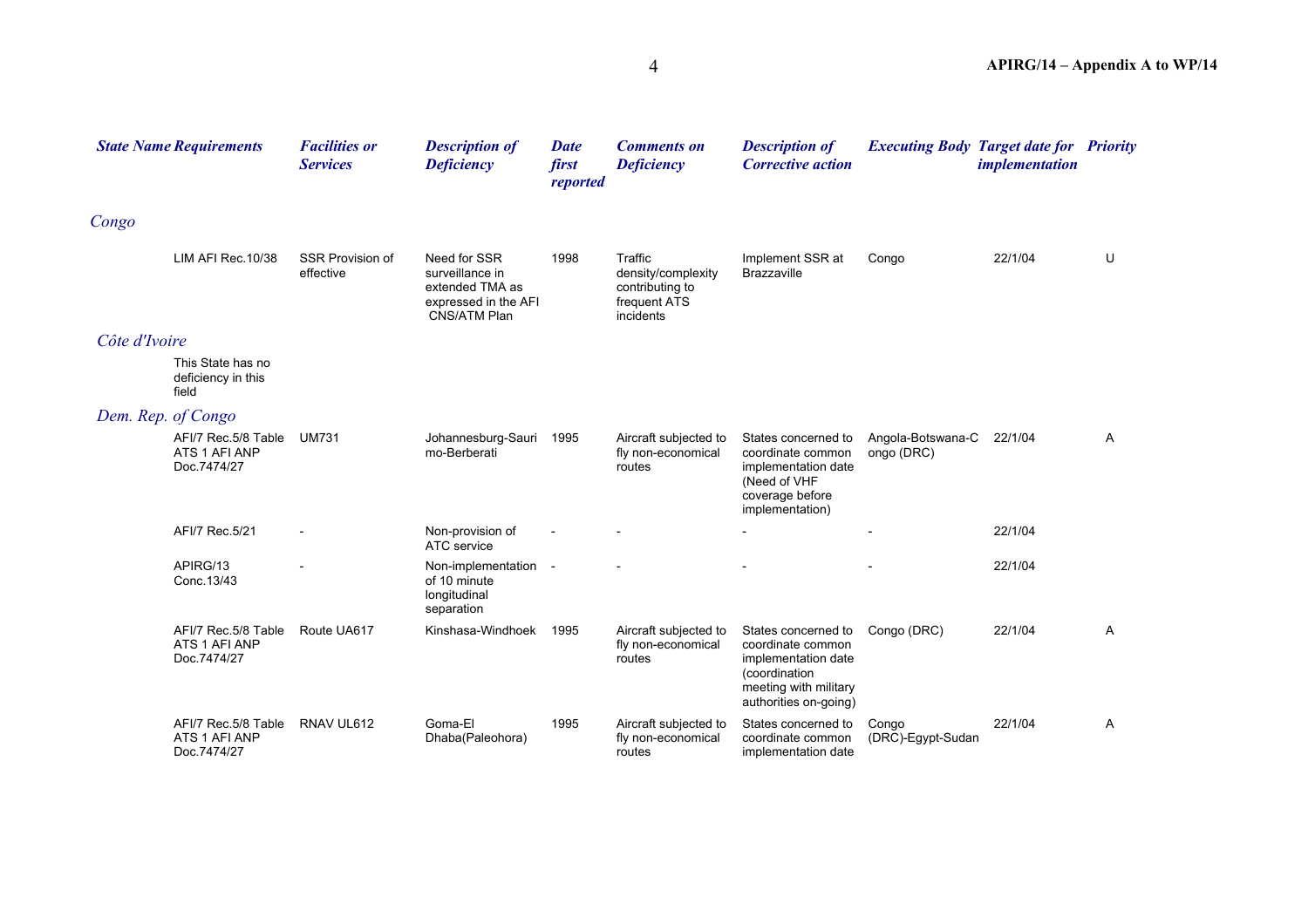|                  | <b>State Name Requirements</b>                      | <b>Facilities or</b><br><b>Services</b> | <b>Description of</b><br><b>Deficiency</b> | <b>Date</b><br>first<br>reported | <b>Comments on</b><br><b>Deficiency</b>               | <b>Description of</b><br><b>Corrective action</b>               |         | <b>Executing Body Target date for Priority</b><br><i>implementation</i> |   |
|------------------|-----------------------------------------------------|-----------------------------------------|--------------------------------------------|----------------------------------|-------------------------------------------------------|-----------------------------------------------------------------|---------|-------------------------------------------------------------------------|---|
| Djibouti         |                                                     |                                         |                                            |                                  |                                                       |                                                                 |         |                                                                         |   |
|                  | This State has no<br>deficiency in this<br>field    |                                         |                                            |                                  |                                                       |                                                                 |         |                                                                         |   |
| Egypt            |                                                     |                                         |                                            |                                  |                                                       |                                                                 |         |                                                                         |   |
|                  | This State has no<br>deficiency in this<br>field    |                                         |                                            |                                  |                                                       |                                                                 |         |                                                                         |   |
|                  | <b>Equatorial Guinea</b>                            |                                         |                                            |                                  |                                                       |                                                                 |         |                                                                         |   |
|                  | This State has no<br>deficiency in this<br>field    |                                         |                                            |                                  |                                                       |                                                                 |         |                                                                         |   |
| Eritrea          |                                                     |                                         |                                            |                                  |                                                       |                                                                 |         |                                                                         |   |
|                  | AFI/7 Rec.5/8 Table<br>ATS 1 AFI ANP<br>Doc.7474/27 | Route UB525                             | Addis<br>Ababa-ALEBA-Luxo                  | 1996                             | Aircraft subjected to<br>fly non-economical<br>routes | States concerned to<br>coordinate common<br>implementation date | Eritrea | 22/1/04                                                                 | A |
| Ethiopia         |                                                     |                                         |                                            |                                  |                                                       |                                                                 |         |                                                                         |   |
|                  | This State has no<br>deficiency in this<br>field    |                                         |                                            |                                  |                                                       |                                                                 |         |                                                                         |   |
| France (Réunion) |                                                     |                                         |                                            |                                  |                                                       |                                                                 |         |                                                                         |   |
|                  | This State has no<br>deficiency in this<br>field    |                                         |                                            |                                  |                                                       |                                                                 |         |                                                                         |   |
| Gabon            |                                                     |                                         |                                            |                                  |                                                       |                                                                 |         |                                                                         |   |
|                  | This State has no<br>deficiency in this<br>field    |                                         |                                            |                                  |                                                       |                                                                 |         |                                                                         |   |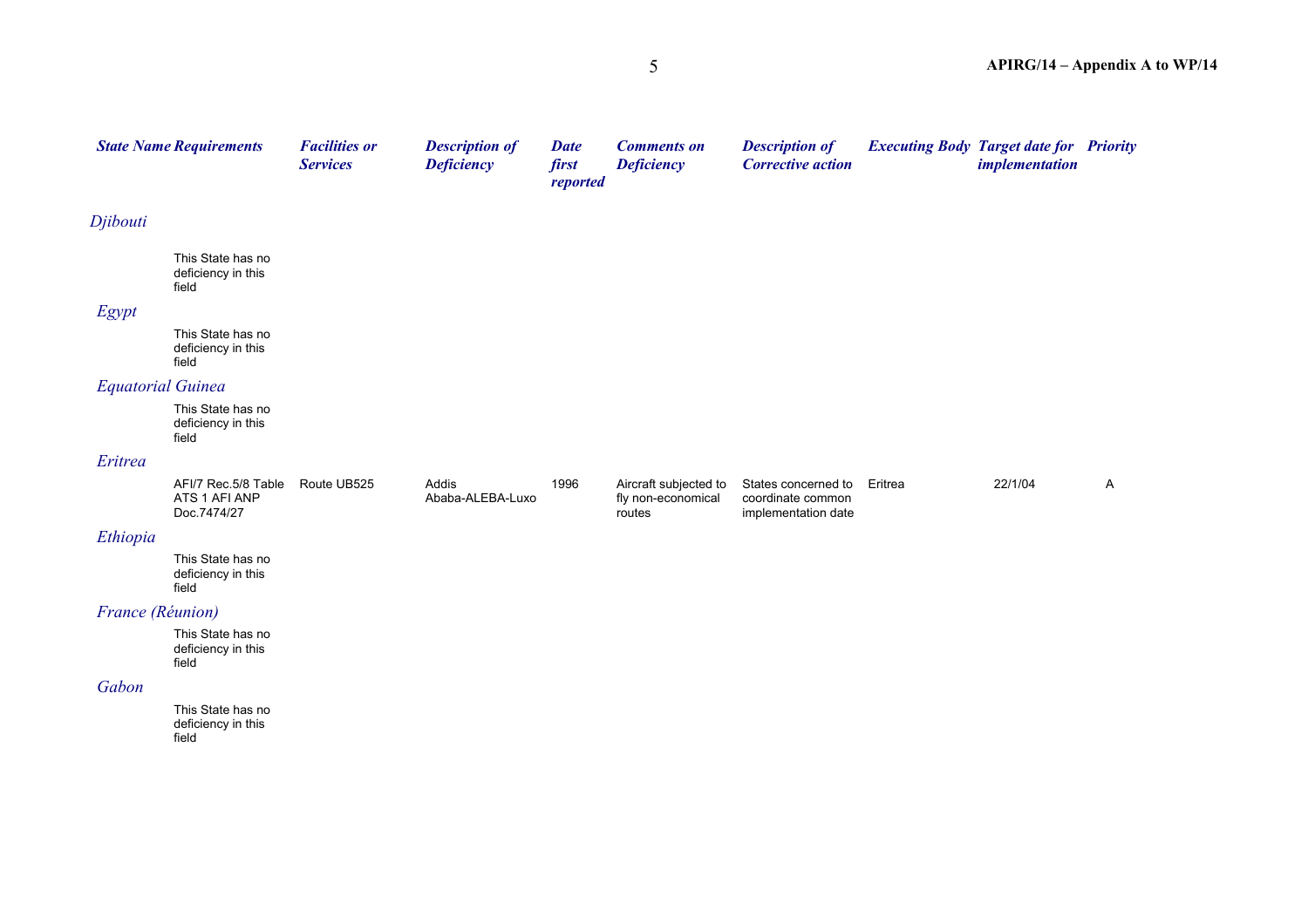|               | <b>State Name Requirements</b>                   | <b>Facilities or</b><br><b>Services</b> | <b>Description of</b><br><b>Deficiency</b>          | <b>Date</b><br>first<br>reported | <b>Comments on</b><br><b>Deficiency</b> | <b>Description of</b><br><b>Corrective action</b> |       | <b>Executing Body Target date for Priority</b><br><i>implementation</i> |              |
|---------------|--------------------------------------------------|-----------------------------------------|-----------------------------------------------------|----------------------------------|-----------------------------------------|---------------------------------------------------|-------|-------------------------------------------------------------------------|--------------|
| Gambia        |                                                  |                                         |                                                     |                                  |                                         |                                                   |       |                                                                         |              |
|               | This State has no<br>deficiency in this<br>field |                                         |                                                     |                                  |                                         |                                                   |       |                                                                         |              |
| Ghana         |                                                  |                                         |                                                     |                                  |                                         |                                                   |       |                                                                         |              |
|               | This State has no<br>deficiency in this<br>field |                                         |                                                     |                                  |                                         |                                                   |       |                                                                         |              |
| Guinea        |                                                  |                                         |                                                     |                                  |                                         |                                                   |       |                                                                         |              |
|               | This State has no<br>deficiency in this<br>field |                                         |                                                     |                                  |                                         |                                                   |       |                                                                         |              |
| Guinea Bissau |                                                  |                                         |                                                     |                                  |                                         |                                                   |       |                                                                         |              |
|               | This State has no<br>deficiency in this<br>field |                                         |                                                     |                                  |                                         |                                                   |       |                                                                         |              |
| Kenya         |                                                  |                                         |                                                     |                                  |                                         |                                                   |       |                                                                         |              |
|               | AFI/7 Rec.5/1 -<br>Airspace<br>management        | P2, R10, D20                            | Prohibited area,<br>restricted area,<br>danger area | 1990                             | Non-availability of<br>direct routing   | Withdraw these<br>areas                           | Kenya | 22/1/04                                                                 | $\mathsf{A}$ |
| Lesotho       |                                                  |                                         |                                                     |                                  |                                         |                                                   |       |                                                                         |              |
|               | This State has no<br>deficiency in this<br>field |                                         |                                                     |                                  |                                         |                                                   |       |                                                                         |              |
| Liberia       |                                                  |                                         |                                                     |                                  |                                         |                                                   |       |                                                                         |              |
|               | This State has no<br>deficiency in this<br>field |                                         |                                                     |                                  |                                         |                                                   |       |                                                                         |              |
|               |                                                  |                                         |                                                     |                                  |                                         |                                                   |       |                                                                         |              |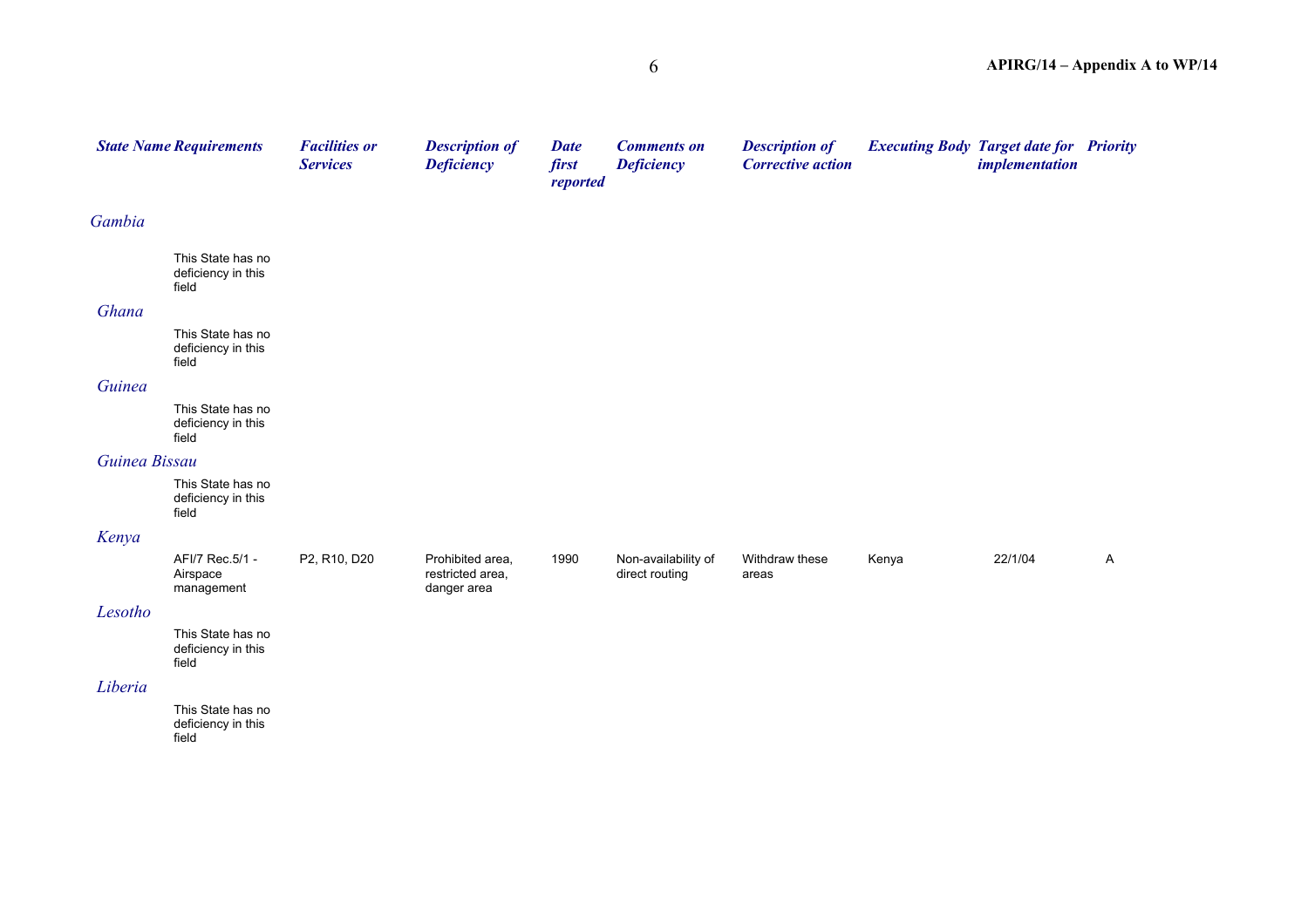|       | <b>State Name Requirements</b>                      | <b>Facilities or</b><br><b>Services</b>             | <b>Description of</b><br><b>Deficiency</b>                                                                                                                                                                                                  | <b>Date</b><br>first<br>reported | <b>Comments on</b><br><b>Deficiency</b>                                              | <b>Description of</b><br><b>Corrective action</b>                                                                                                                 |                                     | <b>Executing Body Target date for Priority</b><br><i>implementation</i> |   |
|-------|-----------------------------------------------------|-----------------------------------------------------|---------------------------------------------------------------------------------------------------------------------------------------------------------------------------------------------------------------------------------------------|----------------------------------|--------------------------------------------------------------------------------------|-------------------------------------------------------------------------------------------------------------------------------------------------------------------|-------------------------------------|-------------------------------------------------------------------------|---|
| Libya |                                                     |                                                     |                                                                                                                                                                                                                                             |                                  |                                                                                      |                                                                                                                                                                   |                                     |                                                                         |   |
|       | AFI/7 Rec.5/8 Table<br>ATS 1 AFI ANP<br>Doc.7474/27 | RNAV UM999                                          | Zarzaitine-Sebha-Sa<br>rir-New Valley                                                                                                                                                                                                       | 1994                             | Aircraft subjected to<br>fly non-economical<br>routes                                | States concerned to<br>coordinate common<br>implementation date                                                                                                   | Libya                               | 22/1/04                                                                 | A |
|       | AFI/7 Rec.5/21                                      | Provision of ATC 150 Non-provision of<br>NM concept | ATC 150 NM of<br>Tripoli                                                                                                                                                                                                                    | 1990                             | Delayed descent for<br>arrival and steep<br>climb for departure                      | Implement as<br>required                                                                                                                                          | Libya                               | 22/1/04                                                                 | U |
|       | AFI/7 Rec.5/8 Table<br>ATS 1 AFI ANP<br>Doc.7474/27 | Route UA748                                         | (Gozo)-Tripoli-Mizda- 1994<br>Cairo-Sharm Sheikh                                                                                                                                                                                            |                                  | Aircraft subjected to<br>fly non-economical<br>routes                                | States concerned to<br>coordinate common<br>implementation date                                                                                                   | Libya and adjacent<br><b>States</b> | 22/1/04                                                                 | Α |
|       | AFI/7 Rec.5/8 Table<br>ATS 1 AFI ANP<br>Doc.7474/27 | Route UA411                                         | Jerba-Tripoli-Beni-W<br>alid-Benina-GERFA-<br>Mersa Matruh-Cairo                                                                                                                                                                            | 1994                             | Aircraft subjected to<br>fly non-economical<br>routes                                | States concerned to<br>coordinate common<br>implementation date                                                                                                   | Libya                               | 22/1/04                                                                 | A |
|       | AFI/7 Rec.5/8 Table<br>ATS 1 AFI ANP<br>Doc.7474/27 | Route UG855                                         | Tripoli-Ghadames-B.<br><b>Omar Driss</b>                                                                                                                                                                                                    | 1994                             | Aircraft subjected to<br>fly non-economical<br>routes                                | States concerned to<br>coordinate common<br>implementation date                                                                                                   | Libya                               | 22/1/04                                                                 | Α |
|       | AFI/7 Rec.5/8 Table<br>ATS 1 AFI ANP<br>Doc.7474/27 | Route UG864                                         | Tunis-Tebessa-Ghar<br>daia-Timmimoun                                                                                                                                                                                                        | 1994                             | Aircraft subjected to<br>fly non-economical<br>routes                                | States concerned to<br>coordinate common<br>implementation date                                                                                                   | Libya                               | 22/1/04                                                                 | Α |
|       | AFI/7 Rec.5/8 Table<br>ATS 1 AFI ANP<br>Doc.7474/27 | RNAV UM994                                          | Monastir-Mitiga-Beni- 1994<br>Walid-ORNAT                                                                                                                                                                                                   |                                  | Aircraft subjected to<br>fly non-economical<br>routes                                | States concerned to<br>coordinate common<br>implementation date                                                                                                   | Libya                               | 22/1/04                                                                 | A |
|       | AFI/7 Rec.5/1                                       | Airspace<br>Management                              | Inadequate airspace<br>management<br>between ATS units<br>leading to frequent<br>traffic incidents in<br>the FIR boundaries<br>between Alger,<br>N'diamena, Tripoli<br>and Niamey not<br>responding to<br>existing route<br>structure flows | 1998                             | <b>Frequent ATS</b><br>incidents in the area<br>attributed to airspace<br>management | Need for urgent<br>meeting of the States States<br>concerned to<br>address the problem<br>of airspace<br>management and<br>prevalent ATS<br>incidents in the area | Libya and adjacent                  | 22/1/04                                                                 | Α |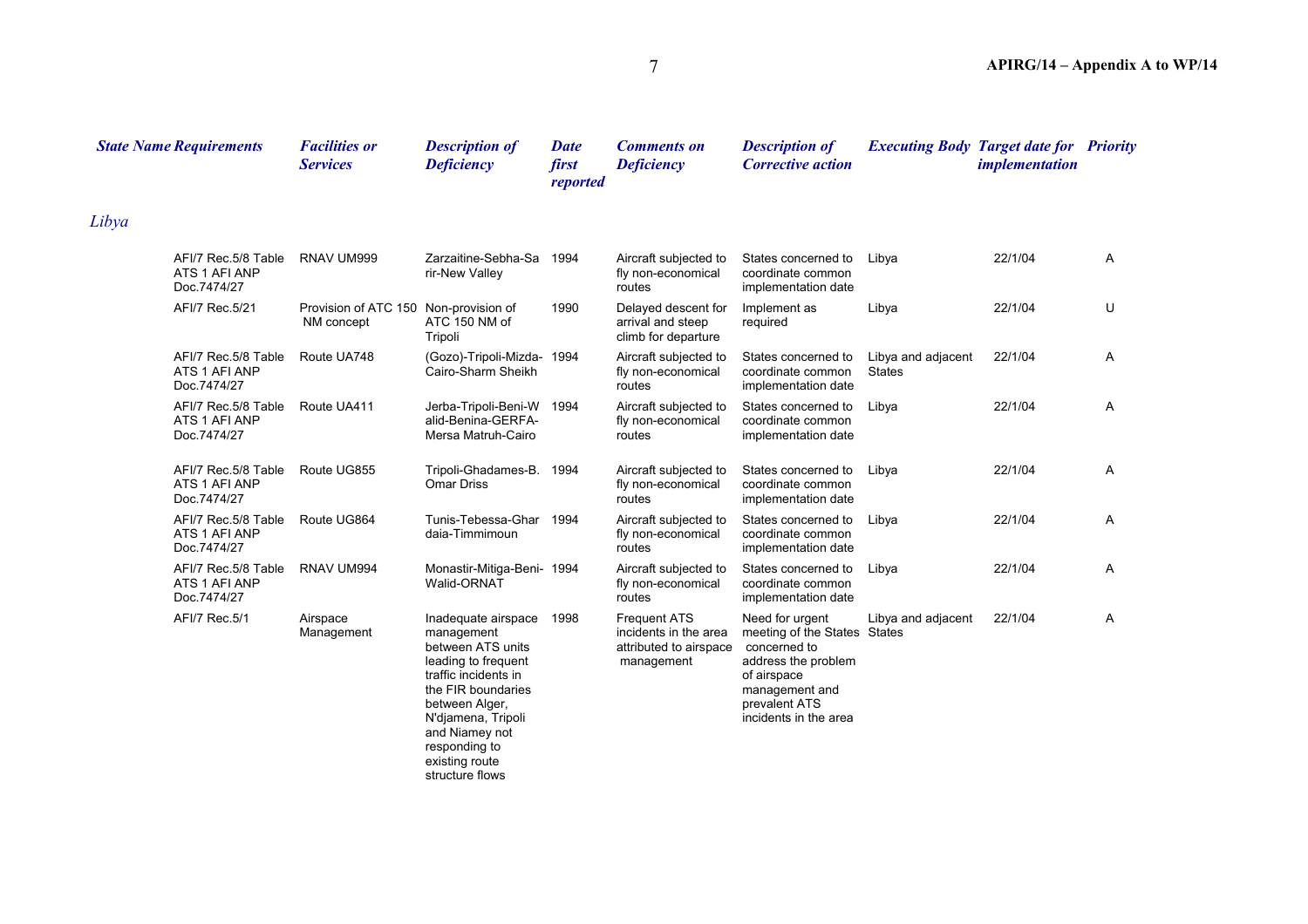|            | <b>State Name Requirements</b>                                          | <b>Facilities or</b><br><b>Services</b> | <b>Description of</b><br><b>Deficiency</b> | <b>Date</b><br>first<br>reported | <b>Comments on</b><br><b>Deficiency</b>               | <b>Description of</b><br><b>Corrective action</b>               |       | <b>Executing Body Target date for Priority</b><br><i>implementation</i> |   |
|------------|-------------------------------------------------------------------------|-----------------------------------------|--------------------------------------------|----------------------------------|-------------------------------------------------------|-----------------------------------------------------------------|-------|-------------------------------------------------------------------------|---|
|            | AFI/7 Rec.5/8 Table<br>ATS 1 AFI ANP<br>Doc.7474/27                     | Route UG623                             | BALEN-Annuba-Teb<br>essa-Ghadames          | 1994                             | Aircraft subjected to<br>fly non-economical<br>routes | States concerned to<br>coordinate common<br>implementation date | Libya | 22/1/04                                                                 | A |
|            | AFI/7 Rec.5/1                                                           | P21-R23-Airspace<br>Management          | Prohibited<br>area-Restricted area         | 1990                             | Non-availability of<br>direct routing                 | State concerned to<br>withdraw these                            | Libya | 22/1/04                                                                 | A |
| Madagascar |                                                                         |                                         |                                            |                                  |                                                       |                                                                 |       |                                                                         |   |
|            | This State has no<br>deficiency in this<br>field                        |                                         |                                            |                                  |                                                       |                                                                 |       |                                                                         |   |
| Malawi     |                                                                         |                                         |                                            |                                  |                                                       |                                                                 |       |                                                                         |   |
|            | This State has no<br>deficiency in this<br>field                        |                                         |                                            |                                  |                                                       |                                                                 |       |                                                                         |   |
| Mali       |                                                                         |                                         |                                            |                                  |                                                       |                                                                 |       |                                                                         |   |
|            | This State has no<br>deficiency in this<br>field                        |                                         |                                            |                                  |                                                       |                                                                 |       |                                                                         |   |
| Mauritania |                                                                         |                                         |                                            |                                  |                                                       |                                                                 |       |                                                                         |   |
|            | This State has no<br>deficiency in this<br>$\mathcal{L}^* = \mathbb{R}$ |                                         |                                            |                                  |                                                       |                                                                 |       |                                                                         |   |

#### *Mauritius*

This State has no deficiency in this field

field

#### *Morocco*

| AFI/7 Rec. 5/8 Table | Route UR981 | Casablanca-Marrake | 1995 | Aircraft subiected to | States concerned to | Morocco | 22/1/04 |  |
|----------------------|-------------|--------------------|------|-----------------------|---------------------|---------|---------|--|
| ATS 1 AFI ANP        |             | ch-BULIS           |      | fly non-economical    | coordinate common   |         |         |  |
| Doc.7474/27          |             |                    |      | routes                | implementation date |         |         |  |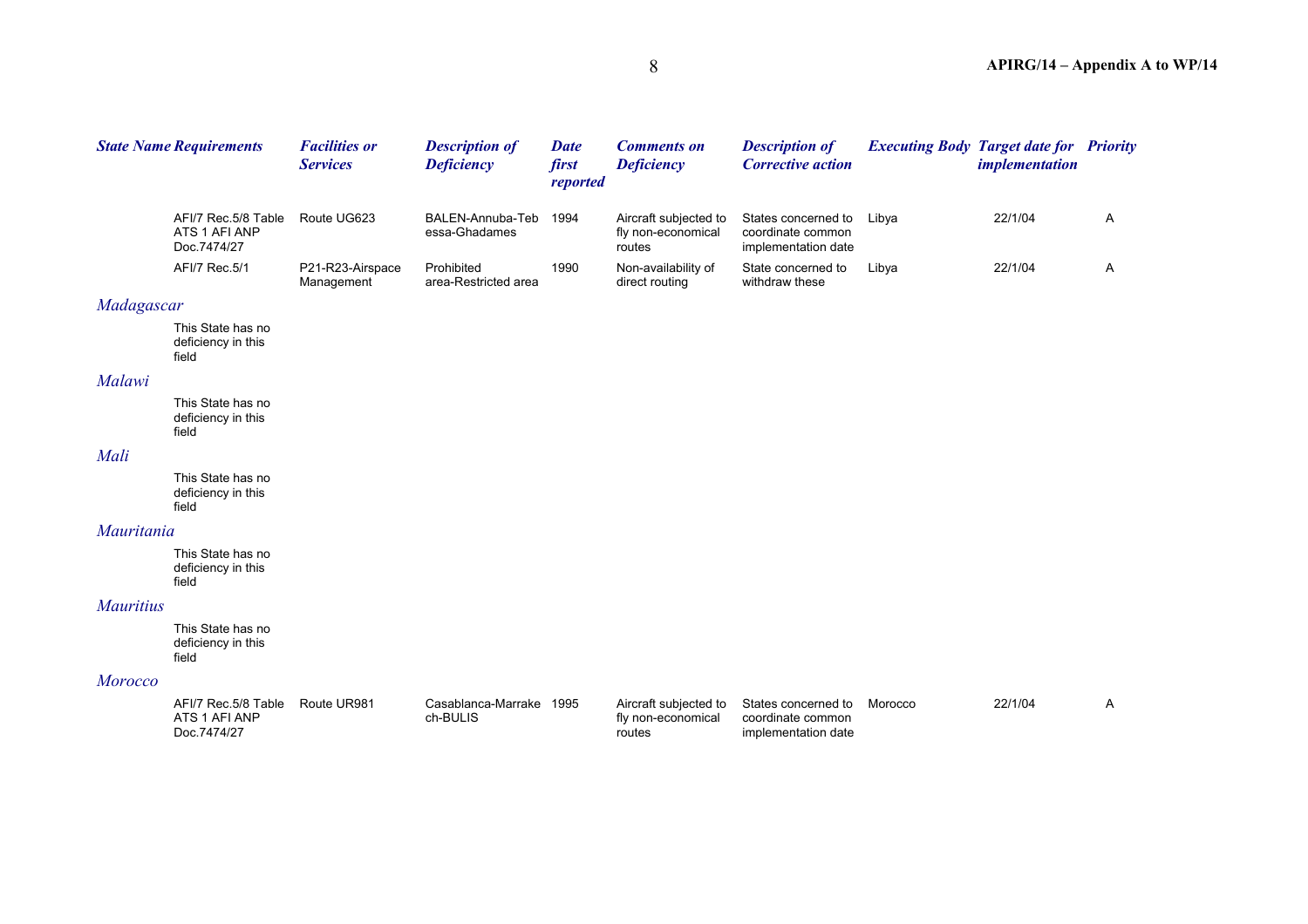|              | <b>State Name Requirements</b>                      | <b>Facilities or</b><br><b>Services</b>             | <b>Description of</b><br><b>Deficiency</b>                                                 | <b>Date</b><br>first<br>reported | <b>Comments on</b><br><b>Deficiency</b>                                       | <b>Description of</b><br><b>Corrective action</b>                   |                  | <b>Executing Body Target date for Priority</b><br><i>implementation</i> |   |
|--------------|-----------------------------------------------------|-----------------------------------------------------|--------------------------------------------------------------------------------------------|----------------------------------|-------------------------------------------------------------------------------|---------------------------------------------------------------------|------------------|-------------------------------------------------------------------------|---|
|              | AFI/7 Rec.5/8 Table<br>ATS 1 AFI ANP<br>Doc.7474/27 | Airspace<br>Management                              | Problems associated<br>with non flight level<br>allocations on ATS<br>routes               | 1998                             | Non-standard flight<br>level allocations<br>contributed to ATS<br>incidents   | States concerned to<br>meet and address<br>issues under column<br>3 | Morocco-Portugal | 22/1/04                                                                 | U |
|              | AFI/7 Rec.5/8 Table<br>ATS 1 AFI ANP<br>Doc.7474/27 | (SSR) Provision of<br>effective                     | Need for SSR<br>surveillance in<br>extended TMA as<br>expressed in the AFI<br>CNS/ATM Plan | 1998                             | Traffic<br>density/complexity<br>contributing to<br>frequent ATS<br>incidents | Implement SSR at<br>Casablanca                                      | Morocco          | 22/1/04                                                                 | U |
| Mozambique   |                                                     |                                                     |                                                                                            |                                  |                                                                               |                                                                     |                  |                                                                         |   |
|              | This State has no<br>deficiency in this<br>field    |                                                     |                                                                                            |                                  |                                                                               |                                                                     |                  |                                                                         |   |
| Namibia      |                                                     |                                                     |                                                                                            |                                  |                                                                               |                                                                     |                  |                                                                         |   |
|              | AFI/7 Rec.5/21                                      | Provision of ATC 150 Non-provision of<br>NM concept | ATC service 150 NM<br>Windhoek                                                             | 1994                             | Delayed descent for<br>arrival and steep<br>climb for departure               | To Implement as<br>required                                         | Namibia          | 22/1/04                                                                 | U |
| <b>Niger</b> |                                                     |                                                     |                                                                                            |                                  |                                                                               |                                                                     |                  |                                                                         |   |
|              | This State has no<br>deficiency in this<br>field    |                                                     |                                                                                            |                                  |                                                                               |                                                                     |                  |                                                                         |   |
| Nigeria      |                                                     |                                                     |                                                                                            |                                  |                                                                               |                                                                     |                  |                                                                         |   |
|              | AFI/7 Rec.5/8 Table<br>ATS 1 AFI ANP<br>Doc.7474/27 | Route UA861                                         | Lagos-Garoua                                                                               | 1995                             | Aircraft subjected to<br>fly non-economical<br>routes                         | States concerned to<br>coordinate common<br>implementation date     | Nigeria          | 22/1/04                                                                 | A |
|              | AFI/7 Rec.5/8 Table<br>ATS 1 AFI ANP<br>Doc.7474/27 | RNAV UM998                                          | Ngaondere-Maidugur 1995<br>i-Djanet                                                        |                                  | Aircraft subjected to<br>fly non-economical<br>routes                         |                                                                     | Nigeria          | 22/1/04                                                                 | A |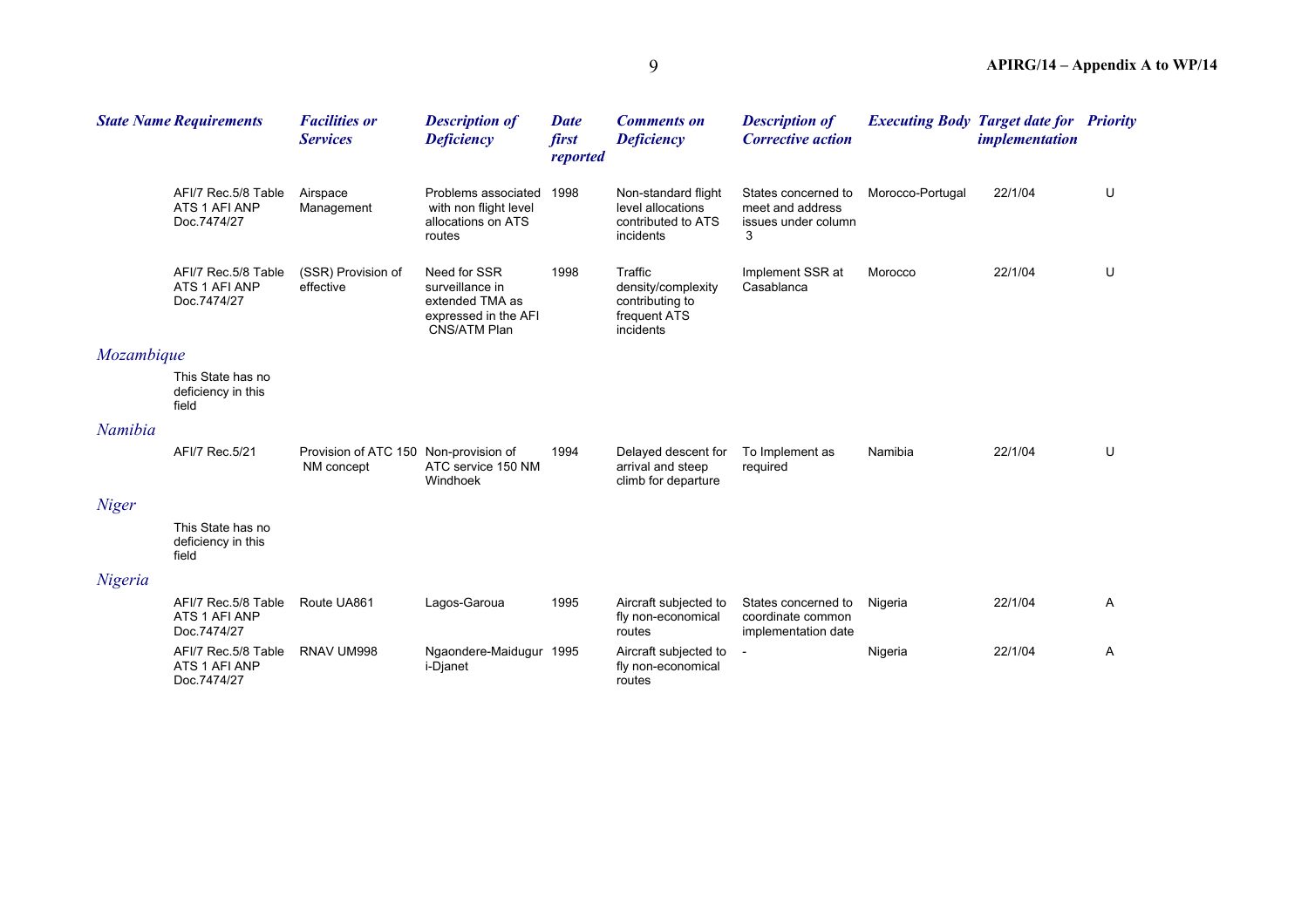|                                                  | <b>Facilities or</b><br><b>Services</b>                                             | <b>Description of</b><br><b>Deficiency</b> | <b>Date</b><br>first<br>reported      | <b>Comments on</b><br><b>Deficiency</b>                         | <b>Description of</b><br><b>Corrective action</b>               |         | <i>implementation</i> |                                                |
|--------------------------------------------------|-------------------------------------------------------------------------------------|--------------------------------------------|---------------------------------------|-----------------------------------------------------------------|-----------------------------------------------------------------|---------|-----------------------|------------------------------------------------|
|                                                  |                                                                                     |                                            |                                       |                                                                 |                                                                 |         |                       |                                                |
| This State has no<br>deficiency in this<br>field |                                                                                     |                                            |                                       |                                                                 |                                                                 |         |                       |                                                |
|                                                  |                                                                                     |                                            |                                       |                                                                 |                                                                 |         |                       |                                                |
| This State has no<br>deficiency in this<br>field |                                                                                     |                                            |                                       |                                                                 |                                                                 |         |                       |                                                |
|                                                  |                                                                                     |                                            |                                       |                                                                 |                                                                 |         |                       |                                                |
| This State has no<br>deficiency in this<br>field |                                                                                     |                                            |                                       |                                                                 |                                                                 |         |                       |                                                |
|                                                  |                                                                                     |                                            |                                       |                                                                 |                                                                 |         |                       |                                                |
| This State has no<br>deficiency in this<br>field |                                                                                     |                                            |                                       |                                                                 |                                                                 |         |                       |                                                |
|                                                  |                                                                                     |                                            |                                       |                                                                 |                                                                 |         |                       |                                                |
| This State has no<br>deficiency in this<br>field |                                                                                     |                                            |                                       |                                                                 |                                                                 |         |                       |                                                |
|                                                  |                                                                                     |                                            |                                       |                                                                 |                                                                 |         |                       |                                                |
| AFI/7 Rec.5/21                                   | NM concept                                                                          | ATC service 150 NM<br>of Mogadishu         | 1994                                  | Delayed descent for<br>arrival and steep<br>climb for departure | No action due to the<br>present situation                       | Somalia | 22/1/04               | U                                              |
| AFI/7 Rec.5/21                                   | Route UG207                                                                         | Mogadishu-Karachi                          | 1990                                  | Aircraft subjected to<br>fly non-economical<br>routes           | States concerned to<br>coordinate common<br>implementation date | Somalia | 22/1/04               | Α                                              |
|                                                  |                                                                                     |                                            |                                       |                                                                 |                                                                 |         |                       |                                                |
|                                                  | <b>State Name Requirements</b><br>Sao Tome & Principe<br>Seychelles<br>Sierra Leone |                                            | Provision of ATC 150 Non-provision of |                                                                 |                                                                 |         |                       | <b>Executing Body Target date for Priority</b> |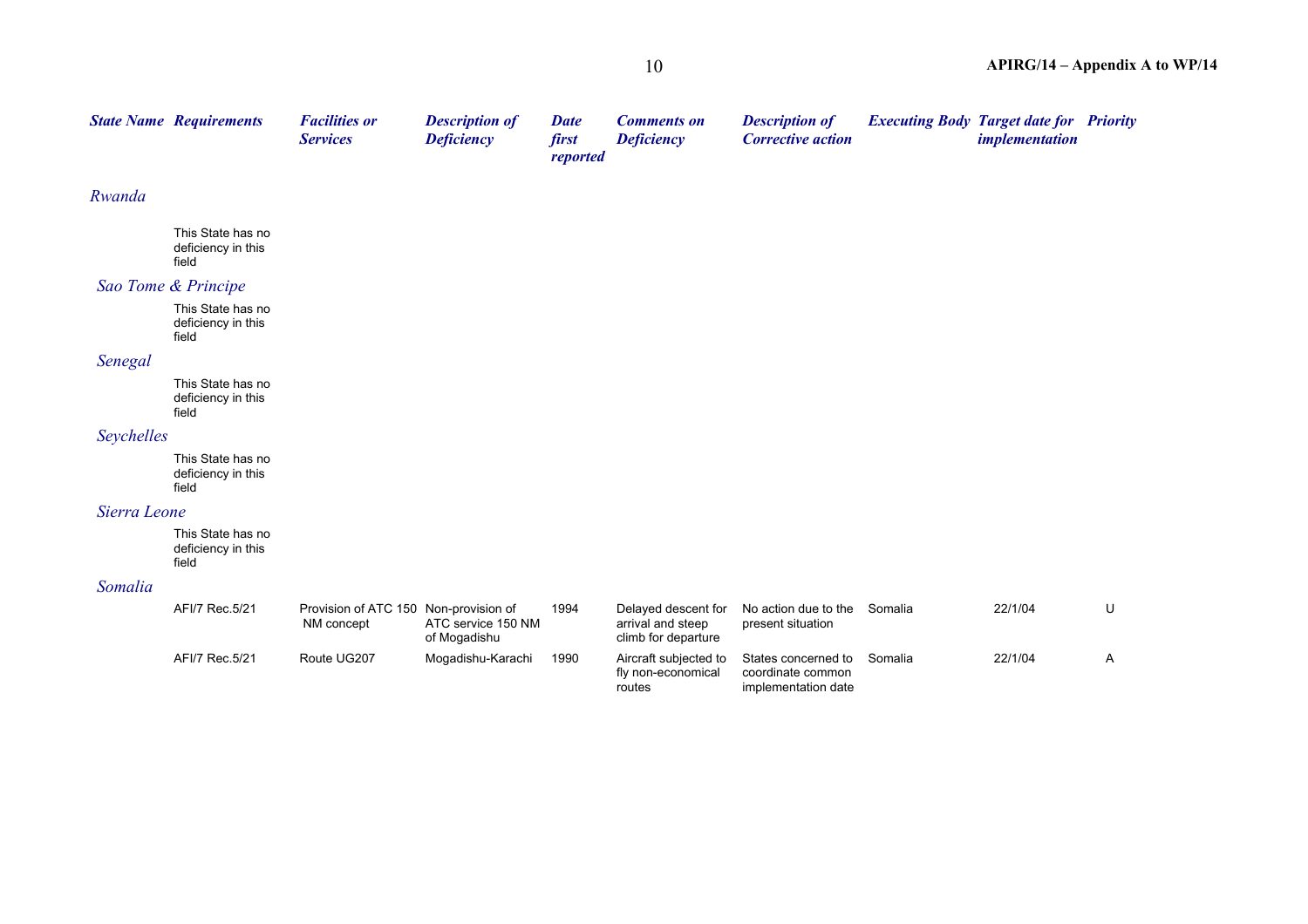|                    | <b>State Name Requirements</b>                      | <b>Facilities or</b><br><b>Services</b> | <b>Description of</b><br><b>Deficiency</b> | <b>Date</b><br>first<br>reported | <b>Comments on</b><br><b>Deficiency</b>               | <b>Description of</b><br><b>Corrective action</b>               |       | <b>Executing Body Target date for Priority</b><br><i>implementation</i> |   |
|--------------------|-----------------------------------------------------|-----------------------------------------|--------------------------------------------|----------------------------------|-------------------------------------------------------|-----------------------------------------------------------------|-------|-------------------------------------------------------------------------|---|
| South Africa       |                                                     |                                         |                                            |                                  |                                                       |                                                                 |       |                                                                         |   |
|                    | This State has no<br>deficiency in this<br>field    |                                         |                                            |                                  |                                                       |                                                                 |       |                                                                         |   |
| Spain (Canary Is.) |                                                     |                                         |                                            |                                  |                                                       |                                                                 |       |                                                                         |   |
|                    | This State has no<br>deficiency in this<br>field    |                                         |                                            |                                  |                                                       |                                                                 |       |                                                                         |   |
| Sudan              |                                                     |                                         |                                            |                                  |                                                       |                                                                 |       |                                                                         |   |
|                    | AFI/7 Rec.5/8 Table<br>ATS 1 AFI ANP<br>Doc.7474/27 | Route UR400                             | A. Simbel-Kassala                          | 1994                             | Aircraft subjected to<br>fly non-economical<br>routes | States concerned to<br>coordinate common<br>implementation date | Sudan | 22/1/04                                                                 | A |
|                    | AFI/7 Rec.5/8 Table<br>ATS 1 AFI ANP<br>Doc.7474/27 | Route UR995                             | Merowe-Addis<br>Ababa                      | 1994                             | Aircraft subjected to<br>fly non-economical<br>routes | States concerned to<br>coordinate common<br>implementation date | Sudan | 22/1/04                                                                 | A |
|                    | AFI/7 Rec.5/8 Table<br>ATS 1 AFI ANP<br>Doc.7474/27 | RNAV UM665                              | Addis<br>Ababa-Merowe                      | 1994                             | Aircraft subjected to<br>fly non-economical<br>routes | States concerned to<br>coordinate common<br>implementation date | Sudan | 22/1/04                                                                 | A |
|                    | AFI/7 Rec.5/8 Table<br>ATS 1 AFI ANP<br>Doc.7474/27 | RNAV UM220                              | Lodwar-A.Simbel                            | 1994                             | Aircraft subjected to<br>fly non-economical<br>routes | States concerned to<br>coordinate common<br>implementation date | Sudan | 22/1/04                                                                 | A |
|                    | AFI/7 Rec.5/8 Table<br>ATS 1 AFI ANP<br>Doc.7474/27 | RNAV UL612                              | Goma-El Dhaba                              | 1994                             | Aircraft subjected to<br>fly non-economical<br>routes | States concerned to<br>coordinate common<br>implementation date | Sudan | 22/1/04                                                                 | A |
|                    | AFI/7 Rec.5/8 Table<br>ATS 1 AFI ANP<br>Doc.7474/27 | Route UB607                             | Goma-El Obeid-New<br>Valley-El Dabha       | 1994                             | Aircraft subjected to<br>fly non-economical<br>routes | States concerned to<br>coordinate common<br>implementation date | Sudan | 22/1/04                                                                 | A |
|                    | AFI/7 Rec.5/8 Table<br>ATS 1 AFI ANP<br>Doc.7474/27 | Route UB525                             | Addis Ababa-Luxor                          | 1994                             | Aircraft subjected to<br>fly non-economical<br>routes | States concerned to<br>coordinate common<br>implementation date | Sudan | 22/1/04                                                                 | A |
|                    | AFI/7 Rec.5/8 Table<br>ATS 1 AFI ANP<br>Doc.7474/27 | Route UA618                             | Bukavu-Malakal                             | 1994                             | Aircraft subjected to<br>fly non-economical<br>routes | States concerned to<br>coordinate common<br>implementation date | Sudan | 22/1/04                                                                 | A |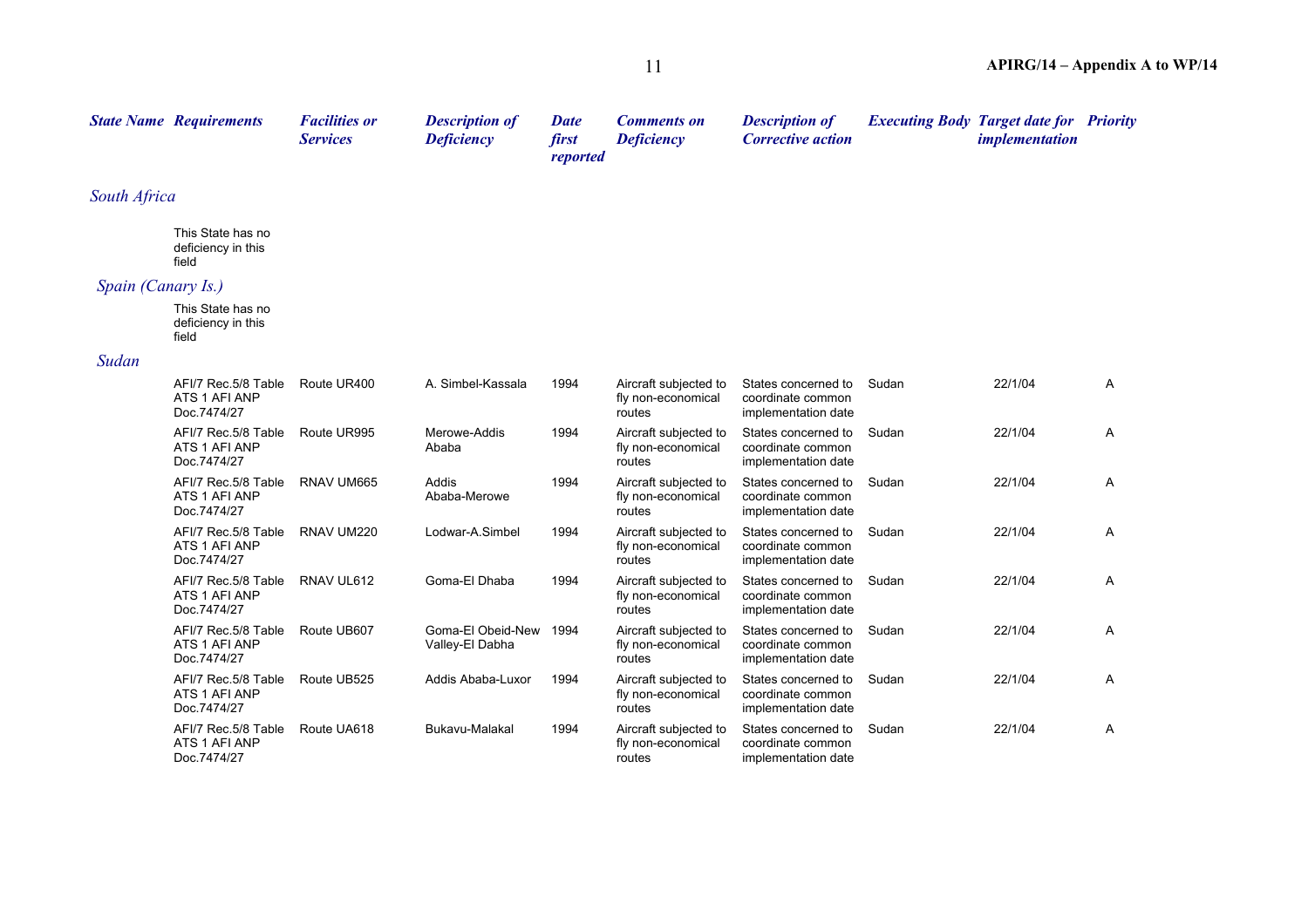|           | <b>State Name Requirements</b>                      | <b>Facilities or</b><br><b>Services</b> | <b>Description of</b><br><b>Deficiency</b>                                          | <b>Date</b><br>first<br>reported | <b>Comments on</b><br><b>Deficiency</b>               | <b>Description of</b><br><b>Corrective action</b>                                     |                           | <b>Executing Body Target date for Priority</b><br><i>implementation</i> |   |
|-----------|-----------------------------------------------------|-----------------------------------------|-------------------------------------------------------------------------------------|----------------------------------|-------------------------------------------------------|---------------------------------------------------------------------------------------|---------------------------|-------------------------------------------------------------------------|---|
|           | AFI/7 Rec.5/8 Table<br>ATS 1 AFI ANP<br>Doc.7474/27 | Provision of ATS                        | Area control service<br>not provided to most<br>ATS routes in the<br>upper airspace | 1998                             | $\overline{\phantom{0}}$                              | State to expedite<br>implementation<br>process                                        | Sudan                     | 22/1/04                                                                 | A |
| Swaziland |                                                     |                                         |                                                                                     |                                  |                                                       |                                                                                       |                           |                                                                         |   |
|           | AFI/7 Rec.5/1                                       | P4 - Airspace<br>Management             | Prohibited area                                                                     | 1990                             | Non-availability of<br>direct routings                | Withdraw this area -<br>P <sub>4</sub>                                                | Swaziland                 | 22/1/04                                                                 | A |
| Tanzania  |                                                     |                                         |                                                                                     |                                  |                                                       |                                                                                       |                           |                                                                         |   |
|           | AFI/7 Rec.5/8 Table<br>ATS 1 AFI ANP<br>Doc.7474    | <b>UB527</b>                            | Lubumbashi -<br>Dar-es-Salaam                                                       | 2001                             | Aircraft subjected to<br>fly non-economical<br>routes | Tanzania is<br>coordinating with the<br>States for a<br>common<br>implementation date | D. R. Congo -<br>Tanzania | 22/1/04                                                                 | A |
|           |                                                     | <b>UB607</b>                            | Bujumbura -<br>Dar-es-Salaam                                                        | 2001                             | $\overline{\phantom{0}}$                              | $\overline{\phantom{a}}$                                                              | Zambia - Burundi          | $\overline{\phantom{0}}$                                                | A |

## *Togo*

This State has no deficiency in this field

#### *Tunisia*

This State has no deficiency in this field

## *Uganda*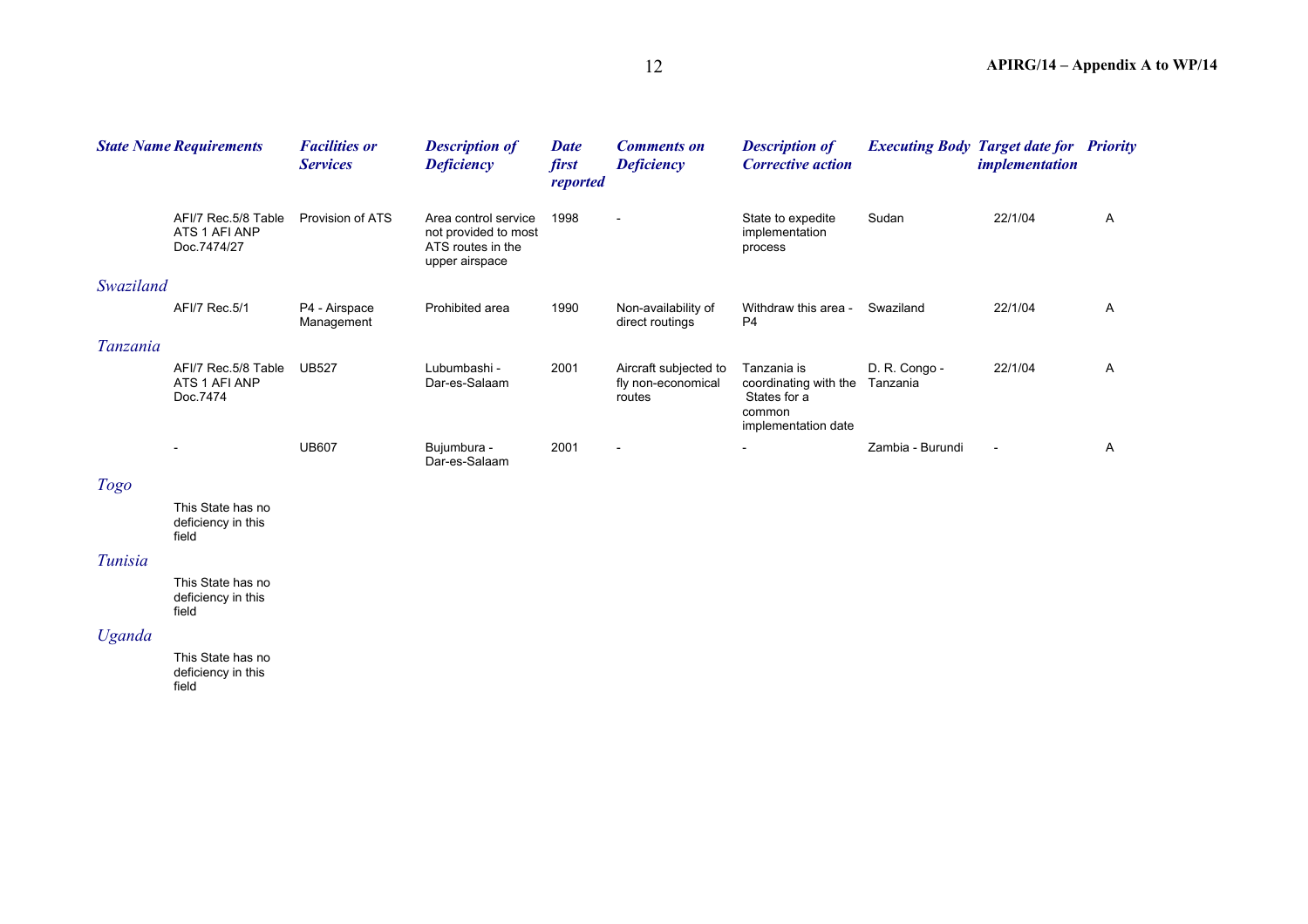|                 | <b>State Name Requirements</b>                   | <b>Facilities or</b><br><b>Services</b> | <b>Description of</b><br><b>Deficiency</b> | <b>Date</b><br>first<br>reported | <b>Comments on</b><br><b>Deficiency</b> | <b>Description of</b><br><b>Corrective action</b> |        | <b>Executing Body Target date for</b><br><i>implementation</i> | <b>Priority</b> |
|-----------------|--------------------------------------------------|-----------------------------------------|--------------------------------------------|----------------------------------|-----------------------------------------|---------------------------------------------------|--------|----------------------------------------------------------------|-----------------|
| Zambia          |                                                  |                                         |                                            |                                  |                                         |                                                   |        |                                                                |                 |
|                 | AFI/7 Rec.5/1                                    | D <sub>23</sub> P <sub>4</sub>          | Danger area -<br>Restricted area           | 1990                             | Non-availability of<br>direct routing   | Withdraw area                                     | Zambia | 22/1/04                                                        | A               |
| <b>Zimbabwe</b> |                                                  |                                         |                                            |                                  |                                         |                                                   |        |                                                                |                 |
|                 | This State has no<br>deficiency in this<br>field |                                         |                                            |                                  |                                         |                                                   |        |                                                                |                 |

--------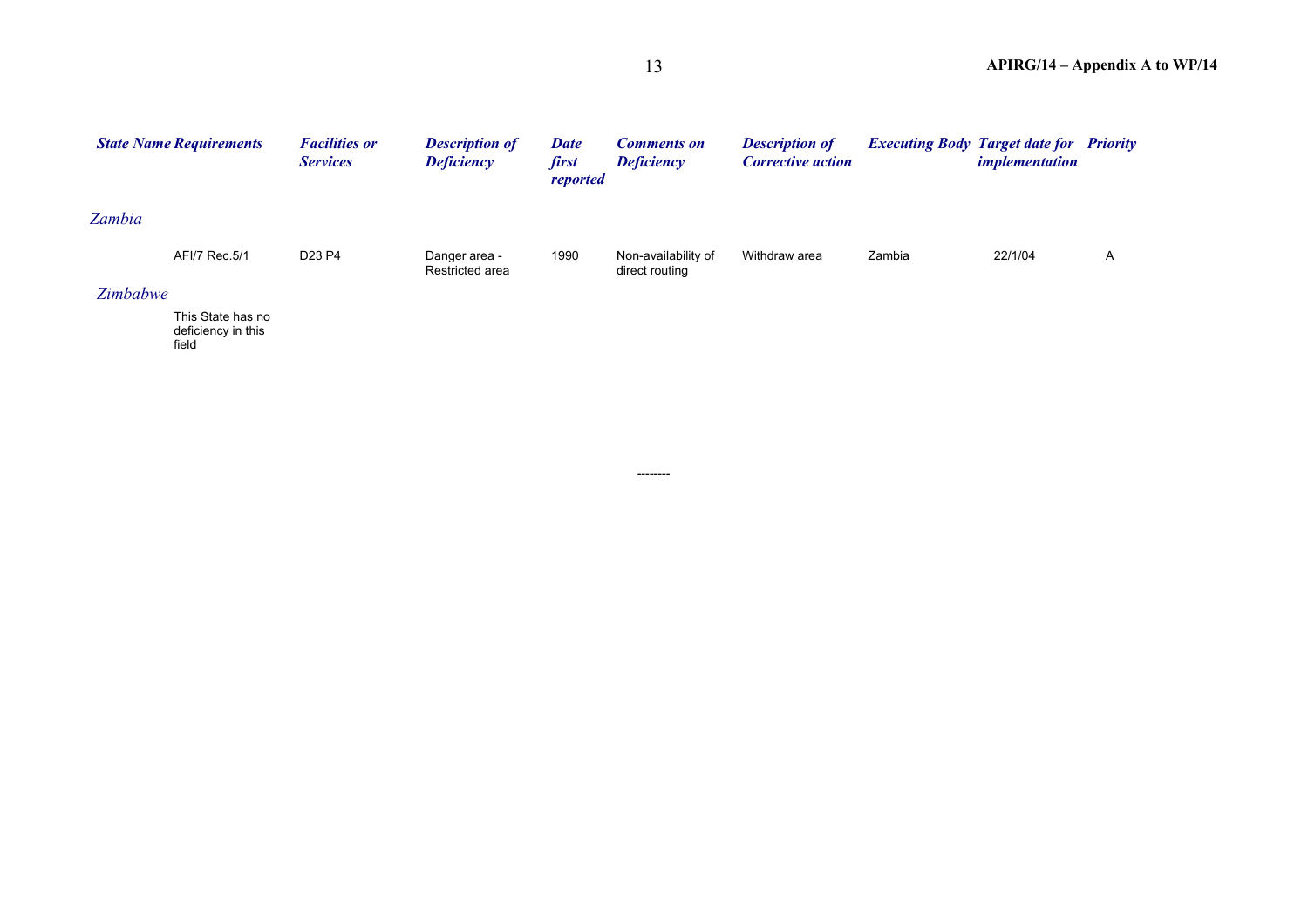## *AIS Deficiencies*

|         | <b>State Name Requirements</b>                   | <b>Facilities or</b><br><b>Services</b> | <b>Description of</b><br><b>Deficiency</b>                                                              | <b>Date</b><br>first<br>reported | <b>Comments on</b><br><b>Deficiency</b> | <b>Description of</b><br><b>Corrective action</b>       | <b>Executing Body Target date for Priority</b> | <i>implementation</i> |   |
|---------|--------------------------------------------------|-----------------------------------------|---------------------------------------------------------------------------------------------------------|----------------------------------|-----------------------------------------|---------------------------------------------------------|------------------------------------------------|-----------------------|---|
| Algeria |                                                  |                                         |                                                                                                         |                                  |                                         |                                                         |                                                |                       |   |
|         | This State has no<br>deficiency in this<br>field |                                         |                                                                                                         |                                  |                                         |                                                         |                                                |                       |   |
| Angola  |                                                  |                                         |                                                                                                         |                                  |                                         |                                                         |                                                |                       |   |
|         | Annex 15, 3.4.4-<br>AFI/7 Rec. 12/29             | Coordinates WGS-84 Accuracy of          | coordinates to be<br>established in<br>accordance with<br>Annexes 11 and 14                             | 1/1/98                           | Delay in introduction<br>of GNSS        | Implement WGS-84<br>coordinates                         | Angola                                         | 31/12/03              | U |
|         | Annex 4- AFI/7 Rec.<br>12/31 and Rec.<br>12/32   | <b>ICAO Mandatory</b><br>Charts         | Non-availability of<br>the ICAO Aerodrome<br>Chart and the ICAO<br>Aerodrome Obstacle<br>Chart - Type A | 1990                             | Lack of charts<br>affects safety        | Publish these Charts Angola<br>for Luanda and<br>Huambo |                                                | 31/12/03              | U |
|         | Annex 15, 5.1<br>Annex 15, 6.11                  | <b>NOTAM</b>                            | Irregular publication<br>of NOTAM                                                                       | 1990                             | Lack of NOTAM<br>affects safety         | Publish regularly                                       | Angola                                         | 31/12/03              | U |

#### *Benin*

This State has no deficiency in this field

#### *Botswana*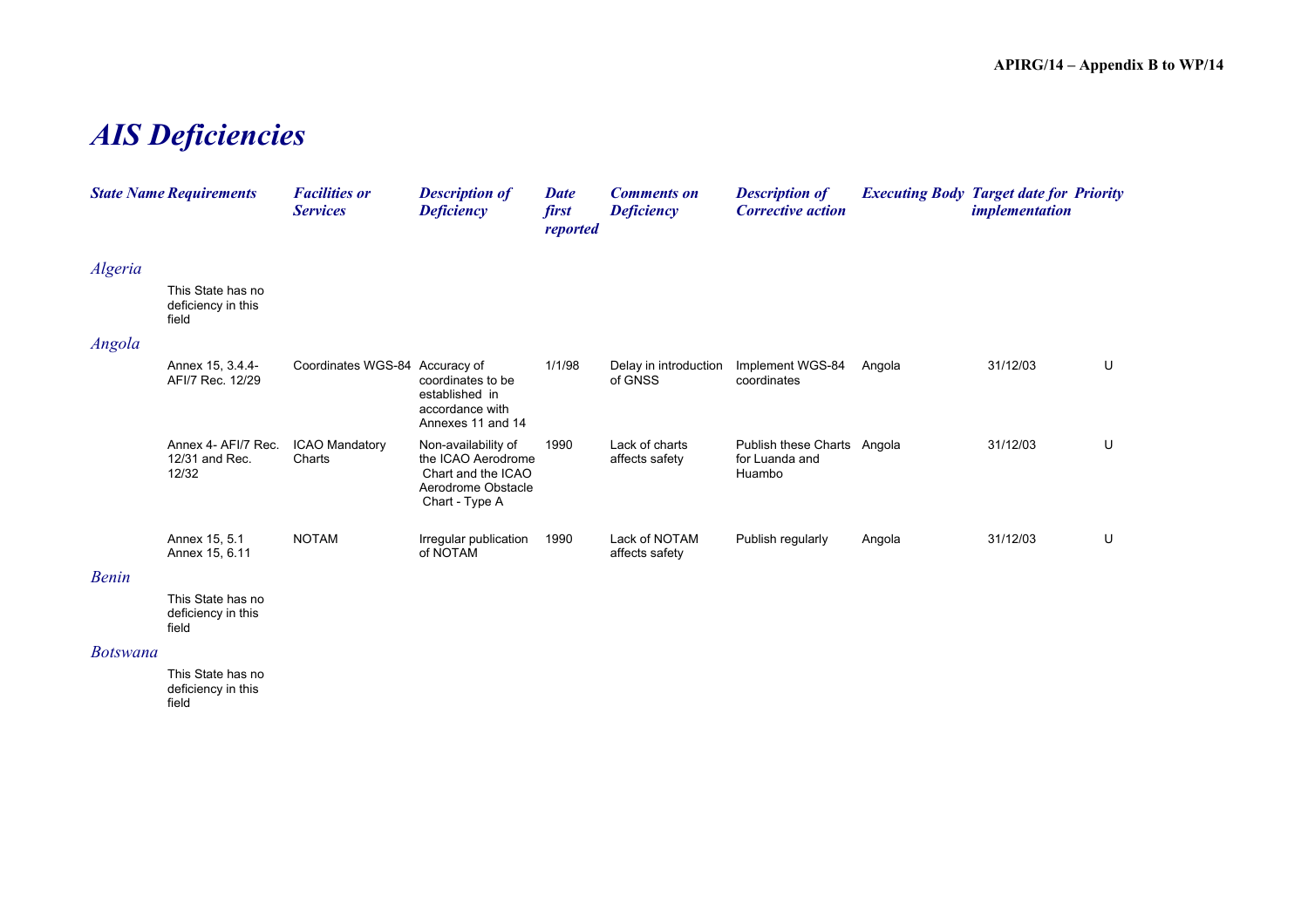|                     | <b>State Name Requirements</b>                            | <b>Facilities or</b><br><b>Services</b> | <b>Description of</b><br><b>Deficiency</b>                                            | <b>Date</b><br>first<br>reported | <b>Comments on</b><br><b>Deficiency</b> | <b>Description of</b><br><b>Corrective action</b> | <b>Executing Body Target date for Priority</b> | <i>implementation</i> |   |
|---------------------|-----------------------------------------------------------|-----------------------------------------|---------------------------------------------------------------------------------------|----------------------------------|-----------------------------------------|---------------------------------------------------|------------------------------------------------|-----------------------|---|
| <b>Burkina Faso</b> |                                                           |                                         |                                                                                       |                                  |                                         |                                                   |                                                |                       |   |
|                     | This State has no<br>deficiency in this<br>field          |                                         |                                                                                       |                                  |                                         |                                                   |                                                |                       |   |
| Burundi             |                                                           |                                         |                                                                                       |                                  |                                         |                                                   |                                                |                       |   |
|                     | This State has no<br>deficiency in this<br>field          |                                         |                                                                                       |                                  |                                         |                                                   |                                                |                       |   |
| Cameroon            |                                                           |                                         |                                                                                       |                                  |                                         |                                                   |                                                |                       |   |
|                     | Annex 15, 5.1<br>Annex 15, 6.11 AFI/7<br><b>CONC 12/7</b> | <b>ICAO Mandatory</b><br>Charts         | Non-availability of<br>the ICAO Aerodrome<br>Chart and the ICAO<br>Aerodrome Obstacle | 1990                             | Lack of charts<br>affects safety        | Publish these charts<br>for Yaounde               | Cameroon                                       | 31/12/03              | U |

Chart - Type A

### *Cape Verde*

This State has no deficiency in this field

## *Central African Republic*

This State has no deficiency in this field

#### *Chad*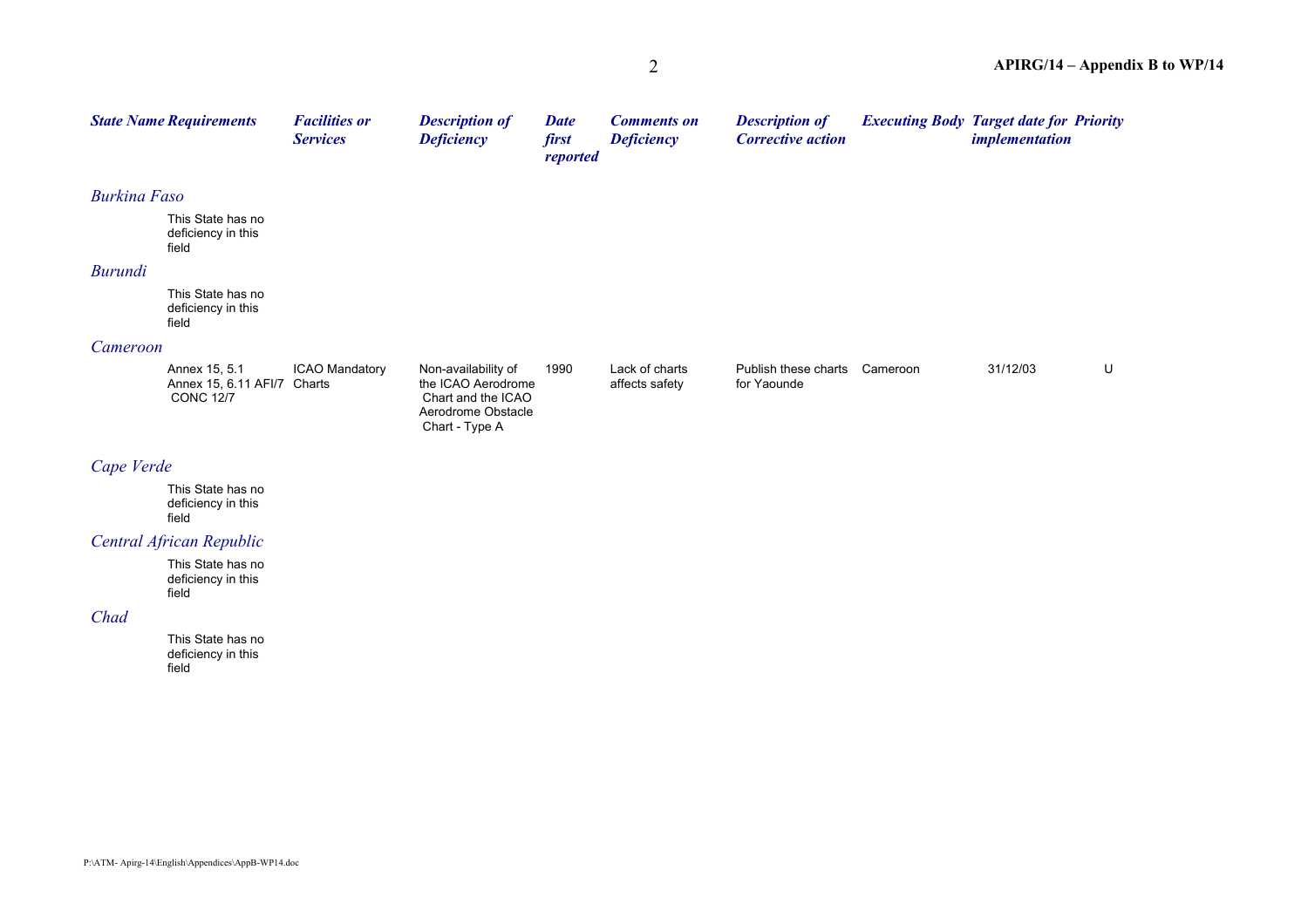|               | <b>State Name Requirements</b>                      | <b>Facilities or</b><br><b>Services</b> | <b>Description of</b><br><b>Deficiency</b>                                                         | <b>Date</b><br>first<br>reported | <b>Comments on</b><br><b>Deficiency</b>                                  | <b>Description of</b><br><b>Corrective action</b>        | <b>Executing Body Target date for Priority</b> | <i>implementation</i> |   |
|---------------|-----------------------------------------------------|-----------------------------------------|----------------------------------------------------------------------------------------------------|----------------------------------|--------------------------------------------------------------------------|----------------------------------------------------------|------------------------------------------------|-----------------------|---|
| Comoros       |                                                     |                                         |                                                                                                    |                                  |                                                                          |                                                          |                                                |                       |   |
|               | Annex 15, 5.1<br>Annex 15, 6.11:<br>AFI/7 CONC 12/7 | <b>ICAO Mandatory</b><br>Charts         | Non-availability of<br>the ICAO Aerodrome<br>Obstacle Chart -<br>Type A for Dzaoudzi<br>and Moroni | 1990                             | Lack of this chart<br>affects safety                                     | Publish this Chart for Comoros<br>Moroni and<br>Dzaoudzi |                                                | 31/12/03              | U |
|               | Annex 15, 5.1<br>Annex 15, 6.11                     | <b>NOTAM</b>                            | <b>Irregular Publication</b><br>of NOTAM                                                           | 1990                             | Lack of NOTAM<br>affects safety                                          | Publish regularly                                        | Comoros                                        | 31/12/03              | U |
| Congo         |                                                     |                                         |                                                                                                    |                                  |                                                                          |                                                          |                                                |                       |   |
|               | This State has no<br>deficiency in this<br>field    |                                         |                                                                                                    |                                  |                                                                          |                                                          |                                                |                       |   |
| Côte d'Ivoire |                                                     |                                         |                                                                                                    |                                  |                                                                          |                                                          |                                                |                       |   |
|               | This State has no<br>deficiency in this<br>field    |                                         |                                                                                                    |                                  |                                                                          |                                                          |                                                |                       |   |
|               | Dem. Rep. of Congo                                  |                                         |                                                                                                    |                                  |                                                                          |                                                          |                                                |                       |   |
|               | Annex 15, 5.1                                       | <b>NOTAM</b>                            | Irregular publication<br>of NOTAM                                                                  | 1990                             | Lack of NOTAM<br>affects safety                                          | Publish regularly                                        | Congo (DRC)                                    | 31/12/03              | U |
|               | Annex 4 and AFI/7,<br>Rec. 12/31                    | <b>ICAO Mandatory</b><br>Charts         | Aerodrome Charts<br>outdated                                                                       | 1990                             | Non-updated charts<br>affects safety                                     | Publish new charts                                       | Congo (DRC)                                    | 31/12/03              | U |
| Djibouti      |                                                     |                                         |                                                                                                    |                                  |                                                                          |                                                          |                                                |                       |   |
|               | Annex 15, 3.4.4                                     | Coordinates WGS84                       | Accuracy of<br>coordinates in<br>accordance with<br>Annexes11 and 14                               | 01/01/98                         | Delay in introduction<br>of GNSS                                         | Implement WGS-84<br>coordinates                          | Djibouti                                       | 31/12/03              | U |
|               | Annex 15, 8.1                                       | Integrated AIS<br>package               | Irregular distribution<br>of AIS package                                                           | 01/01/98                         | Non-availability of<br>latest status of<br>information affects<br>safety | Distribute regularly                                     | Diibouti                                       | 31/12/03              | A |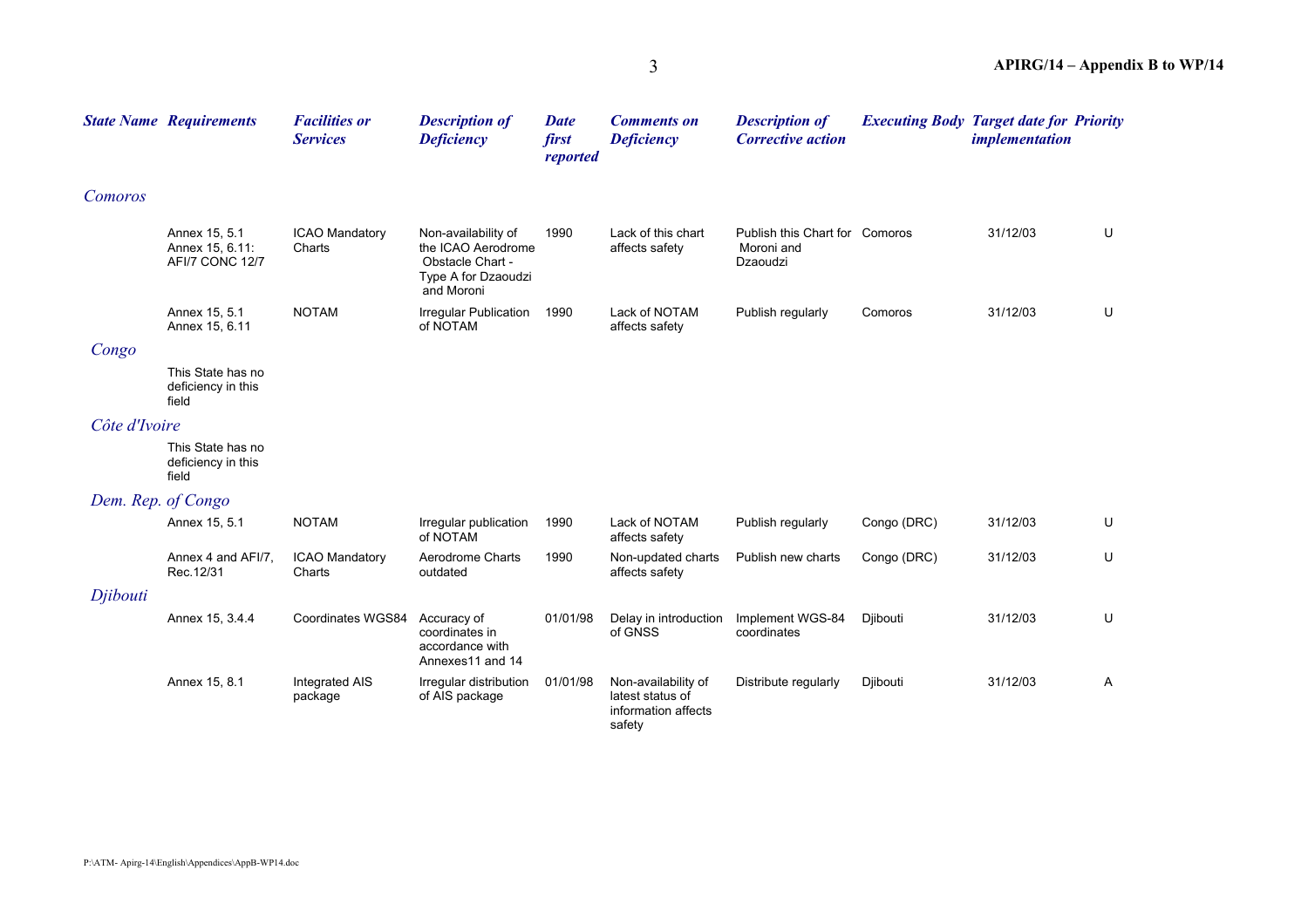|                          | <b>State Name Requirements</b>                   | <b>Facilities or</b><br><b>Services</b> | <b>Description of</b><br><b>Deficiency</b> | <b>Date</b><br>first<br>reported | <b>Comments on</b><br><b>Deficiency</b>                                              | <b>Description of</b><br><b>Corrective action</b>                                     | <b>Executing Body Target date for Priority</b> | <i>implementation</i> |         |
|--------------------------|--------------------------------------------------|-----------------------------------------|--------------------------------------------|----------------------------------|--------------------------------------------------------------------------------------|---------------------------------------------------------------------------------------|------------------------------------------------|-----------------------|---------|
|                          | Annex 15, 5.1                                    | <b>AIRAC NOTAM</b>                      | Non-adherence to<br>AIRAC requirements     | 1994                             | Non-observation of<br>AIRAC procedures<br>affects regularity of<br>flight operations | Data indicated in<br>Appendix 4 of<br>Annex 15 to be<br>promulgated on<br>AIRAC dates | Djibouti                                       | 31/12/03              | $\sf U$ |
| Egypt                    |                                                  |                                         |                                            |                                  |                                                                                      |                                                                                       |                                                |                       |         |
|                          | This State has no<br>deficiency in this<br>field |                                         |                                            |                                  |                                                                                      |                                                                                       |                                                |                       |         |
| <b>Equatorial Guinea</b> |                                                  |                                         |                                            |                                  |                                                                                      |                                                                                       |                                                |                       |         |
|                          | This State has no<br>deficiency in this<br>field |                                         |                                            |                                  |                                                                                      |                                                                                       |                                                |                       |         |
| Eritrea                  |                                                  |                                         |                                            |                                  |                                                                                      |                                                                                       |                                                |                       |         |
|                          | This State has no<br>deficiency in this<br>field |                                         |                                            |                                  |                                                                                      |                                                                                       |                                                |                       |         |
| Ethiopia                 |                                                  |                                         |                                            |                                  |                                                                                      |                                                                                       |                                                |                       |         |
|                          | This State has no<br>deficiency in this<br>field |                                         |                                            |                                  |                                                                                      |                                                                                       |                                                |                       |         |
| France (Réunion)         |                                                  |                                         |                                            |                                  |                                                                                      |                                                                                       |                                                |                       |         |
|                          | This State has no<br>deficiency in this<br>field |                                         |                                            |                                  |                                                                                      |                                                                                       |                                                |                       |         |
| Gabon                    |                                                  |                                         |                                            |                                  |                                                                                      |                                                                                       |                                                |                       |         |
|                          | This State has no<br>deficiency in this<br>field |                                         |                                            |                                  |                                                                                      |                                                                                       |                                                |                       |         |
|                          |                                                  |                                         |                                            |                                  |                                                                                      |                                                                                       |                                                |                       |         |
|                          |                                                  |                                         |                                            |                                  |                                                                                      |                                                                                       |                                                |                       |         |
|                          |                                                  |                                         |                                            |                                  |                                                                                      |                                                                                       |                                                |                       |         |
|                          |                                                  |                                         |                                            |                                  |                                                                                      |                                                                                       |                                                |                       |         |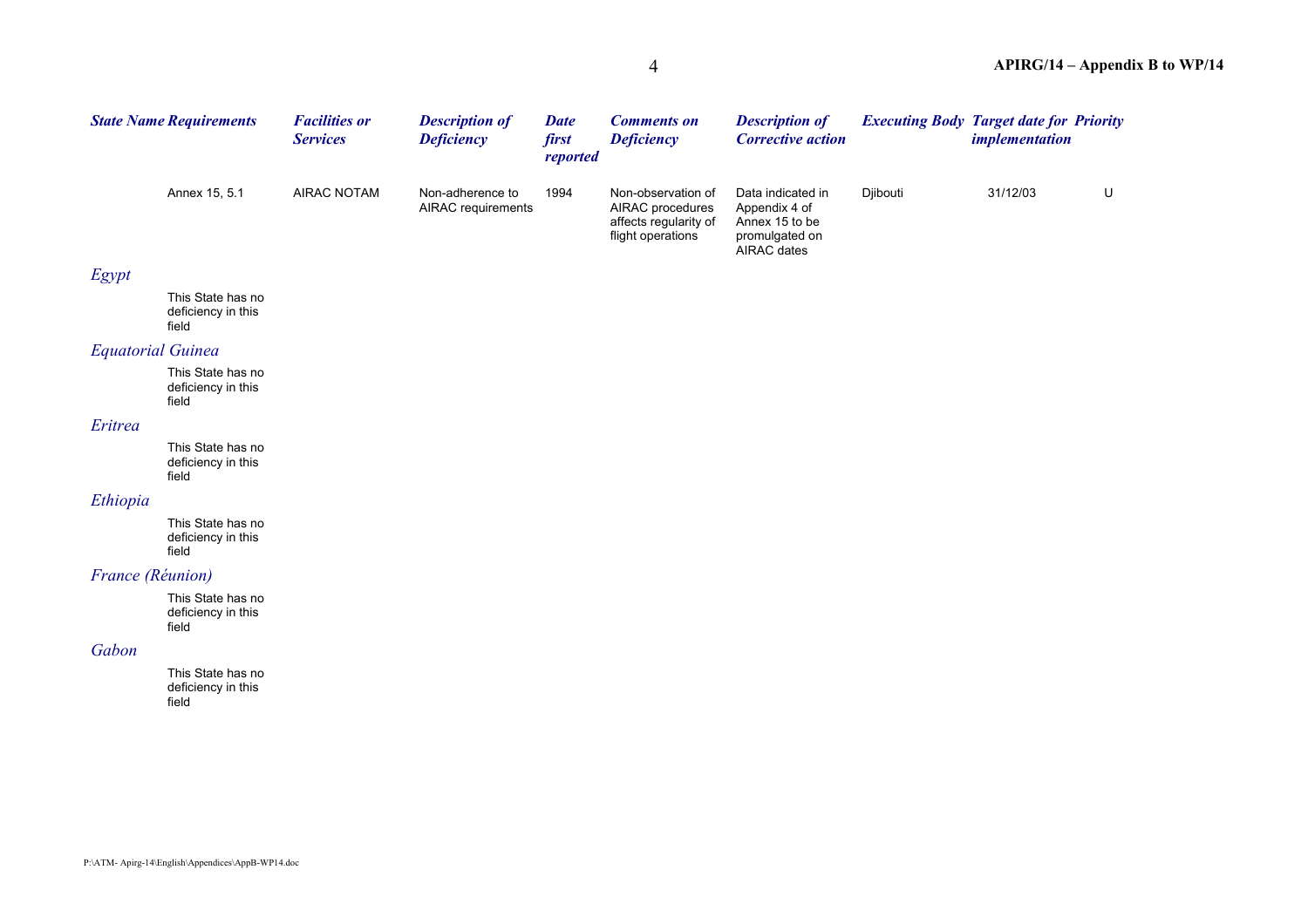|               | <b>State Name Requirements</b>                   | <b>Facilities or</b><br><b>Services</b> | <b>Description of</b><br><b>Deficiency</b>             | <b>Date</b><br>first<br>reported | <b>Comments on</b><br><b>Deficiency</b>                | <b>Description of</b><br><b>Corrective action</b> | <b>Executing Body Target date for Priority</b> | <i>implementation</i> |              |
|---------------|--------------------------------------------------|-----------------------------------------|--------------------------------------------------------|----------------------------------|--------------------------------------------------------|---------------------------------------------------|------------------------------------------------|-----------------------|--------------|
| Gambia        |                                                  |                                         |                                                        |                                  |                                                        |                                                   |                                                |                       |              |
|               | Annex 15, 8.1                                    | Intergrated AIS<br>package              | Irregular distribution<br>of AIS package               | 01/01/98                         | Non-availability of<br>latest status of<br>information | Distribute regularly                              | Gambia                                         | 31/12/03              | A            |
| Ghana         |                                                  |                                         |                                                        |                                  |                                                        |                                                   |                                                |                       |              |
|               | This State has no<br>deficiency in this<br>field |                                         |                                                        |                                  |                                                        |                                                   |                                                |                       |              |
| Guinea        |                                                  |                                         |                                                        |                                  |                                                        |                                                   |                                                |                       |              |
|               | Annex 15, 8.1                                    | Integrated AIS<br>package               | Irregular distribution<br>of AIS package               | 01/01/98                         | Non-availability of<br>latest status of<br>information | Distribute regularly                              | Guinea                                         | 31/12/03              | A            |
| Guinea Bissau |                                                  |                                         |                                                        |                                  |                                                        |                                                   |                                                |                       |              |
|               | Annex 15, 3.4.4                                  | Coordinates WGS-84 Accuracy of          | coordinates in<br>accordance with<br>Annexes 11 and 14 | 01/01/98                         | Delay in introduction<br>of GNSS                       | Implementation of<br>WGS-84 coordinates           | Guinea-Bissau                                  | 31/12/03              | U            |
| Lesotho       |                                                  |                                         |                                                        |                                  |                                                        |                                                   |                                                |                       |              |
|               | Annex 15, 4.1                                    | New AIP format                          | Irregular distribution<br>of AIS package               | 01/01/96                         | Non-availability of<br>AIP affects safety              | Implement and<br>publish new AIP                  | Lesotho                                        | 31/12/03              | $\mathsf{A}$ |
| Liberia       |                                                  |                                         |                                                        |                                  |                                                        |                                                   |                                                |                       |              |
|               | Situation unknown                                |                                         |                                                        |                                  |                                                        |                                                   |                                                |                       |              |
| Libya         |                                                  |                                         |                                                        |                                  |                                                        |                                                   |                                                |                       |              |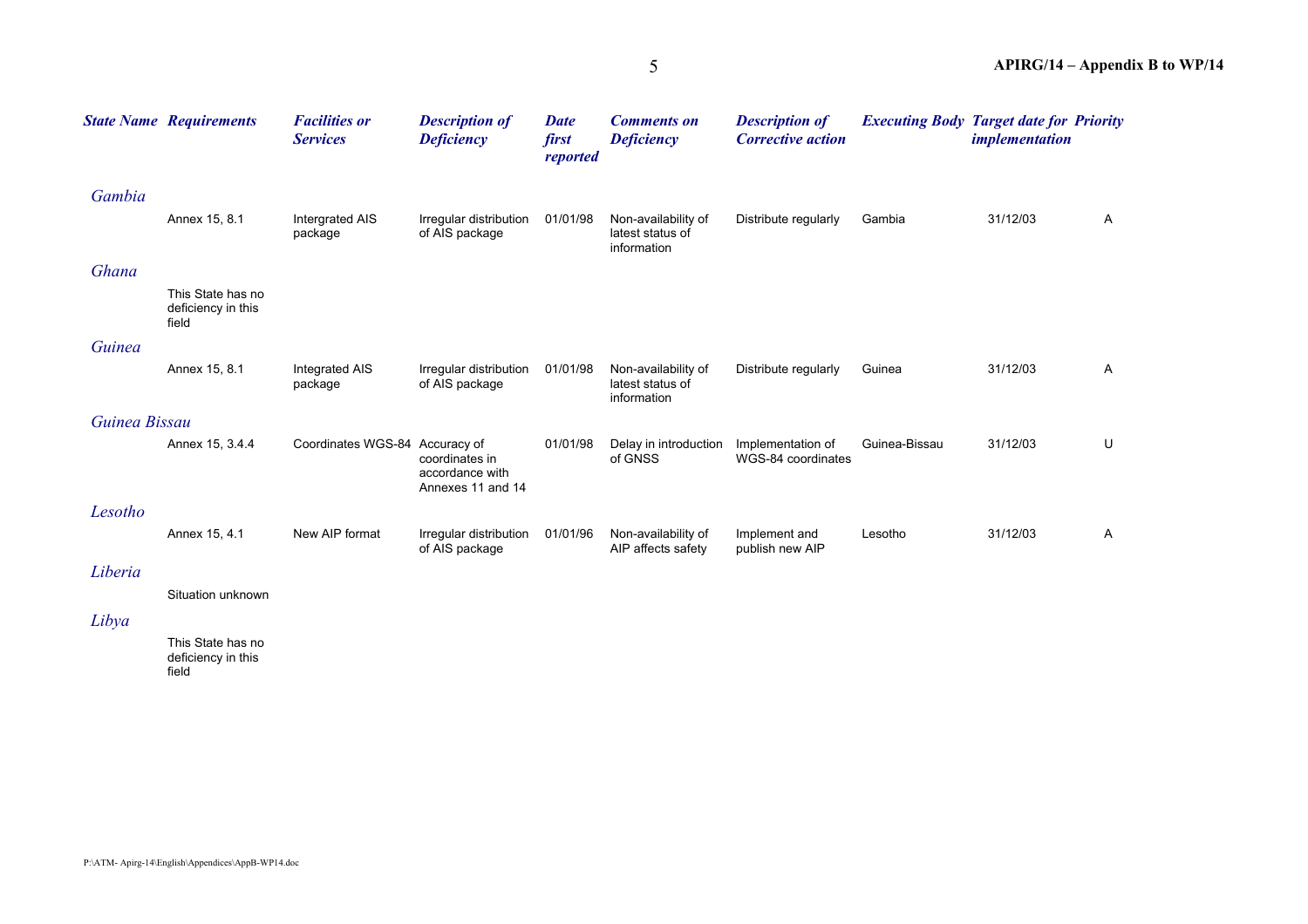|                  | <b>State Name Requirements</b>                   | <b>Facilities or</b><br><b>Services</b> | <b>Description of</b><br><b>Deficiency</b>                              | <b>Date</b><br>first<br>reported | <b>Comments on</b><br><b>Deficiency</b>             | <b>Description of</b><br><b>Corrective action</b>        | <b>Executing Body Target date for Priority</b> | <i>implementation</i> |   |
|------------------|--------------------------------------------------|-----------------------------------------|-------------------------------------------------------------------------|----------------------------------|-----------------------------------------------------|----------------------------------------------------------|------------------------------------------------|-----------------------|---|
| Madagascar       |                                                  |                                         |                                                                         |                                  |                                                     |                                                          |                                                |                       |   |
|                  | This State has no<br>deficiency in this<br>field | <b>ICAO Mandatory</b><br>Charts         | Non-availability of<br>the ICAO Aerodrome<br>Obstacle Chart -<br>Type A | 1990                             | Lack of this chart<br>affects safety                | Publish the required<br>chart for moroni and<br>Dzaoudzi | Madagascar                                     | Dft.AIP               | U |
| Malawi           |                                                  |                                         |                                                                         |                                  |                                                     |                                                          |                                                |                       |   |
|                  | This State has no<br>deficiency in this<br>field |                                         |                                                                         |                                  |                                                     |                                                          |                                                |                       |   |
| Mali             |                                                  |                                         |                                                                         |                                  |                                                     |                                                          |                                                |                       |   |
|                  | This State has no<br>deficiency in this<br>field |                                         |                                                                         |                                  |                                                     |                                                          |                                                |                       |   |
| Mauritania       |                                                  |                                         |                                                                         |                                  |                                                     |                                                          |                                                |                       |   |
|                  | This State has no<br>deficiency in this<br>field |                                         |                                                                         |                                  |                                                     |                                                          |                                                |                       |   |
| <b>Mauritius</b> |                                                  |                                         |                                                                         |                                  |                                                     |                                                          |                                                |                       |   |
|                  | This State has no<br>deficiency in this<br>field |                                         |                                                                         |                                  |                                                     |                                                          |                                                |                       |   |
| <b>Morocco</b>   |                                                  |                                         |                                                                         |                                  |                                                     |                                                          |                                                |                       |   |
|                  | Lack of AIP in new<br>format                     | $\overline{a}$                          |                                                                         |                                  |                                                     |                                                          |                                                | 31/12/03              | U |
| Mozambique       |                                                  |                                         |                                                                         |                                  |                                                     |                                                          |                                                |                       |   |
|                  | Annex 15, 5.1                                    | <b>NOTAM</b>                            | Irregular Publication<br>of NOTAM                                       | 01/01/98                         | Lack of NOTAM<br>affects safety                     | Publish regularly                                        | Mozambique                                     | 31/12/03              | U |
|                  | Annex 15, 4.1                                    | AIP in new format                       | Non-availability of<br>up-to-date<br>information                        | 01/01/96                         | Use of outdated<br>information may<br>affect safety | Implement and<br>publish new AIP<br>format               | Mozambique                                     | 31/12/03              | A |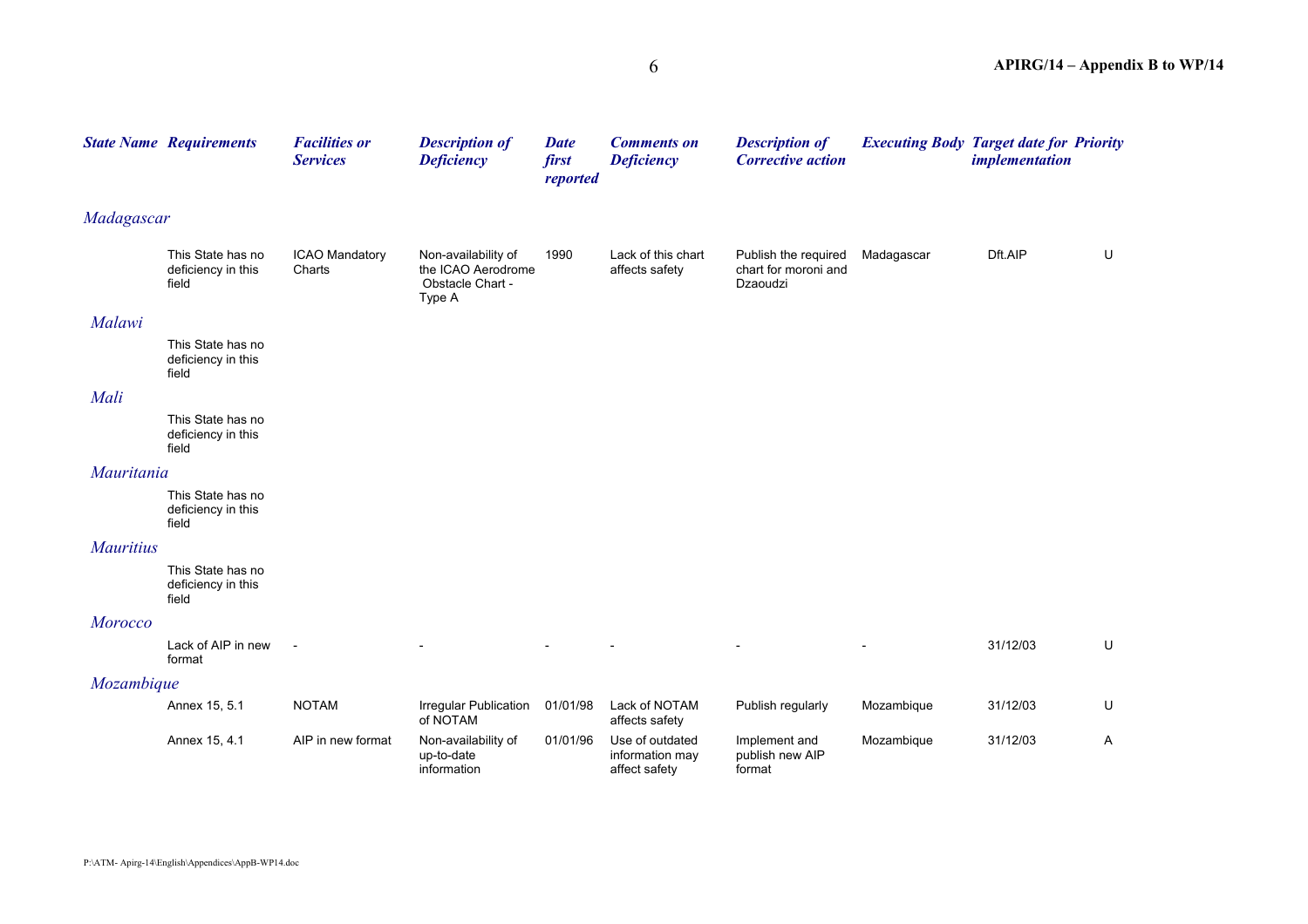|              | <b>State Name Requirements</b>                   | <b>Facilities or</b><br><b>Services</b> | <b>Description of</b><br><b>Deficiency</b>                                                               | <b>Date</b><br>first<br>reported | <b>Comments on</b><br><b>Deficiency</b>             | <b>Description of</b><br><b>Corrective action</b> | <b>Executing Body Target date for Priority</b> | <i>implementation</i> |   |
|--------------|--------------------------------------------------|-----------------------------------------|----------------------------------------------------------------------------------------------------------|----------------------------------|-----------------------------------------------------|---------------------------------------------------|------------------------------------------------|-----------------------|---|
| Namibia      |                                                  |                                         |                                                                                                          |                                  |                                                     |                                                   |                                                |                       |   |
|              | Annex 4 and AFI/7<br>Rec. 12/31                  | ICAO Mandatory<br>Charts                | Non-availability of<br>ICAO Aerodrome<br>Chart for<br>Keetmanshoop and<br>Windhoek/Hosea<br>Kotako       | 1979                             | Lack of these charts<br>affects safety              | Publish the required<br>charts                    | Namibia                                        | 31/12/03              | U |
| <b>Niger</b> |                                                  |                                         |                                                                                                          |                                  |                                                     |                                                   |                                                |                       |   |
|              | This State has no<br>deficiency in this<br>field |                                         |                                                                                                          |                                  |                                                     |                                                   |                                                |                       |   |
| Nigeria      |                                                  |                                         |                                                                                                          |                                  |                                                     |                                                   |                                                |                       |   |
|              | This State has no<br>deficiency in this<br>field |                                         |                                                                                                          |                                  |                                                     |                                                   |                                                |                       |   |
| Rwanda       |                                                  |                                         |                                                                                                          |                                  |                                                     |                                                   |                                                |                       |   |
|              | Annex 15, 8.1                                    | <b>ICAO Mandatory</b><br>Charts         | Non-availability of<br>ICAO Aerodrome<br>Chart and<br>Aerodrome Obstacle<br>Chart - Type A for<br>Kigali | 1979                             | Lack of these charts<br>affects safety              | Publish the two<br>Charts for Kigali              | Rwanda                                         | 31/12/03              | U |
|              | Annex 15, 4.1                                    | AIP new format                          | Non-availability of<br>up-to-date<br>information                                                         | 1979                             | Use of outdated<br>information may<br>affect safety | Implement and<br>publish new AIP<br>format        | Rwanda                                         | 31/12/03              | U |
|              | Sao Tome & Principe                              |                                         |                                                                                                          |                                  |                                                     |                                                   |                                                |                       |   |
|              | Annex 15, 8.1                                    | <b>NOTAM</b>                            | <b>Irregular Publication</b><br>of NOTAM                                                                 | 1991                             | Lack of NOTAM<br>affects safety                     | Publish regularly                                 | Sao Tome (Roberts<br>FIR)                      | 31/12/03              | U |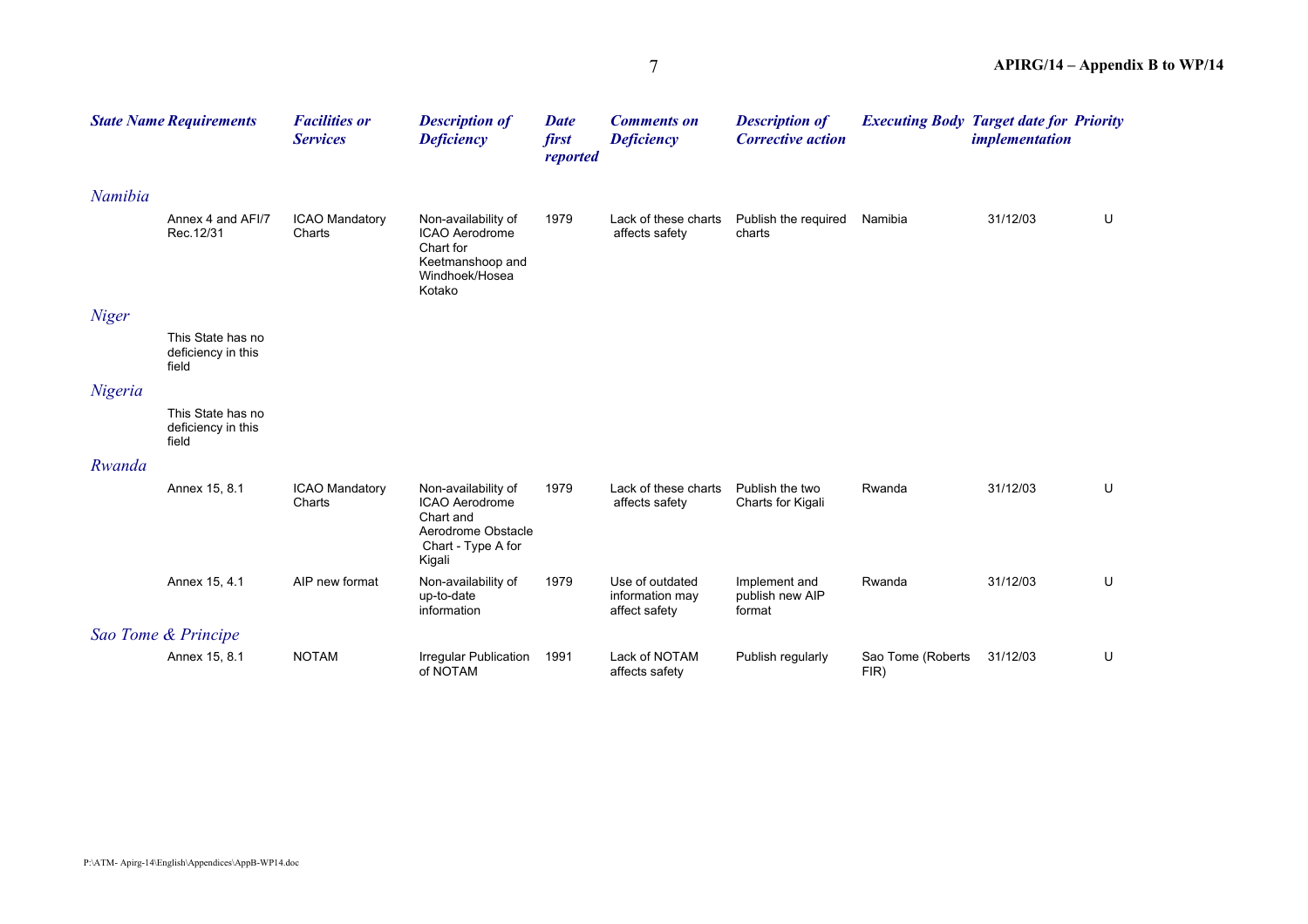|              | <b>State Name Requirements</b>                   | <b>Facilities or</b><br><b>Services</b> | <b>Description of</b><br><b>Deficiency</b>                                                                                                                                                | <b>Date</b><br>first<br>reported | <b>Comments on</b><br><b>Deficiency</b> | <b>Description of</b><br><b>Corrective action</b> | <b>Executing Body Target date for Priority</b> | implementation |   |
|--------------|--------------------------------------------------|-----------------------------------------|-------------------------------------------------------------------------------------------------------------------------------------------------------------------------------------------|----------------------------------|-----------------------------------------|---------------------------------------------------|------------------------------------------------|----------------|---|
| Senegal      |                                                  |                                         |                                                                                                                                                                                           |                                  |                                         |                                                   |                                                |                |   |
|              | This State has no<br>deficiency in this<br>field |                                         |                                                                                                                                                                                           |                                  |                                         |                                                   |                                                |                |   |
| Seychelles   |                                                  |                                         |                                                                                                                                                                                           |                                  |                                         |                                                   |                                                |                |   |
|              | This State has no<br>deficiency in this<br>field |                                         |                                                                                                                                                                                           |                                  |                                         |                                                   |                                                |                |   |
| Sierra Leone |                                                  |                                         |                                                                                                                                                                                           |                                  |                                         |                                                   |                                                |                |   |
|              | Annex 15, 8.1                                    | <b>NOTAM</b>                            | Irregular Publication<br>of NOTAM<br>Publication of<br>reported points                                                                                                                    | 1991                             | Lack of NOTAM<br>affects safety         | Publish regularly                                 | Sierra Leone<br>(Roberts FIR)                  | 31/12/03       | U |
| Somalia      |                                                  |                                         |                                                                                                                                                                                           |                                  |                                         |                                                   |                                                |                |   |
|              | Annex 15, 3.4.4                                  | Coordinates WGS84                       | Accuracy of<br>coordinates to be<br>established in<br>accordance with<br>Annexes 11 and 14                                                                                                | 01/01/98                         | Delay in introduction<br>of GNSS        | Implementation of<br>WGS-84 coordinates           | Somalia                                        | 31/12/03       | U |
|              | Annex 15, 8.1                                    | <b>ICAO Mandatory</b><br>Charts         | Non-availability of<br><b>ICAO Aerodrome</b><br>Chart, ICAO<br>Aerodrome Obstacle<br>Chart type A and<br><b>ICAO</b> Instrument<br>Approach Chart for<br>Hargeissa, Kismayu,<br>Mogadishu | 1990                             | Lack of these charts<br>affects safety  | Publish the three<br>Charts as required           | Somalia                                        | 31/12/03       | U |
| South Africa |                                                  |                                         |                                                                                                                                                                                           |                                  |                                         |                                                   |                                                |                |   |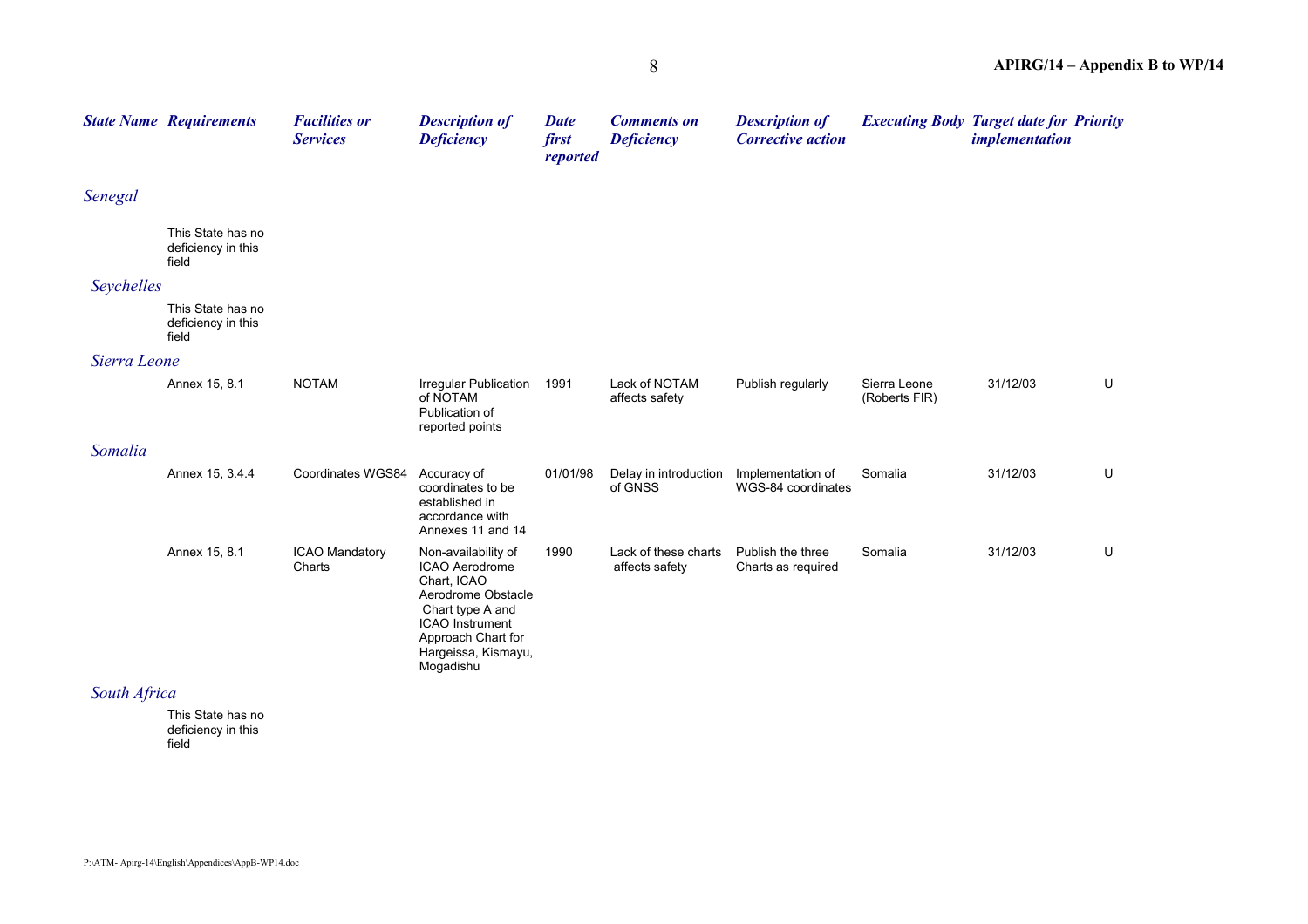|                    | <b>State Name Requirements</b>                   | <b>Facilities or</b><br><b>Services</b> | <b>Description of</b><br><b>Deficiency</b>                                            | <b>Date</b><br>first<br>reported | <b>Comments on</b><br><b>Deficiency</b>                                              | <b>Description of</b><br><b>Corrective action</b>                                     | <b>Executing Body Target date for Priority</b> | <i>implementation</i> |   |
|--------------------|--------------------------------------------------|-----------------------------------------|---------------------------------------------------------------------------------------|----------------------------------|--------------------------------------------------------------------------------------|---------------------------------------------------------------------------------------|------------------------------------------------|-----------------------|---|
| Spain (Canary Is.) |                                                  |                                         |                                                                                       |                                  |                                                                                      |                                                                                       |                                                |                       |   |
|                    | This State has no<br>deficiency in this<br>field |                                         |                                                                                       |                                  |                                                                                      |                                                                                       |                                                |                       |   |
| Sudan              |                                                  |                                         |                                                                                       |                                  |                                                                                      |                                                                                       |                                                |                       |   |
|                    | Annex 15, 8.1                                    | <b>ICAO Mandatory</b><br>Charts         | Non-availability of<br><b>ICAO Aerodrome</b><br>Chart for Khartoum                    | 1990                             | Lack of this chart<br>affects safety                                                 | Publish the required<br>chart                                                         | Sudan                                          | 31/12/03              | U |
| Swaziland          |                                                  |                                         |                                                                                       |                                  |                                                                                      |                                                                                       |                                                |                       |   |
|                    | Annex 15, 8.1                                    | <b>NOTAM AIRAC</b>                      | Non-adherence to<br>AIRAC requirements                                                | 1991                             | Non-observation of<br>AIRAC procedures<br>affects regularity of<br>flight operations | Data indicated in<br>Appendix 3 to Annex<br>15 to be<br>promulgated on<br>AIRAC dates | Swaziland                                      | 31/12/03              | U |
|                    | Annex 15, 8.1                                    | <b>ICAO Mandatory</b><br>Chart          | Non-availability of<br><b>ICAO Aerodrome</b><br>Obstacle Chart type<br>A for Matsapha | 1991                             | Lack of this chart<br>affects safety                                                 | Publish the required<br>chart                                                         | Swaziland                                      | 31/12/03              | U |

#### *Tanzania*

This State has no deficiency in this field

## *Togo*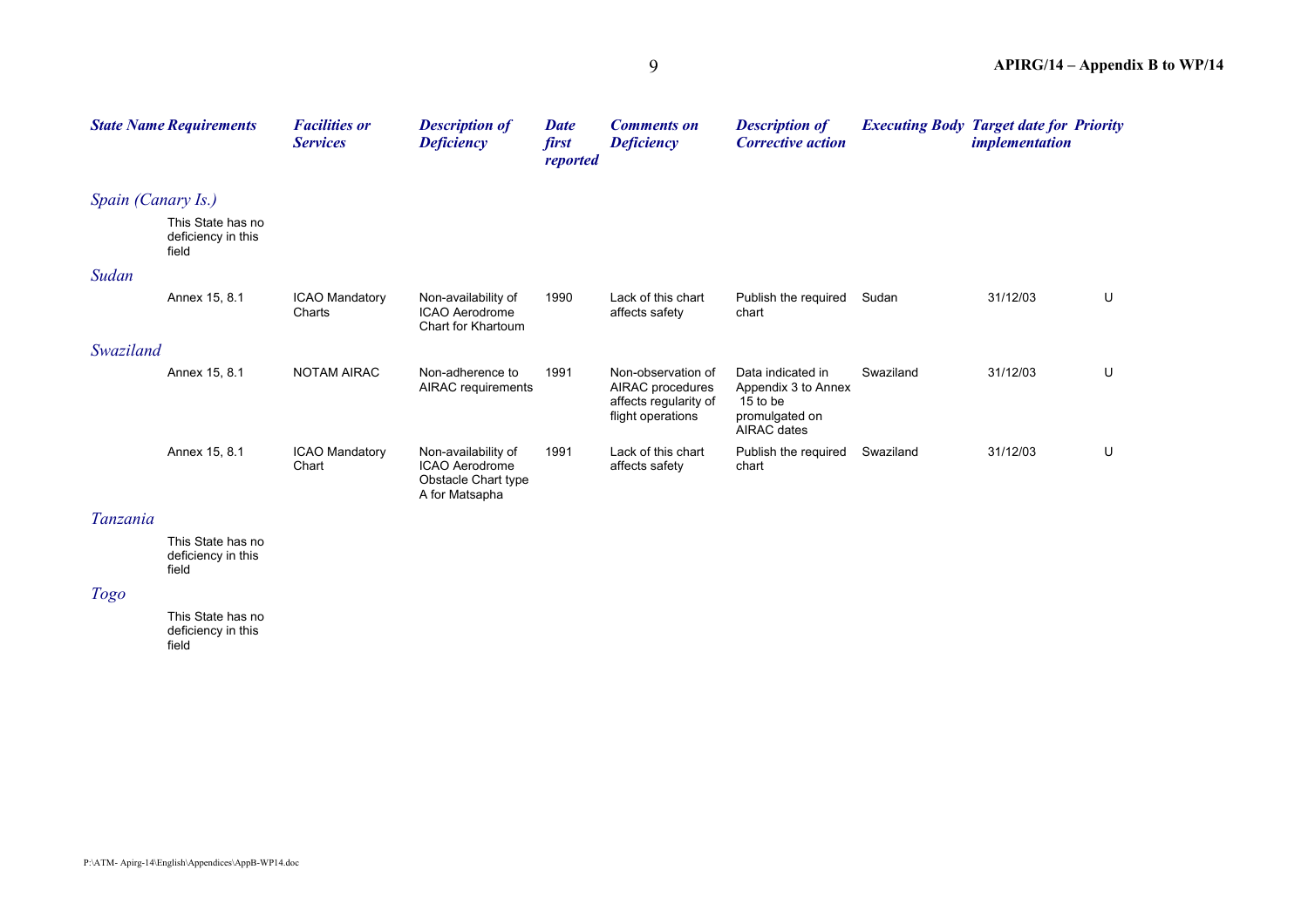|                | <b>State Name Requirements</b>                   | <b>Facilities or</b><br><b>Services</b> | <b>Description of</b><br><b>Deficiency</b> | <b>Date</b><br>first<br>reported | <b>Comments on</b><br><b>Deficiency</b>          | <b>Description of</b><br><b>Corrective action</b> | <b>Executing Body Target date for Priority</b> | <i>implementation</i> |   |
|----------------|--------------------------------------------------|-----------------------------------------|--------------------------------------------|----------------------------------|--------------------------------------------------|---------------------------------------------------|------------------------------------------------|-----------------------|---|
| Tunisia        |                                                  |                                         |                                            |                                  |                                                  |                                                   |                                                |                       |   |
|                | This State has no<br>deficiency in this<br>field |                                         |                                            |                                  |                                                  |                                                   |                                                |                       |   |
| Uganda         |                                                  |                                         |                                            |                                  |                                                  |                                                   |                                                |                       |   |
|                | This State has no<br>deficiency in this<br>field |                                         |                                            |                                  |                                                  |                                                   |                                                |                       |   |
| Western Sahara |                                                  |                                         |                                            |                                  |                                                  |                                                   |                                                |                       |   |
|                | This State has no<br>deficiency in this<br>field |                                         |                                            |                                  |                                                  |                                                   |                                                |                       |   |
| Zambia         |                                                  |                                         |                                            |                                  |                                                  |                                                   |                                                |                       |   |
|                | Annex 15, 4.1                                    | AIP new format                          | Non-publication of<br>AIP new format       | 1996                             | Use of outdated<br>information affects<br>safety | Implement and<br>publish new AIP                  | Zambia                                         | 31/12/03              | U |
| Zimbabwe       |                                                  |                                         |                                            |                                  |                                                  |                                                   |                                                |                       |   |
|                | This State has no<br>deficiency in this<br>field |                                         |                                            |                                  |                                                  |                                                   |                                                |                       |   |

---------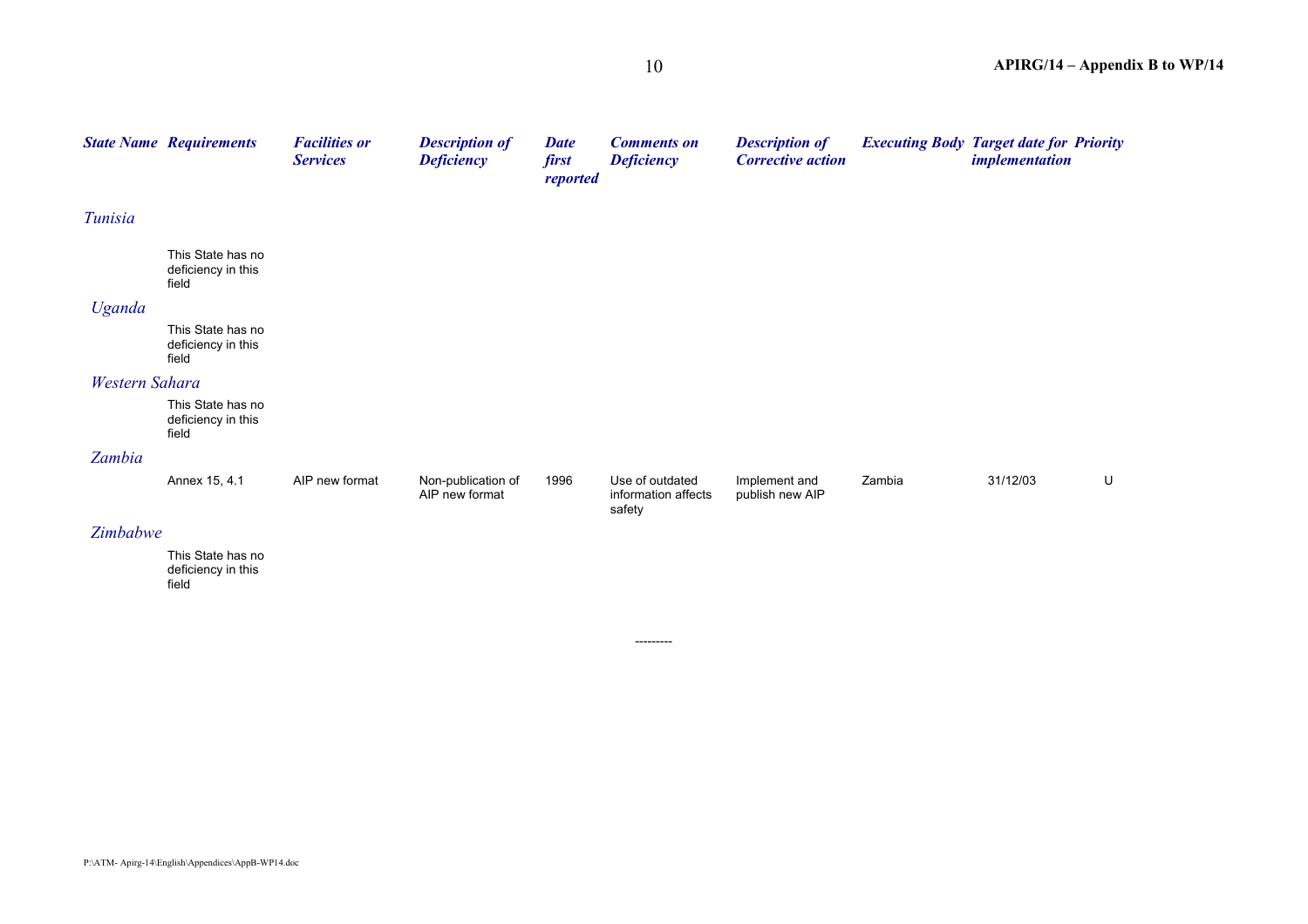## *Deficiencies SAR eng*

|              | <b>State Name Requirements</b>                                  | <b>Facilities or</b><br><b>Services</b> | <b>Description of</b><br><b>Deficiency</b>                 | <b>Date</b><br>first<br>reported | <b>Comments on</b><br><b>Deficiency</b>                   | <b>Description of</b><br><b>Corrective action</b>           | <b>Executing Body</b>                  | <b>Target date for Priority</b><br><i>implementation</i> |   |
|--------------|-----------------------------------------------------------------|-----------------------------------------|------------------------------------------------------------|----------------------------------|-----------------------------------------------------------|-------------------------------------------------------------|----------------------------------------|----------------------------------------------------------|---|
| Algeria      |                                                                 |                                         |                                                            |                                  |                                                           |                                                             |                                        |                                                          |   |
|              | This State has no<br>deficiency in this<br>field                |                                         |                                                            |                                  |                                                           |                                                             |                                        |                                                          |   |
| Angola       |                                                                 |                                         |                                                            |                                  |                                                           |                                                             |                                        |                                                          |   |
|              | Annex 12, 3.1.5<br>AFI/7 Conc.6/3                               | <b>SAR Agreements</b>                   |                                                            | 1995                             | Delay to conduct<br><b>SAR OPS</b>                        | Coordination with<br>States concerned.                      | Angola and adjacent 22/1/04<br>States. |                                                          | A |
|              | Annex 12, 2.4,<br>Annex 12, 3.2.4,<br>AFI/7 Rec. 6/1 and<br>6/2 | <b>SARSAT ELT</b>                       | 406 MHz and 121.5<br>MHz.                                  | 1997                             | Delay to conduct<br><b>SAR OPS</b>                        | Implement 406/121.5 Angola<br><b>MHz</b>                    |                                        | 22/1/04                                                  | A |
|              | Annex 12, 2.1                                                   | SAR legislation                         | Provide legal<br>framework for the<br>SAR authority        | 1995                             | Lack of legal<br>authority could delay<br>SAR efficiency  | <b>Establish SAR</b><br>legislation                         |                                        | 22/1/04                                                  | A |
| <b>Benin</b> |                                                                 |                                         |                                                            |                                  |                                                           |                                                             |                                        |                                                          |   |
|              | Annex 12, 3.1.5,<br>AFI/7 Conc. 6/3                             | <b>SAR Agreements</b>                   |                                                            | 1996                             | Delay to conduct<br><b>SAR OPS</b>                        | Coordinate with<br>States concerned.                        | Benin and adjacent<br>States.          | 22/1/04                                                  | Α |
|              | Annex 12, 2.4,<br>Annex 12, 3.2.4,<br>AFI/7 Rec. 6/1 and<br>6/2 | <b>SARSAT ELT</b>                       | 406 MHz and 121.5<br>MHz                                   | 1993                             | Delay to conduct<br>SAR OPS                               | i) Provide SPOC to<br>ICAO: ii) Implement<br>406/121.5 MHz. | Benin                                  | 22/1/04                                                  | U |
|              | Annex 12, 2.1                                                   | <b>SAR legislation</b>                  | Provide legal<br>framework for the<br><b>SAR Authority</b> | 1995                             | Lack of legal<br>authority could delay<br>SAR efficiency. | <b>Establish SAR</b><br>legislation.                        |                                        | 22/1/04                                                  | Α |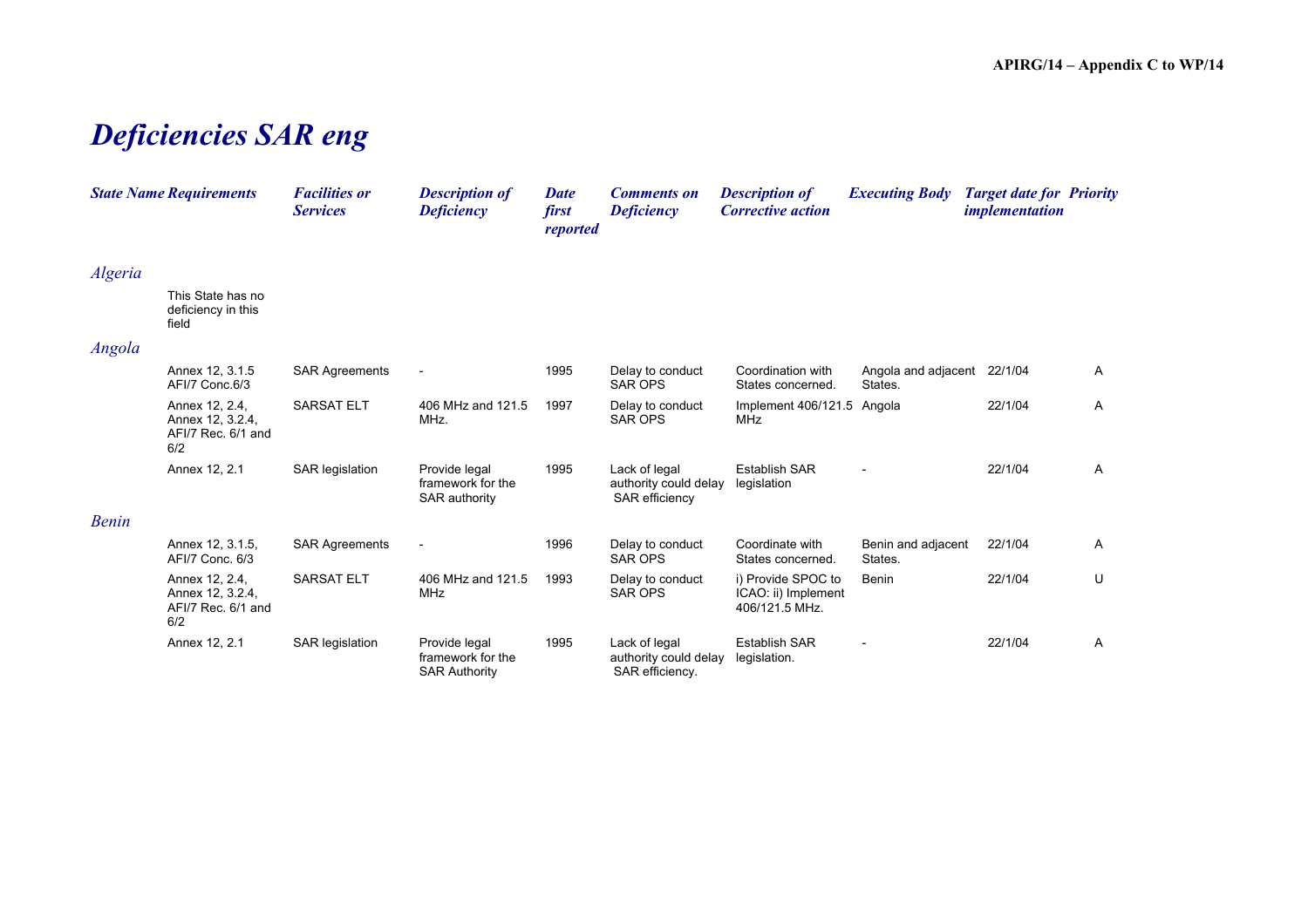|                     | <b>State Name Requirements</b>                                  | <b>Facilities or</b><br><b>Services</b> | <b>Description of</b><br><b>Deficiency</b>          | <b>Date</b><br>first<br>reported | <b>Comments on</b><br><b>Deficiency</b>                   | <b>Description of</b><br><b>Corrective action</b>           | <b>Executing Body</b>                   | <b>Target date for Priority</b><br><i>implementation</i> |   |
|---------------------|-----------------------------------------------------------------|-----------------------------------------|-----------------------------------------------------|----------------------------------|-----------------------------------------------------------|-------------------------------------------------------------|-----------------------------------------|----------------------------------------------------------|---|
| <b>Botswana</b>     |                                                                 |                                         |                                                     |                                  |                                                           |                                                             |                                         |                                                          |   |
|                     | Annex 12, 2.4,<br>Annex 12, 3.2.4,<br>AFI/7 Rec. 6/1 and<br>6/2 | <b>SARSAT ELT</b>                       | 406 MHz                                             | 1993                             | Delay to conduct<br><b>SAR OPS</b>                        | I) Implement 406 MHz Botswana                               |                                         | 22/1/04                                                  | Α |
|                     | Annex 12, 2.1                                                   | SAR legislation                         | Provide legal<br>framework for the<br>SAR authority | 1995                             | Lack of legal<br>authority could delay<br>SAR efficiency. | <b>Establish SAR</b><br>legislation                         |                                         | 22/1/04                                                  | Α |
|                     | Annex 12, 3.1.5,<br>AFI/7 Conc.6/3                              | <b>SAR Agreements</b>                   |                                                     | 1995                             | Delay to conduct<br><b>SAR OPS</b>                        | Coordination with<br>States concerned.                      | Botswana and<br>adjacent States         | 22/1/04                                                  | Α |
| <b>Burkina Faso</b> |                                                                 |                                         |                                                     |                                  |                                                           |                                                             |                                         |                                                          |   |
|                     | Annex 12, 2.4,<br>Annex 12, 3.2.4,<br>AFI/7 Rec.6/1 and<br>6/2  | <b>SARSAT ELT</b>                       | 406 MHz and 121.5<br>MHz                            | 1993                             | Delay to conduct<br><b>SAR OPS</b>                        | I) Provide SPOC to<br>ICAO: ii) Implement<br>406/121.5 MHz. | <b>Burkina Faso</b>                     | 22/1/04                                                  | A |
|                     | Annex 12, 2.1                                                   | SAR legislation                         | Provide legal<br>framework for the<br>SAR authority | 1995                             | Lack of legal<br>authority could delay<br>SAR efficiency  | <b>Establish SAR</b><br>legislation                         |                                         | 22/1/04                                                  | Α |
|                     | Annex 12, 3.1.5,<br>AFI/7 Conc.6/3                              | SAR Agreements.                         |                                                     | 1995                             | Delay to conduct<br><b>SAR OPS</b>                        | Coordinate with<br>States concerned.                        | Burkina Faso and<br>adjacent States.    | 22/1/04                                                  | Α |
| <b>Burundi</b>      |                                                                 |                                         |                                                     |                                  |                                                           |                                                             |                                         |                                                          |   |
|                     | Annex 12, 3.1.5,<br>AFI/7 Conc. 6/3                             | <b>SAR Agreements</b>                   | $\blacksquare$                                      | 1995                             | Delay to conduct<br><b>SAR OPS</b>                        | Coordinate with<br>States concerned.                        | Burundi and adjacent 22/1/04<br>States. |                                                          | Α |
|                     | Annex 12, 2.4,<br>Annex 12, 3.2.4:<br>AFI/7 Rec. 6/1 and<br>6/2 | <b>SARSAT ELT</b>                       | 406 MHz and 121.5<br><b>MHz</b>                     | 1993                             | Delay to conduct<br><b>SAR OPS</b>                        | Implement 406 MHz                                           | Burundi                                 | 22/1/04                                                  | Α |
|                     | Annex 12, 2.1                                                   | SAR legislation                         | Provide legal<br>framework for the<br>SAR authority | 1995                             | Lack of legal<br>authority could delay<br>SAR efficiency  | <b>Establish SAR</b><br>legislation                         |                                         | 22/1/04                                                  | Α |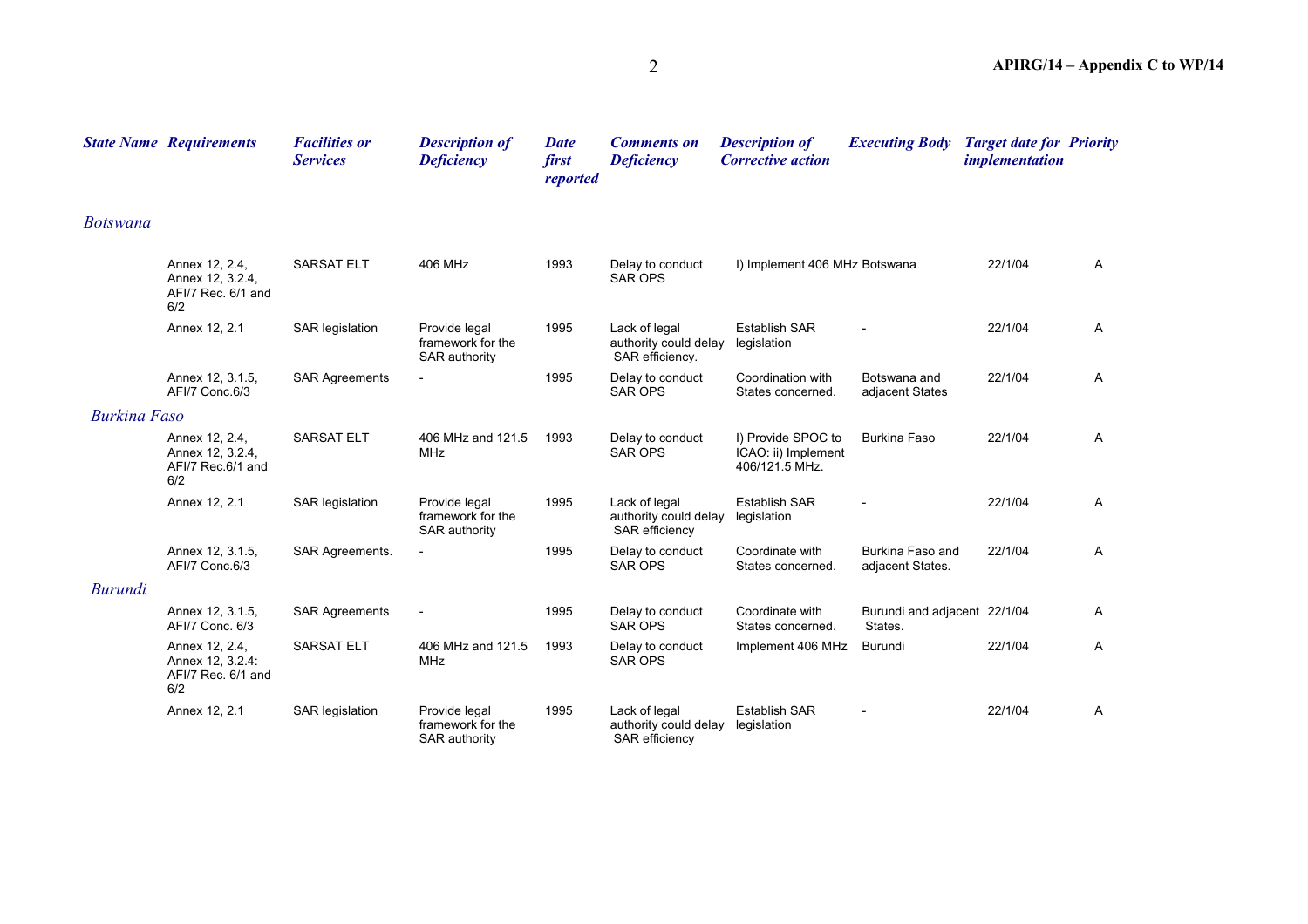|            | <b>State Name Requirements</b>                                  | <b>Facilities or</b><br><b>Services</b> | <b>Description of</b><br><b>Deficiency</b>          | <b>Date</b><br>first<br>reported | <b>Comments on</b><br><b>Deficiency</b>                  | <b>Description of</b><br><b>Corrective action</b>          | <b>Executing Body</b>              | <b>Target date for Priority</b><br><i>implementation</i> |   |
|------------|-----------------------------------------------------------------|-----------------------------------------|-----------------------------------------------------|----------------------------------|----------------------------------------------------------|------------------------------------------------------------|------------------------------------|----------------------------------------------------------|---|
| Cameroon   |                                                                 |                                         |                                                     |                                  |                                                          |                                                            |                                    |                                                          |   |
|            | Annex 12, 2.4:<br>Annex 12, 3.2.4:<br>AFI/7 Rec.6/1 and<br>6/2  | <b>SARSAT ELT</b>                       | 406 MHz and 121.5<br><b>MHz</b>                     | 1993                             | Delay to conduct<br><b>SAR OPS</b>                       | Implement 406/121.5 Cameroon<br><b>MHz</b>                 |                                    | 22/1/04                                                  | A |
|            | Annex 12, 3.1.5:<br>AFI/7 Conc.6/3                              | <b>SAR Agreements</b>                   |                                                     | 1995                             | Delay to conduct<br><b>SAR OPS</b>                       | Coordinate with<br>States concerned.                       | Cameroon                           | 22/1/04                                                  | A |
| Cape Verde |                                                                 |                                         |                                                     |                                  |                                                          |                                                            |                                    |                                                          |   |
|            | This State has no<br>deficiency in this<br>field                |                                         |                                                     |                                  |                                                          |                                                            |                                    |                                                          |   |
|            | Central African Republic                                        |                                         |                                                     |                                  |                                                          |                                                            |                                    |                                                          |   |
|            | Annex 12, 2.1                                                   | SAR legislation                         | Provide legal<br>framework for the<br>SAR authority | 1995                             | Lack of legal<br>authority could delay<br>SAR efficiency | <b>Establish SAR</b><br>legislation                        |                                    | 22/01/04                                                 | A |
|            | Annex 12, 2.4,<br>Annex 12, 3.2.4,<br>AFI/7 Rec. 6/1 and<br>6/2 | <b>SARSAT ELT</b>                       | 406 MHz and 121.5<br><b>MHz</b>                     | 1993                             | Lack of legal<br>authority could delay<br>SAR efficiency | I) Provide SPOC to<br>ICAO: ii) Implement<br>406/121.5 MHz | <b>Central African</b><br>Republic | 22/01/04                                                 | A |
| Chad       |                                                                 |                                         |                                                     |                                  |                                                          |                                                            |                                    |                                                          |   |
|            | Annex 12, 3.1.5,<br>AFI/7 Conc.6/3                              | <b>SAR Agreements</b>                   | $\overline{\phantom{a}}$                            | 1991                             | Delay to conduct<br><b>SAR OPS</b>                       | Coordinate with<br>States concerned.                       | Chad and adjacent<br><b>States</b> | 22/1/04                                                  | A |
|            | Annex 12, 2.4,<br>Annex 12, 3.2.4,<br>AFI/7 Rec. 6/1 and<br>6/2 | <b>SARSAT ELT</b>                       | 406 MHz and 121.5<br>MHz                            | 1993                             | Delay to conduct<br><b>SAR OPS</b>                       | I) Provide SPOC to<br>ICAO: ii) Implement<br>406/121.5 MHz | Chad                               | 22/1/04                                                  | A |
|            | Annex 12, 2.1                                                   | <b>SAR</b> legislation                  | Provide legal<br>framework for the<br>SAR authority | 1995                             | Lack of legal<br>authority could delay<br>SAR efficiency | <b>Establish SAR</b><br>legislation                        | Chad                               | 22/1/04                                                  | Α |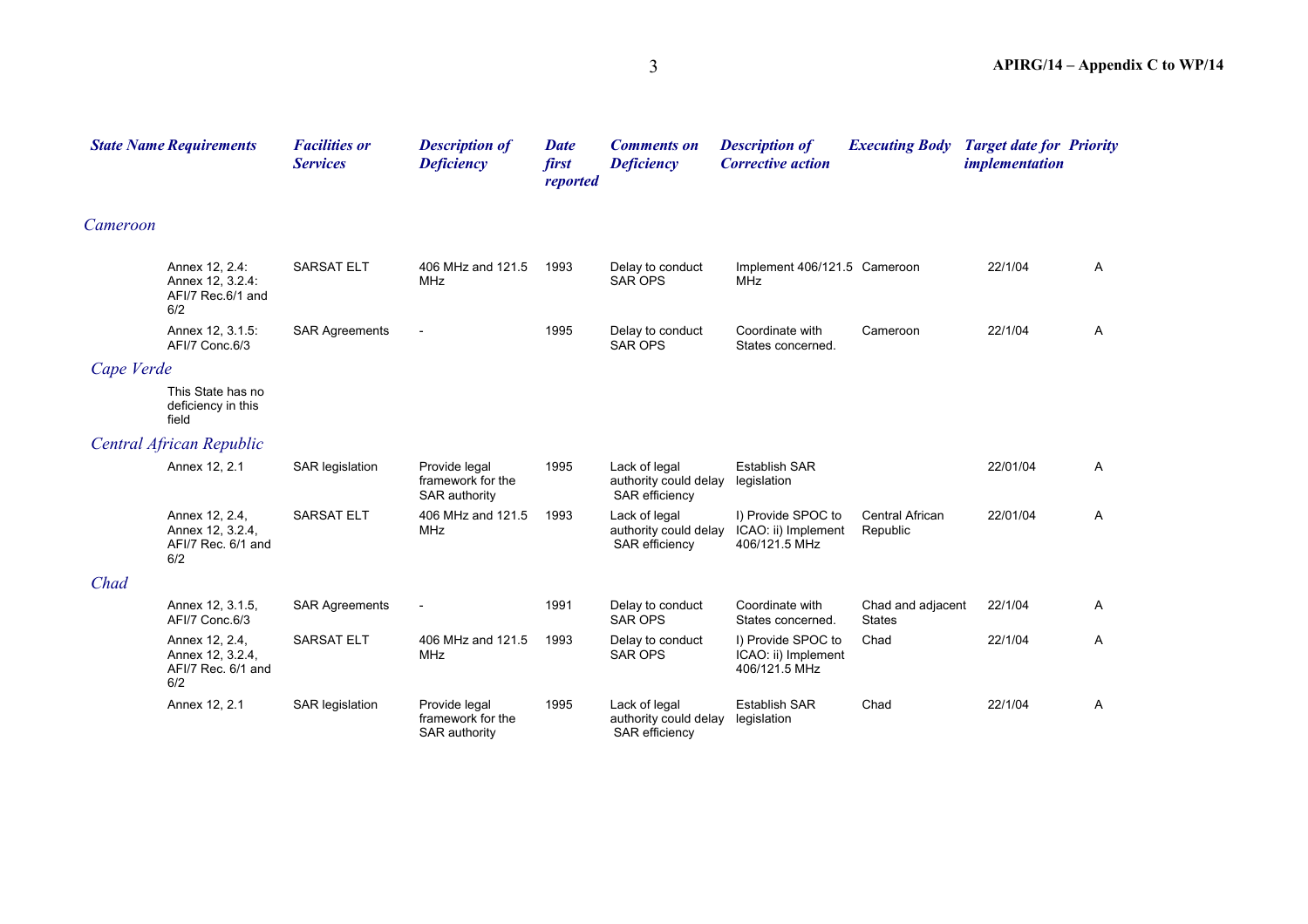|               | <b>State Name Requirements</b>                                  | <b>Facilities or</b><br><b>Services</b> | <b>Description of</b><br><b>Deficiency</b>                 | <b>Date</b><br>first<br>reported | <b>Comments on</b><br><b>Deficiency</b>                         | <b>Description of</b><br><b>Corrective action</b> | <b>Executing Body</b>                | <b>Target date for Priority</b><br><i>implementation</i> |              |
|---------------|-----------------------------------------------------------------|-----------------------------------------|------------------------------------------------------------|----------------------------------|-----------------------------------------------------------------|---------------------------------------------------|--------------------------------------|----------------------------------------------------------|--------------|
| Comoros       |                                                                 |                                         |                                                            |                                  |                                                                 |                                                   |                                      |                                                          |              |
|               | Annex 12, 2.1                                                   | <b>SAR</b> legislation                  | Provide legal<br>framework for the<br>SAR authority        | 1995                             | Lack of legal<br>authority could delay<br>SAR efficiency        | <b>Establish SAR</b><br>legislation               | Comoros                              | 22/1/04                                                  | A            |
|               | Annex 12, 3.1, AFI/7<br>Conc.6/3                                | <b>SAR Agreements</b>                   | $\overline{\phantom{a}}$                                   | 1991                             | Delay to conduct<br><b>SAR OPS</b>                              | Coodinate with<br>States concerned                | Comoros and<br>adjacent States       | 22/1/04                                                  | Α            |
|               | Annex 12, 2.4,<br>Annex 12, 3.2, AFI/7<br>Rec. 6/1 and 6/2      | <b>SARSAT ELT</b>                       | 406 MHz and 121.5<br><b>MHz</b>                            | 1993                             | Delay to conduct<br><b>SAR OPS</b>                              | Implement 406/121.5 Comoros<br><b>MHz</b>         |                                      | 22/1/04                                                  | A            |
| Congo         |                                                                 |                                         |                                                            |                                  |                                                                 |                                                   |                                      |                                                          |              |
|               | Annex 12, 2.1                                                   | SAR legislation                         | Provide legal<br>framework for the<br><b>SAR Authority</b> | 1995                             | Lack of legal<br>authority could delay<br><b>SAR</b> efficiency | <b>Establish SAR</b><br>legislation               | Congo                                | 22/1/04                                                  | A            |
|               | Annex 12, 3.1.5,<br>AFI/7 Conc. 6/3                             | <b>SAR Agreements</b>                   |                                                            | 1995                             | Delay to conduct<br><b>SAR OPS</b>                              | Coordinate with<br>States concerned               | Congo and adjacent<br><b>States</b>  | 22/1/04                                                  | A            |
|               | Annex 12, 2.4,<br>Annex 12, 3.2.4,<br>AFI/7 Rec. 6/1 and<br>6/2 | <b>SARSAT ELT</b>                       | 406 MHz and 121.5<br><b>MHz</b>                            | 1993                             | Delay to conduct<br><b>SAR OPS</b>                              | Implement 406/121.5<br><b>MHz</b>                 | Congo                                | 22/1/04                                                  | Α            |
| Côte d'Ivoire |                                                                 |                                         |                                                            |                                  |                                                                 |                                                   |                                      |                                                          |              |
|               | Annex 12, 3.1.5,<br>AFI/7 Conc.6/3                              | <b>SAR Agreements</b>                   | $\overline{\phantom{a}}$                                   | 1996                             | Delay to conduct<br><b>SAR OPS</b>                              | Coordinate with<br>States concerned               | Côte d'Ivoire and<br>adjacent States | 22/1/04                                                  | $\mathsf{A}$ |
|               | Annex 12, 2.4,<br>Annex 12, 3.2.4,<br>AFI/7 Rec. 6/1 and<br>6/2 | <b>SARSAT ELT</b>                       | 406 MHz                                                    | 1993                             | Delay to conduct<br><b>SAR OPS</b>                              | $\overline{\phantom{a}}$                          | Côte d'Ivoire                        | 22/1/04                                                  | A            |
|               | Annex 12, 2.1                                                   | <b>SAR legislation</b>                  | Provide legal<br>framework for the<br><b>SAR Authority</b> | 1995                             | Lack of legal<br>authority could delay<br>SAR efficiency        | <b>Establish SAR</b><br>legislation               | Côte d'Ivoire                        | 22/1/04                                                  | Α            |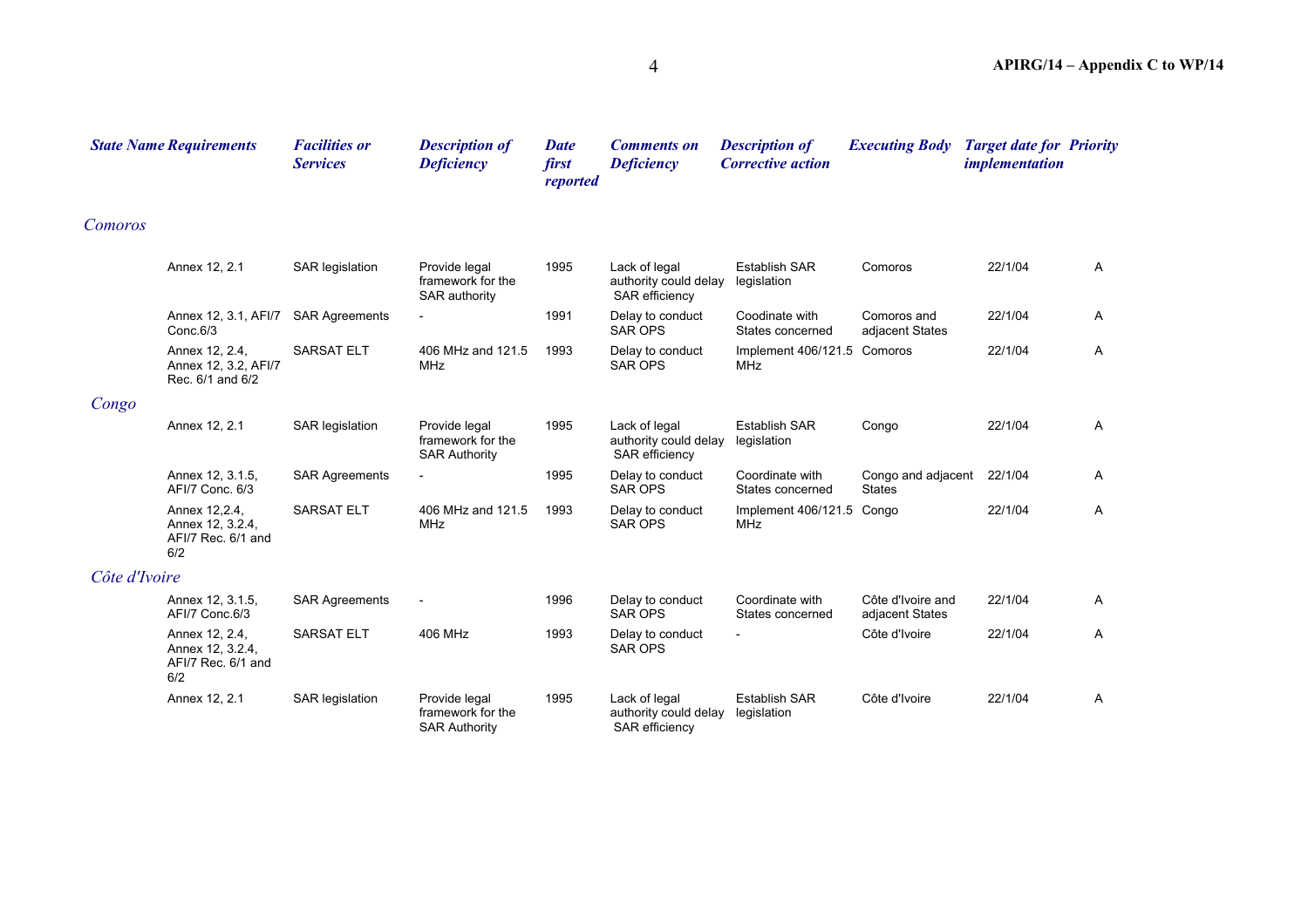|                    | <b>State Name Requirements</b>                                  | <b>Facilities or</b><br><b>Services</b> | <b>Description of</b><br><b>Deficiency</b>                 | <b>Date</b><br>first<br>reported | <b>Comments on</b><br><b>Deficiency</b>                         | <b>Description of</b><br><b>Corrective action</b>                    | <b>Executing Body</b>                          | <b>Target date for Priority</b><br><i>implementation</i> |   |
|--------------------|-----------------------------------------------------------------|-----------------------------------------|------------------------------------------------------------|----------------------------------|-----------------------------------------------------------------|----------------------------------------------------------------------|------------------------------------------------|----------------------------------------------------------|---|
| Dem. Rep. of Congo |                                                                 |                                         |                                                            |                                  |                                                                 |                                                                      |                                                |                                                          |   |
|                    | Annex 12, 2.4,<br>Annex 12, 3.2.4,<br>AFI/7 Rec. 6/1 and<br>6/2 | SARSAT ELT                              | 406 MHz and 121.5<br><b>MHz</b>                            | 1993                             | Delay to conduct<br><b>SAR Operations</b>                       | Coordination with<br>States concerned                                | Congo (DRC)                                    | 22/1/04                                                  | A |
|                    | Annex 12, 3.1.5,<br>AFI/7 Conc. 6/3                             | <b>SAR Agreements</b>                   |                                                            | 1995                             | Delay to conduct<br><b>SAR Operations</b>                       | Coordination with<br>States concerned                                | DR Congo and<br>adjacent States                | 22/1/04                                                  | Α |
|                    | Annex 12, 2.1                                                   | SAR legislation                         | Provide legal<br>framework for the<br><b>SAR Authority</b> | 1995                             | Lack of legal<br>authority could delay<br>SAR efficiency        | <b>Establish SAR</b><br>legislation                                  | Congo (DRC)                                    | 22/1/04                                                  | Α |
| Djibouti           |                                                                 |                                         |                                                            |                                  |                                                                 |                                                                      |                                                |                                                          |   |
|                    | Annex 12, 2.4,<br>Annex 12, 3.2.4,<br>AFI/7 Rec. 6/1 and<br>6/2 | <b>SARSAT ELT</b>                       | 406 MHz and 121.5<br><b>MHz</b>                            | 1993                             | Delay to conduct<br><b>SAR OPS</b>                              | I) Provide SPOC and Djibouti<br>ICAO: ii) Implement<br>406/121.5 MHz |                                                | 22/1/04                                                  | Α |
|                    | Annex 12, 3.1.5,<br>AFI/7 Conc.6/3                              | <b>SAR Agreements</b>                   |                                                            | 1991                             | Delay to conduct<br><b>SAR OPS</b>                              | Coordinate with<br>States concerned                                  | Djibouti and adjacent 22/1/04<br><b>States</b> |                                                          | Α |
|                    | Annex 12, 2.1                                                   | SAR legislation                         | Provide legal<br>framework for the<br>SAR authority        | 1995                             | Lack of legal<br>authority could delay<br><b>SAR</b> efficiency | <b>Establish SAR</b><br>legislation                                  | Djibouti                                       | 22/1/04                                                  | Α |
| Egypt              |                                                                 |                                         |                                                            |                                  |                                                                 |                                                                      |                                                |                                                          |   |
|                    | Annex 12, 3.1.5,<br>AFI/7 Conc.6/3                              | SAR agreements                          | $\overline{\phantom{a}}$                                   | 1995                             | Delay to conduct<br><b>SAR Operations</b>                       | Coordination with<br>States concerned                                | Egypt and adjacent<br><b>States</b>            | 22/1/04                                                  | Α |
|                    | Annex 12,2.4,<br>Annex 12, 3.2.4,<br>AFI/7 Rec.6/1 and<br>6/2   | SARSAT ELT                              | 406 MHz and 121.5<br><b>MHz</b>                            | 1993                             | Delay to conduct<br><b>SAR Operations</b>                       | Coordination with<br>States concerned                                | Egypt                                          | 22/1/04                                                  | Α |
|                    | Annex 12, 2.1                                                   | <b>SAR</b> legislation                  | Provide legal<br>framework for the<br><b>SAR Authority</b> | 1995                             | Lack of legal<br>authority could delay<br>SAR efficiency        | Establish SAR<br>legislation                                         | Egypt                                          | 22/1/04                                                  | Α |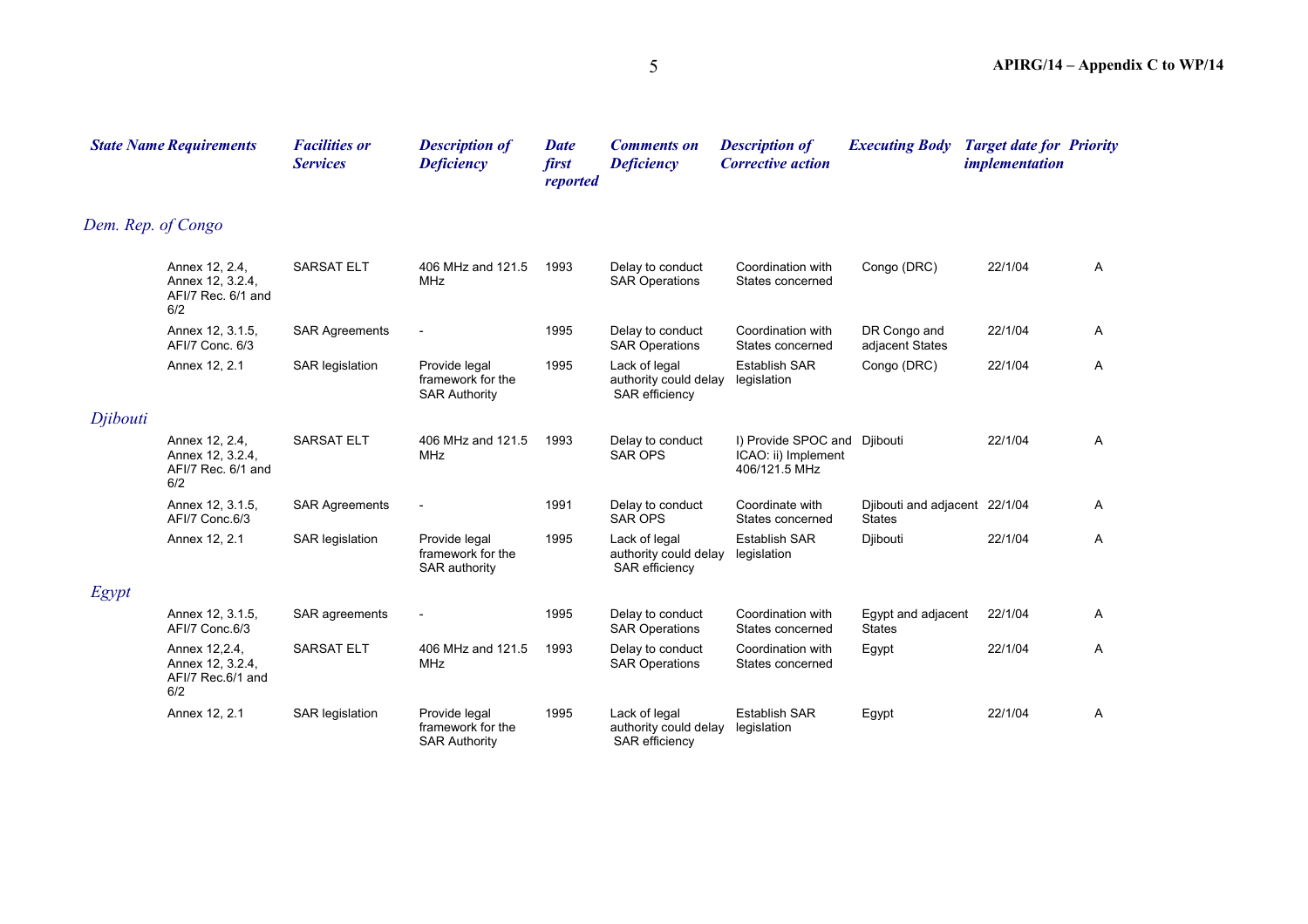|                          | <b>State Name Requirements</b>                                  | <b>Facilities or</b><br><b>Services</b> | <b>Description of</b><br><b>Deficiency</b>                 | <b>Date</b><br>first<br>reported | <b>Comments on</b><br><b>Deficiency</b>                         | <b>Description of</b><br><b>Corrective action</b>          | <b>Executing Body</b>                            | <b>Target date for Priority</b><br><i>implementation</i> |   |
|--------------------------|-----------------------------------------------------------------|-----------------------------------------|------------------------------------------------------------|----------------------------------|-----------------------------------------------------------------|------------------------------------------------------------|--------------------------------------------------|----------------------------------------------------------|---|
| <b>Equatorial Guinea</b> |                                                                 |                                         |                                                            |                                  |                                                                 |                                                            |                                                  |                                                          |   |
|                          | Annex 12, 2.1                                                   | SAR legislation                         | Provide legal<br>framework for the<br><b>SAR authority</b> | 1995                             | Lack of legal<br>authority could delay<br><b>SAR efficiency</b> | <b>Establish SAR</b><br>legislation                        | <b>Equatorial Guinea</b>                         | 22/1/04                                                  | A |
|                          | Annex 12, 3.1.5,<br>AFI/7 Conc.6/3                              | <b>SAR Agreements</b>                   |                                                            | 1991                             | Delay to conduct<br><b>SAR OPS</b>                              | Coordinate with<br>States concerned                        | Equitorial Guinea and 22/1/04<br>adjacent States |                                                          | A |
|                          | Annex 12, 2.4,<br>Annex 12, 3.2.4,<br>AFI/7 Rec. 6/1 and<br>6/2 | <b>SARSAT ELT</b>                       | 406 MHz and 121.5<br><b>MHz</b>                            | 1993                             | Delay to conduct<br><b>SAR OPS</b>                              | I) Provide SPOC to<br>ICAO: ii) Implement<br>406/121.5 MHz | <b>Equitorial Guinea</b>                         | 22/1/04                                                  | A |
| Eritrea                  |                                                                 |                                         |                                                            |                                  |                                                                 |                                                            |                                                  |                                                          |   |
|                          | Annex 12, 2.1                                                   | <b>SAR Legislation</b>                  | Provide legal<br>framework for the<br>SAR authority        | 1995                             | Lack of legal<br>authority could delay<br>SAR efficiency        | <b>Establish SAR</b><br>legislation                        | Eritrea                                          | 22/1/04                                                  | A |
|                          | Annex 12, 3.1.5,<br>AFI/7 Conc.6/3                              | <b>SAR Agreements</b>                   | <b>Establish SAR</b><br>legislation                        | 1995                             | Delay to conduct<br><b>SAR OPS</b>                              | Coordination with<br>States concerned                      | Eritrea and adjacent<br><b>States</b>            | 22/1/04                                                  | A |
|                          | Annex 12, 2.4,<br>Annex 12, 3.2.4,<br>AFI/7 Rec. 6/1 and<br>6/2 | <b>SARSAT ELT</b>                       | Implement 406/121.5 1997<br><b>MHz</b>                     |                                  | Delay to conduct<br><b>SAR OPS</b>                              | Implement 406 MHz                                          | Eritrea                                          | 22/1/04                                                  | A |
| Ethiopia                 |                                                                 |                                         |                                                            |                                  |                                                                 |                                                            |                                                  |                                                          |   |
|                          | Annex 12, 3.1.5,<br>AFI/7 Conc.6/3                              | <b>SAR Agreements</b>                   |                                                            | 1995                             | Delay to conduct<br>SAR/OPS                                     | Coordinate with<br>States concerned.                       | Ethiopia and adjacent 22/1/04<br><b>States</b>   |                                                          | A |
| France (Réunion)         |                                                                 |                                         |                                                            |                                  |                                                                 |                                                            |                                                  |                                                          |   |
|                          | This State has no<br>deficiency in this<br>field                |                                         |                                                            |                                  |                                                                 |                                                            |                                                  |                                                          |   |
| Gabon                    |                                                                 |                                         |                                                            |                                  |                                                                 |                                                            |                                                  |                                                          |   |
|                          | Annex 12, 2.1                                                   | SAR legislation                         | Provide legal<br>framework for the<br><b>SAR Authority</b> | 1995                             | Lack of legal<br>authority could delay<br><b>SAR</b> efficiency | <b>Establish SAR</b><br>legislation                        | Gabon                                            | 22/1/04                                                  | A |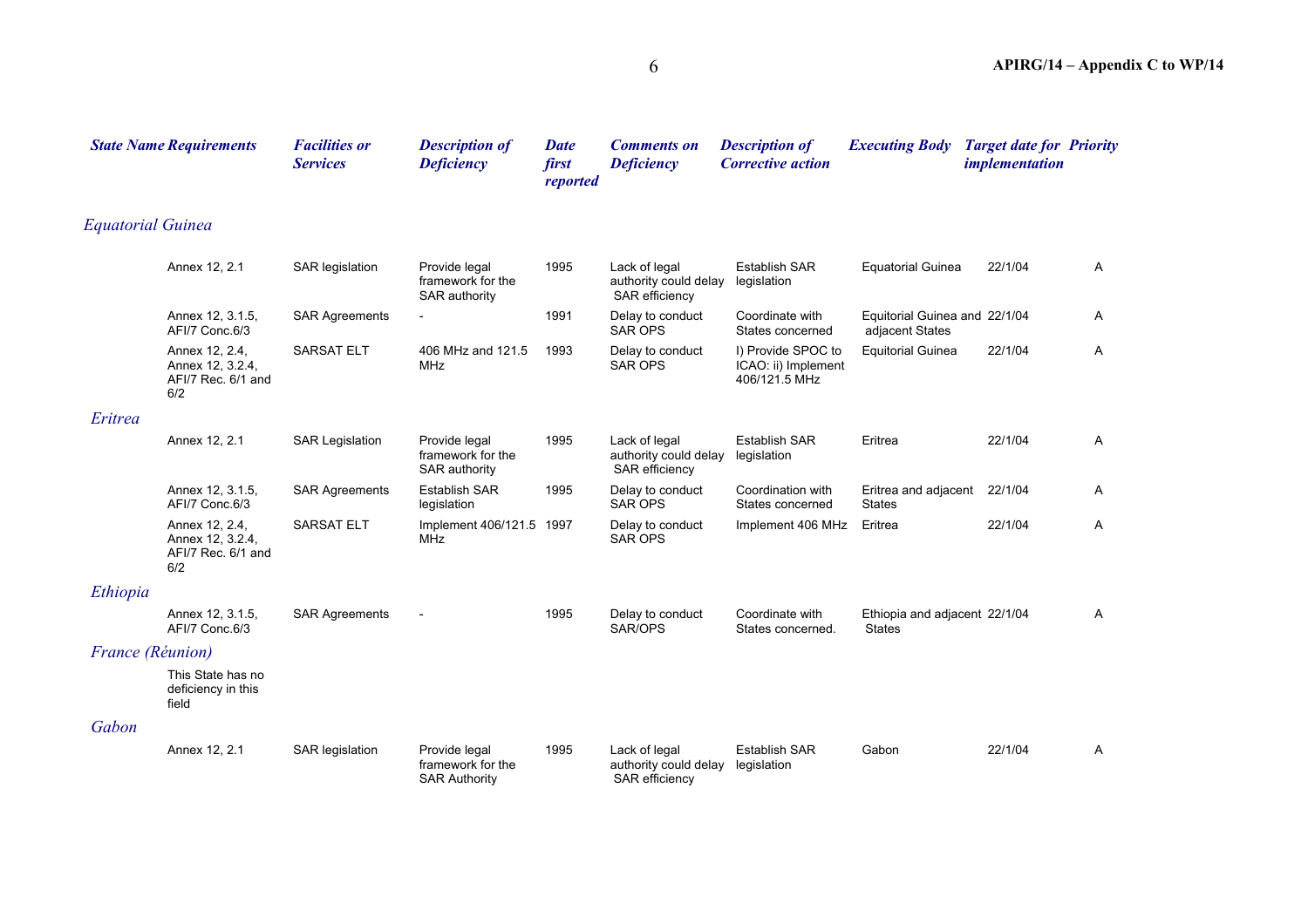|        | <b>State Name Requirements</b>                                  | <b>Facilities or</b><br><b>Services</b> | <b>Description of</b><br><b>Deficiency</b>          | <b>Date</b><br>first<br>reported | <b>Comments on</b><br><b>Deficiency</b>                         | <b>Description of</b><br><b>Corrective action</b> | <b>Executing Body</b>                        | <b>Target date for Priority</b><br><i>implementation</i> |   |
|--------|-----------------------------------------------------------------|-----------------------------------------|-----------------------------------------------------|----------------------------------|-----------------------------------------------------------------|---------------------------------------------------|----------------------------------------------|----------------------------------------------------------|---|
|        | Annex 12, 3.1.5,<br>AFI/7 Conc.6/3                              | <b>SAR Agreements</b>                   | $\overline{\phantom{a}}$                            | 1990                             | Delay to conduct<br><b>SAR OPS</b>                              | Coordinate with<br>States concerned               | Gabon and adjacent 22/1/04<br><b>States</b>  |                                                          | A |
|        | Annex 12, 3.2.4,<br>AFI/7 Rec.6/1 and<br>6/2                    | <b>SARSAT ELT</b>                       | 406 MHz and 121.5<br>MHz                            | 1993                             | Delay to conduct<br>SAR <sub>OPS</sub>                          | Provide SPOC to<br><b>ICAO</b>                    | Gabon                                        | 22/1/04                                                  | A |
| Gambia |                                                                 |                                         |                                                     |                                  |                                                                 |                                                   |                                              |                                                          |   |
|        | Annex 12, 2.1                                                   | <b>SAR</b> legislation                  | Provide legal<br>framework for the<br>SAR authority | 1995                             | Lack of legal<br>authority could delay<br><b>SAR</b> efficiency | <b>Establish SAR</b><br>legislation               | Gambia                                       | 22/1/04                                                  | Α |
|        | Annex 12, 2.4,<br>Annex 12, 3.2.4,<br>AFI/7 Rec. 6/1 and<br>6/2 | <b>SARSAT ELT</b>                       | 406 MHz                                             | 1993                             | Delay to conduct<br><b>SAR OPS</b>                              | Implement 406 MHz                                 | Gambia                                       | 22/1/02                                                  | A |
|        | Annex 12, 3.1.5,<br>AFI/7 Conc.6/3                              | <b>SAR Agreements</b>                   |                                                     | 1991                             | Delay to conduct<br><b>SAR OPS</b>                              | Coordinate with<br>States concerned               | Gambia and adjacent 22/1/04<br><b>States</b> |                                                          | A |
| Ghana  |                                                                 |                                         |                                                     |                                  |                                                                 |                                                   |                                              |                                                          |   |
|        | Annex 12, 3.1.5,<br>AFI/7 Conc.6/3                              | <b>SAR Agreements</b>                   | $\blacksquare$                                      | 1994                             | Delay to conduct<br><b>SAR OPS</b>                              | Coordinate with<br>States concerned               | Ghana and adjacent 22/1/04<br><b>States</b>  |                                                          | A |
|        | Annex 12, 2.4,<br>Annex 12, 3.2.4,<br>AFI/7 Rec.6/1 and<br>6/2  | <b>SARSAT ELT</b>                       | 406 MHz                                             | 1993                             | Delay to conduct<br><b>SAR OPS</b>                              | Implement 406 MHz                                 | Ghana                                        | 22/1/04                                                  | A |
|        | Annex 12, 2.1                                                   | SAR legislation                         | Provide legal<br>framework for the<br>SAR authority | 1995                             | Lack of legal<br>authority could delay<br>SAR efficiency        | <b>Establish SAR</b><br>legislation               | Ghana                                        | 22/1/04                                                  | A |
| Guinea |                                                                 |                                         |                                                     |                                  |                                                                 |                                                   |                                              |                                                          |   |
|        | Annex 12, 2.4,<br>Annex 12, 3.2.4,<br>AFI/7 Rec. 6/1 and<br>6/2 | <b>SARSAT ELT</b>                       | 406 MHz and 121.5<br>MHz                            | 1993                             | Delay to conduct<br><b>SAR OPS</b>                              | Implement 406/121.5 Guinea<br>MHz                 |                                              | 22/1/04                                                  | Α |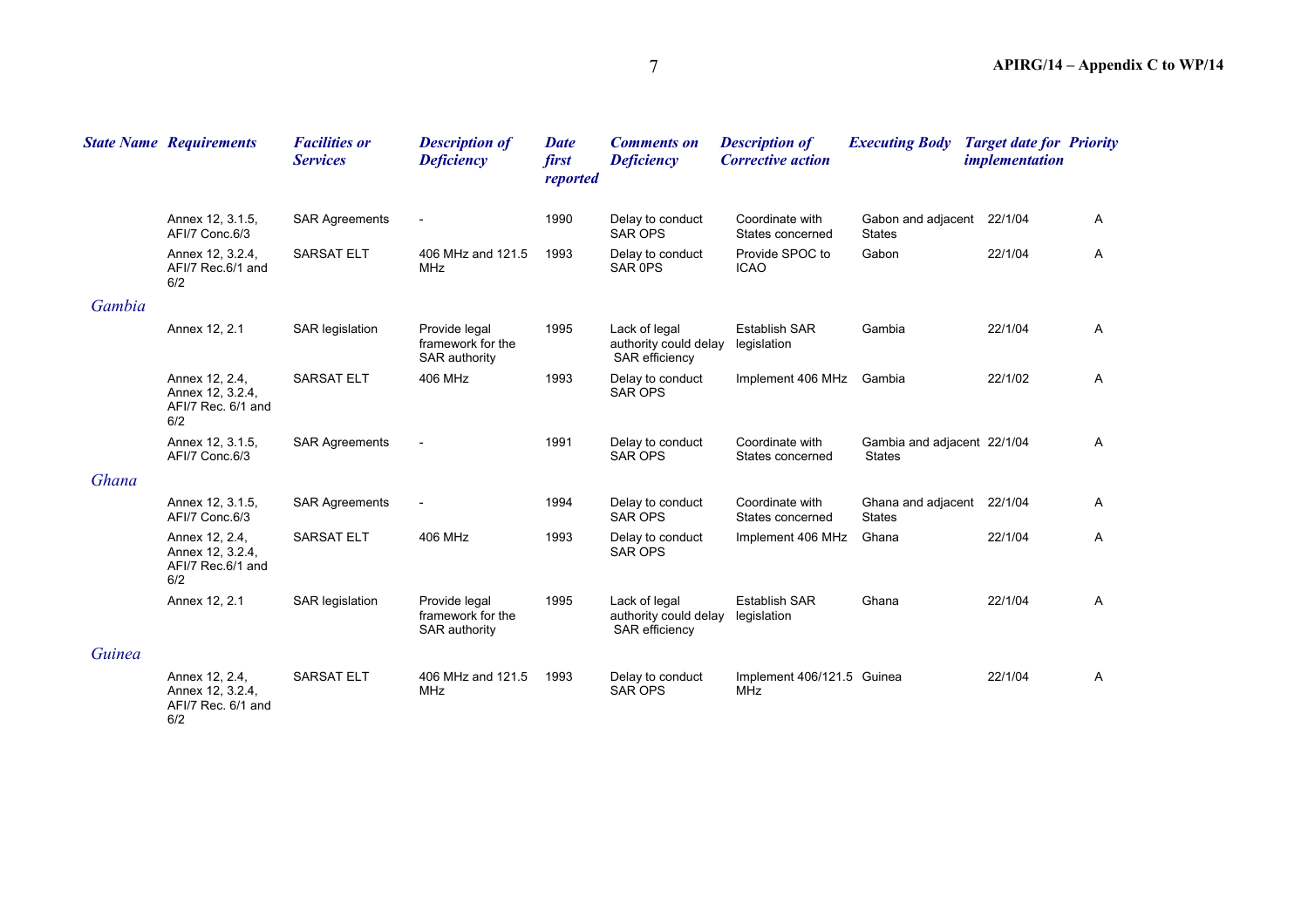|               | <b>State Name Requirements</b>                                  | <b>Facilities or</b><br><b>Services</b> | <b>Description of</b><br><b>Deficiency</b>                 | <b>Date</b><br>first<br>reported | <b>Comments on</b><br><b>Deficiency</b>                  | <b>Description of</b><br><b>Corrective action</b>                                                               | <b>Executing Body</b>                | <b>Target date for Priority</b><br><i>implementation</i> |              |
|---------------|-----------------------------------------------------------------|-----------------------------------------|------------------------------------------------------------|----------------------------------|----------------------------------------------------------|-----------------------------------------------------------------------------------------------------------------|--------------------------------------|----------------------------------------------------------|--------------|
|               | Annex 12, 2.1                                                   | SAR legislation                         | Provide legal<br>framework for the<br>SAR authority        | 1995                             | Lack of legal<br>authority could delay<br>SAR efficiency | <b>Establish SAR</b><br>legislation                                                                             | Guinea                               | 22/1/04                                                  | $\mathsf{A}$ |
| Guinea Bissau |                                                                 |                                         |                                                            |                                  |                                                          |                                                                                                                 |                                      |                                                          |              |
|               | Annex 12, 3.1.5,<br>AFI/7 Conc.6/3                              | <b>SAR Agreements</b>                   | $\overline{\phantom{a}}$                                   | 1996                             | Delay to conduct<br><b>SAR OPS</b>                       | Coordinate with<br>States concerned                                                                             | Guinea-Bissau and<br>adjacent States | 22/1/04                                                  | A            |
|               | Annex 12, 2.4,<br>Annex 12, 3.2.4,<br>AFI/7 Rec. 6/1 and<br>6/2 | <b>SARSAT ELT</b>                       | 406 MHz and 121.5<br><b>MHz</b>                            | 1993                             | Delay to conduct<br>SAR OPS                              | I) Provide SPOC to<br>ICAO: ii) Implement<br>406/121.5 MHz                                                      | Guinea-Bissau                        | 22/1/04                                                  | A            |
|               | Annex 12, 2.1                                                   | SAR legislation                         | Provide legal<br>framework for the<br>SAR authority        | 1995                             | Lack of legal<br>authority could delay<br>SAR efficiency | <b>Establish SAR</b><br>legislation                                                                             | Guinea-Bissau                        | 22/1/04                                                  | $\mathsf{A}$ |
| Kenya         |                                                                 |                                         |                                                            |                                  |                                                          |                                                                                                                 |                                      |                                                          |              |
|               | Annex 12, 3.1.5,<br>AFI/7 Conc.6/3                              | <b>SAR Agreements</b>                   | $\qquad \qquad \blacksquare$                               | 1996                             | Delay to conduct<br><b>SAR OPS</b>                       | Signed with EAC<br>States only. To<br>coordinate with<br>other neighbouring<br>States concerned<br>outside EAC. | Kenya and adjacent<br><b>States</b>  | 22/1/04                                                  | A            |
|               | Annex 12, 2.4,<br>Annex 12, 3.2.4,<br>AFI/7 Rec. 6/1 and<br>6/2 | <b>SARSAT ELT</b>                       | 406 MHz and 121.5<br>MHz                                   | 1993                             | Delay to conduct<br><b>SAR OPS</b>                       | Implement 406/121.5 Kenya<br>MHz                                                                                |                                      | 22/1/04                                                  | $\mathsf{A}$ |
|               | Annex 12, 2.1                                                   | SAR legislation                         | Provide legal<br>framework for the<br><b>SAR Authority</b> | 1995                             | Lack of legal<br>authority could delay<br>SAR efficiency | <b>Establish SAR</b><br>legislation                                                                             | Kenya                                | 22/1/04                                                  | A            |
| Lesotho       |                                                                 |                                         |                                                            |                                  |                                                          |                                                                                                                 |                                      |                                                          |              |
|               | Annex 12, 2.4,<br>Annex 12, 3.2.4,<br>AFI/7 Rec. 6/1 and<br>6/2 | <b>SARSAT ELT</b>                       | 406 MHz                                                    | 1993                             | Delay to conduct<br><b>SAR OPS</b>                       | Implement 406 MHz                                                                                               | Lesotho                              | 22/1/05                                                  | A            |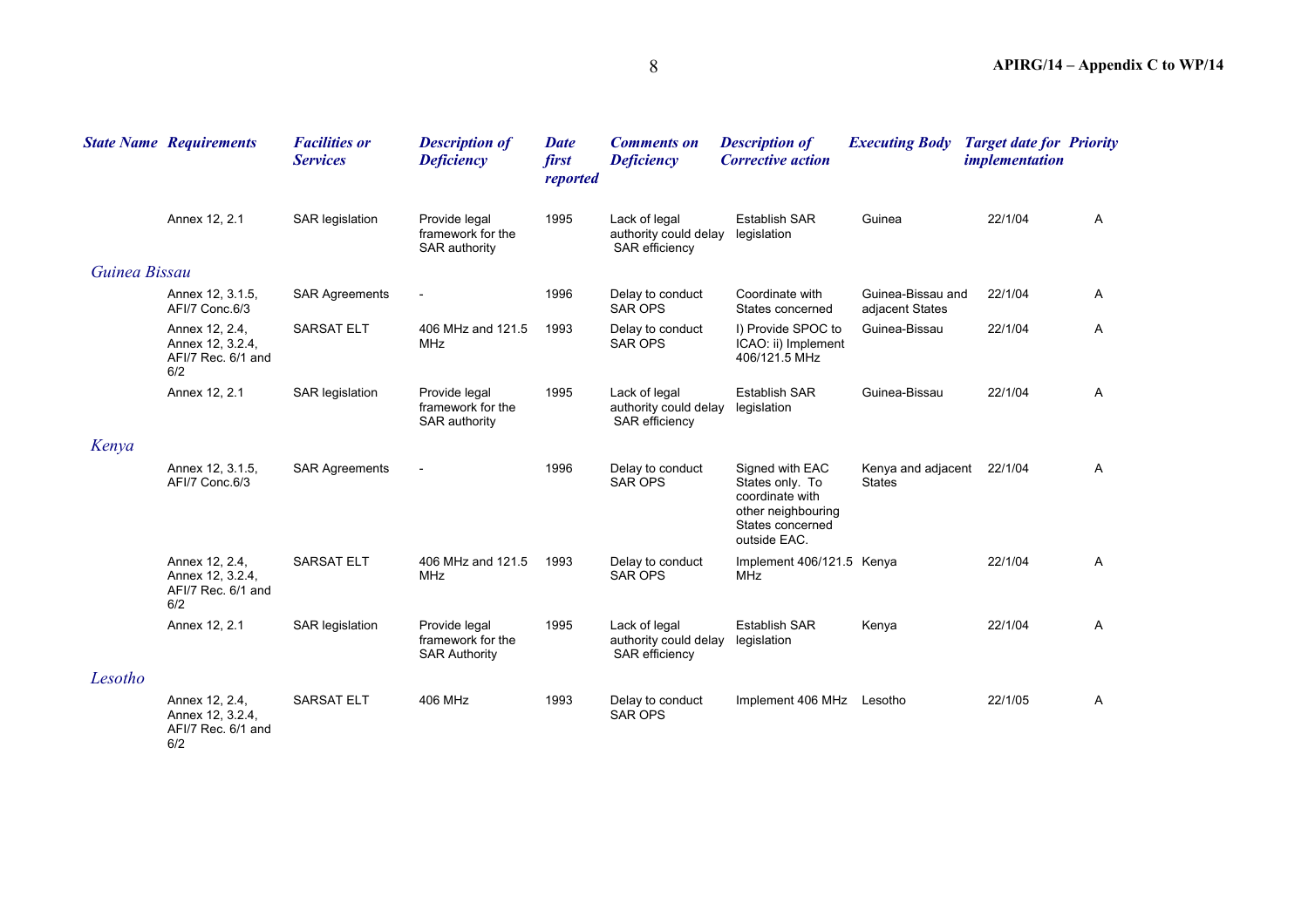|            | <b>State Name Requirements</b>                                  | <b>Facilities or</b><br><b>Services</b> | <b>Description of</b><br><b>Deficiency</b>                 | <b>Date</b><br>first<br>reported | <b>Comments on</b><br><b>Deficiency</b>                         | <b>Description of</b><br><b>Corrective action</b>          | <b>Executing Body</b>                         | <b>Target date for Priority</b><br><i>implementation</i> |   |
|------------|-----------------------------------------------------------------|-----------------------------------------|------------------------------------------------------------|----------------------------------|-----------------------------------------------------------------|------------------------------------------------------------|-----------------------------------------------|----------------------------------------------------------|---|
|            | Annex 12, 3.1.5,<br>AFI/7 Conc.6/3                              | <b>SAR Agreements</b>                   | ---                                                        | 1996                             | Delay to conduct<br><b>SAR OPS</b>                              | Coordinate with<br>States concerned                        | Lesotho and<br>adjacent States                | 22/1/04                                                  | Α |
|            | Annex 12, 2.1                                                   | <b>SAR</b> legislation                  | Provide legal<br>framework for the<br><b>SAR Authority</b> | 1995                             | Lack of legal<br>authority could delay<br>SAR efficiency        | <b>Establish SAR</b><br>legislation                        | Lesotho                                       | 22/1/04                                                  | Α |
| Liberia    |                                                                 |                                         |                                                            |                                  |                                                                 |                                                            |                                               |                                                          |   |
|            | Annex 12, 3.1.5,<br>AFI/7 Conc.6/3                              | <b>SAR Agreements</b>                   | ---                                                        | 1996                             | Delay to conduct<br><b>SAR OPS</b>                              | Coordinate with<br>States concerned                        | Liberia and adjacent 22/1/04<br><b>States</b> |                                                          | A |
|            | Annex 12, 2.4,<br>Annex 12, 3.2.4,<br>AFI/7 Rec. 6/1 and<br>6/2 | <b>SARSAT ELT</b>                       | 406 MHz and 121.5<br><b>MHz</b>                            | 1993                             | Delay to conduct<br><b>SAR OPS</b>                              | I) Provid SPOC to<br>ICAO ii) Implement<br>406/121.5 MHz   | Liberia                                       | 22/1/04                                                  | Α |
|            | Annex 12, 2.1                                                   | SAR legislation                         | Provide legal<br>framework for the<br><b>SAR Authority</b> | 1995                             | Lack of legal<br>authority could delay<br><b>SAR</b> efficiency | <b>Establish SAR</b><br>legislation                        | Liberia                                       | 22/1/04                                                  | Α |
| Libya      |                                                                 |                                         |                                                            |                                  |                                                                 |                                                            |                                               |                                                          |   |
|            | Annex 12, 2.,:<br>Annex 12, 3.2.4,<br>AFI/7 Rec. 6/1 and<br>6/2 | <b>SARSAT ELT</b>                       | 406 MHz and 121.5<br><b>MHz</b>                            | 1993                             | Delay to conduct<br><b>SAR OPS</b>                              | I) Provide SPOC to<br>ICAO: ii) Implement<br>406/121.5 MHz | Libya                                         | 22/1/04                                                  | A |
|            | Annex 12, 2.1                                                   | <b>SAR</b> legislation                  | Provide legal<br>framework for the<br><b>SAR Authority</b> | 1995                             | Lack of legal<br>authority could delay<br><b>SAR efficiency</b> | <b>Establish SAR</b><br>legislation                        | Libya                                         | 22/1/04                                                  | A |
|            | Annex 12, 3.1.5,<br>AFI/7 Conc.6/3                              | <b>SAR Agreements</b>                   | --                                                         | 1996                             | Delay to conduct<br>SAR OPS                                     | Coordinate with<br>States concerned                        | Libya and adjacent<br><b>States</b>           | 22/1/04                                                  | Α |
| Madagascar |                                                                 |                                         |                                                            |                                  |                                                                 |                                                            |                                               |                                                          |   |
|            | Annex 12, 3.1.5,<br>AFI/7 Conc.6/3                              | <b>SAR Agreements</b>                   |                                                            | 1996                             | Delay to conduct<br><b>SAR OPS</b>                              | Coordinate with<br>States concerned                        | Madagascar and<br>adjacent States             | 22/1/04                                                  | Α |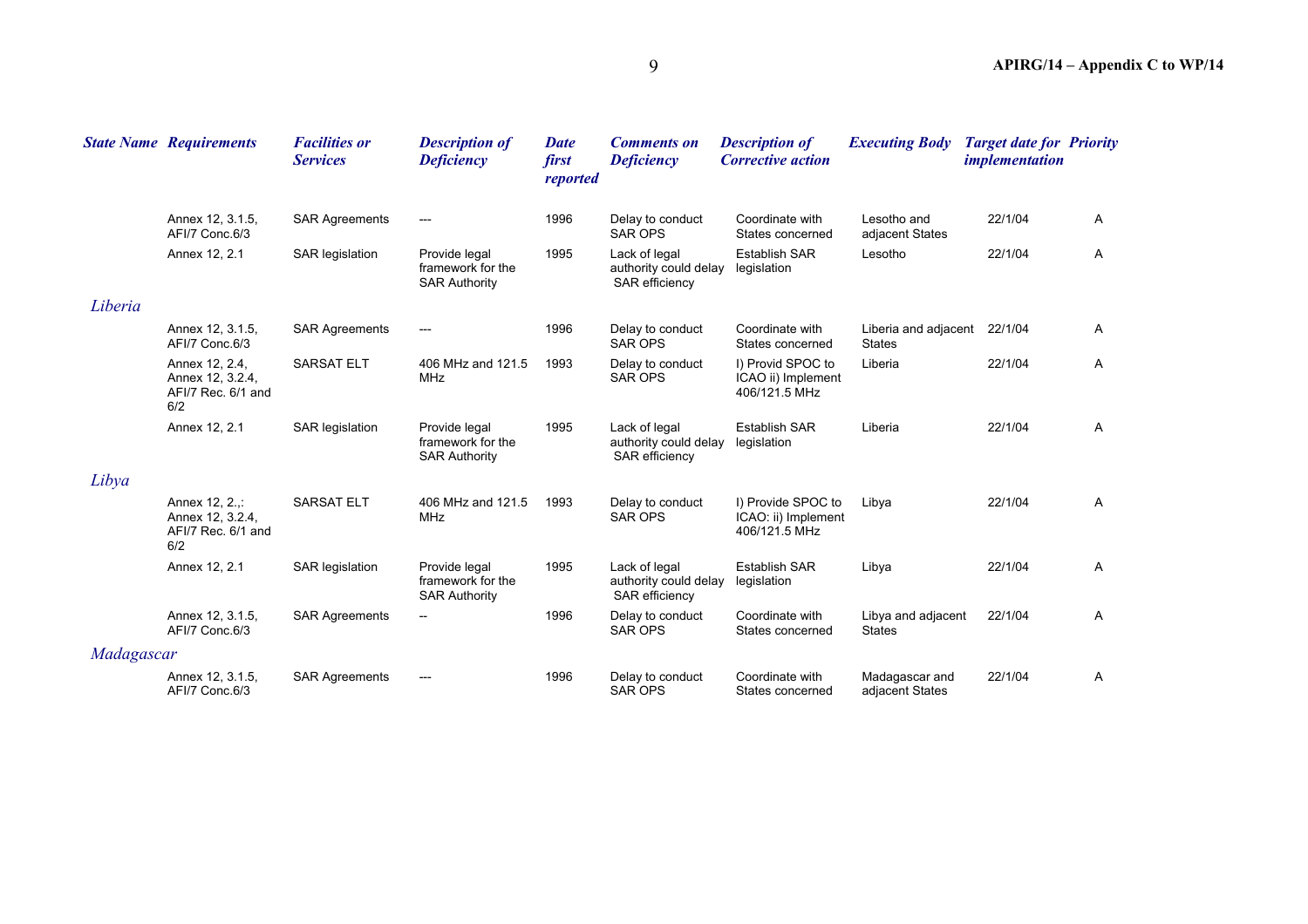|                   | <b>State Name Requirements</b>                                  | <b>Facilities or</b><br><b>Services</b> | <b>Description of</b><br><b>Deficiency</b>                 | <b>Date</b><br>first<br>reported | <b>Comments on</b><br><b>Deficiency</b>                  | <b>Description of</b><br><b>Corrective action</b>          | <b>Executing Body</b>             | <b>Target date for Priority</b><br><i>implementation</i> |              |
|-------------------|-----------------------------------------------------------------|-----------------------------------------|------------------------------------------------------------|----------------------------------|----------------------------------------------------------|------------------------------------------------------------|-----------------------------------|----------------------------------------------------------|--------------|
|                   | Annex 12, 2.4,<br>Annex 12, 3.2.4,<br>AFI/7 Rec. 6/1 and<br>6/2 | <b>SARSAT ELT</b>                       | 406 MHz and 121.5<br><b>MHz</b>                            | 1993                             | Delay to conduct<br>SAR OPS                              | Implement 406/121.5 Madagascar<br><b>MHz</b>               |                                   | 22/1/04                                                  | $\mathsf{A}$ |
|                   | Annex 12, 2.1                                                   | <b>SAR</b> legislation                  | Provide legal<br>framework for the<br><b>SAR Authority</b> | 1995                             | Lack of legal<br>authority could delay<br>SAR efficiency | <b>Establish SAR</b><br>legislation                        | Madagascar                        | 22/1/04                                                  | A            |
| Malawi            |                                                                 |                                         |                                                            |                                  |                                                          |                                                            |                                   |                                                          |              |
|                   | Annex 12, 3.1.5,<br>AFI/7 Conc.6/3                              | <b>SAR Agreements</b>                   | ---                                                        | 1995                             | Delay to conduct<br><b>SAR OPS</b>                       | Coordinate with<br>States concerned                        | Malawi and<br>Mozambique          | 22/1/04                                                  | $\mathsf{A}$ |
|                   | Annex 12, 2.4,<br>Annex 12, 3.2.4,<br>AFI/7 Rec. 6/1 and<br>6/2 | <b>SARSAT ELT</b>                       | 406 MHz and 121.5<br><b>MHz</b>                            | 1993                             | Delay to conduct<br><b>SAR OPS</b>                       | Implement 406/121.5 Malawi<br><b>MHz</b>                   |                                   | 22/1/04                                                  | A            |
|                   | Annex 12, 2.1                                                   | <b>SAR</b> legislation                  | Provide legal<br>famework for the<br><b>SAR Authority</b>  | 1995                             | Lack of legal<br>authority could delay<br>SAR efficiency | <b>Establish SAR</b><br>legislation                        | Malawi                            | 22/1/04                                                  | A            |
| Mali              |                                                                 |                                         |                                                            |                                  |                                                          |                                                            |                                   |                                                          |              |
|                   | Annex 12, 2.4,<br>Annex 12, 3.2.4,<br>AFI/7 Rec. 6/1 and<br>6/2 | <b>SARSAT ELT</b>                       | 406 MHz                                                    | 1993                             | Lack of legal<br>authority could delay<br>SAR efficiency | Implement 406 MHz                                          | Mali                              | 22/1/04                                                  | A            |
| <i>Mauritania</i> |                                                                 |                                         |                                                            |                                  |                                                          |                                                            |                                   |                                                          |              |
|                   | Annex 12, 3.1.5,<br>AFI/7 Conc.6/3                              | SAR agreements                          | ---                                                        | 1995                             | Delay to conduct<br><b>SAR Operations</b>                | Coordination with<br>States concerned                      | Mauritania and<br>adjacent States | 22/1/04                                                  | $\mathsf{A}$ |
|                   | Annex 12, 2.4,<br>Annex 12, 3.2.4,<br>AFI/7 Rec. 6/1 and<br>6/2 | <b>SARSAT ELT</b>                       | 406 MHz and 121.5<br><b>MHz</b>                            | 1997                             | Delay to conduct<br><b>SAR Operations</b>                | I) Provide SPOC to<br>ICAO: ii) Implement<br>406/121.5 MHz | Mauritania                        | 22/1/04                                                  | A            |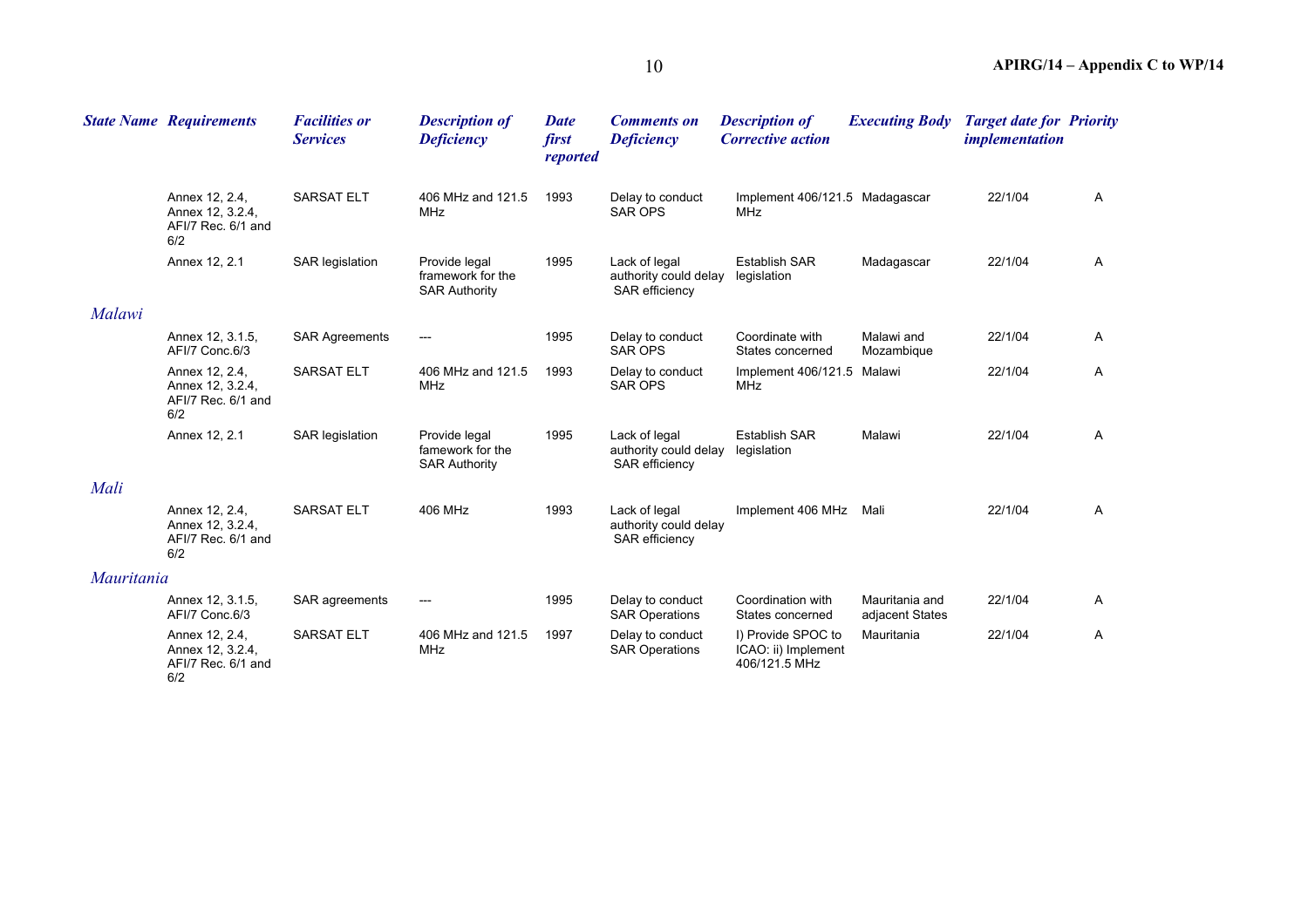|                  | <b>State Name Requirements</b>                                  | <b>Facilities or</b><br><b>Services</b> | <b>Description of</b><br><b>Deficiency</b>                 | <b>Date</b><br>first<br>reported | <b>Comments on</b><br><b>Deficiency</b>                         | <b>Description of</b><br><b>Corrective action</b>         | <b>Executing Body</b>                                                    | <b>Target date for Priority</b><br><i>implementation</i> |              |
|------------------|-----------------------------------------------------------------|-----------------------------------------|------------------------------------------------------------|----------------------------------|-----------------------------------------------------------------|-----------------------------------------------------------|--------------------------------------------------------------------------|----------------------------------------------------------|--------------|
|                  | Annex 12, 2.1                                                   | SAR legislation                         | Provide legal<br>framework for the<br><b>SAR Authority</b> | 1995                             | Lack of legal<br>authority could delay<br><b>SAR</b> efficiency | <b>Establish SAR</b><br>legislation                       | Mauritania                                                               | 22/1/04                                                  | $\mathsf{A}$ |
| <i>Mauritius</i> |                                                                 |                                         |                                                            |                                  |                                                                 |                                                           |                                                                          |                                                          |              |
|                  | Annex 12, 2.4,<br>Annex 12, 3.2.4,<br>AFI/7 Rec. 6/1 and<br>6/2 | <b>SARSAT ELT</b>                       | 406 MHz                                                    | 1993                             | Delay to conduct<br><b>SAR Operations</b>                       | Implement 406 MHz                                         | Mauritius                                                                | 22/1/04                                                  | A            |
|                  | Annex 12, 2.1                                                   | <b>SAR</b> legislation                  | Provide legal<br>framework for the<br><b>SAR authority</b> | 1995                             | Lack of legal<br>authority could delay<br>SAR efficiency        | <b>Establish SAR</b><br>legislation                       | Mauritius                                                                | 22/1/04                                                  | A            |
|                  | Annex 12, 3.1.5,<br>AFI/7 Conc.6/3                              | SAR agreements                          |                                                            | 1995                             | Delay to conduct<br><b>SAR Operations</b>                       | Coordination with<br>States concerned                     | Mauritius and<br>adjacent States of<br>India, Madagascar<br>and Maldives | 22/1/04                                                  | $\mathsf{A}$ |
| <b>Morocco</b>   |                                                                 |                                         |                                                            |                                  |                                                                 |                                                           |                                                                          |                                                          |              |
|                  | Annex 12, 3.1, AFI/7<br>Conc. 6/3                               | SAR agreements                          | $---$                                                      | 1995                             | Delay to conduct<br><b>SAR Operations</b>                       | Coordination with<br>States concerned                     | Morocco and<br>adjacent States                                           | 22/1/04                                                  | A            |
|                  | Annex 12, 2.4,<br>Annex 12, 3.2.4,<br>AFI/7 Rec.6/1 and<br>6/2  | <b>SARSAT ELT</b>                       | 406 MHz and 121.5<br><b>MHz</b>                            | 1993                             | Delay to conduct<br><b>SAR Operations</b>                       | I) Provide SPOC to<br>ICAO ii) Implement<br>406/121.5 MHz | Morocco                                                                  | 22/1/04                                                  | A            |
|                  | Annex 12, 2.1                                                   | <b>SAR</b> legislation                  | Provide legal<br>framework for the<br>SAR authority        | 1995                             | Lack of legal<br>authority could delay<br><b>SAR</b> efficiency | <b>Establish SAR</b><br>legislation                       | Morocco                                                                  | 22/1/04                                                  | A            |
| Mozambique       |                                                                 |                                         |                                                            |                                  |                                                                 |                                                           |                                                                          |                                                          |              |
|                  | Annex 12, 2.4,<br>Annex 12, 3.2.4,<br>AFI/7 Rec. 6/1 and<br>6/2 | <b>SARSAT ELT</b>                       | 406 MHz and 121.5<br>MHz                                   | 1997                             | Delay to conduct<br><b>SAR Operations</b>                       | Implement 406/121.5 Mozambique<br><b>MHz</b>              |                                                                          | 22/1/04                                                  | A            |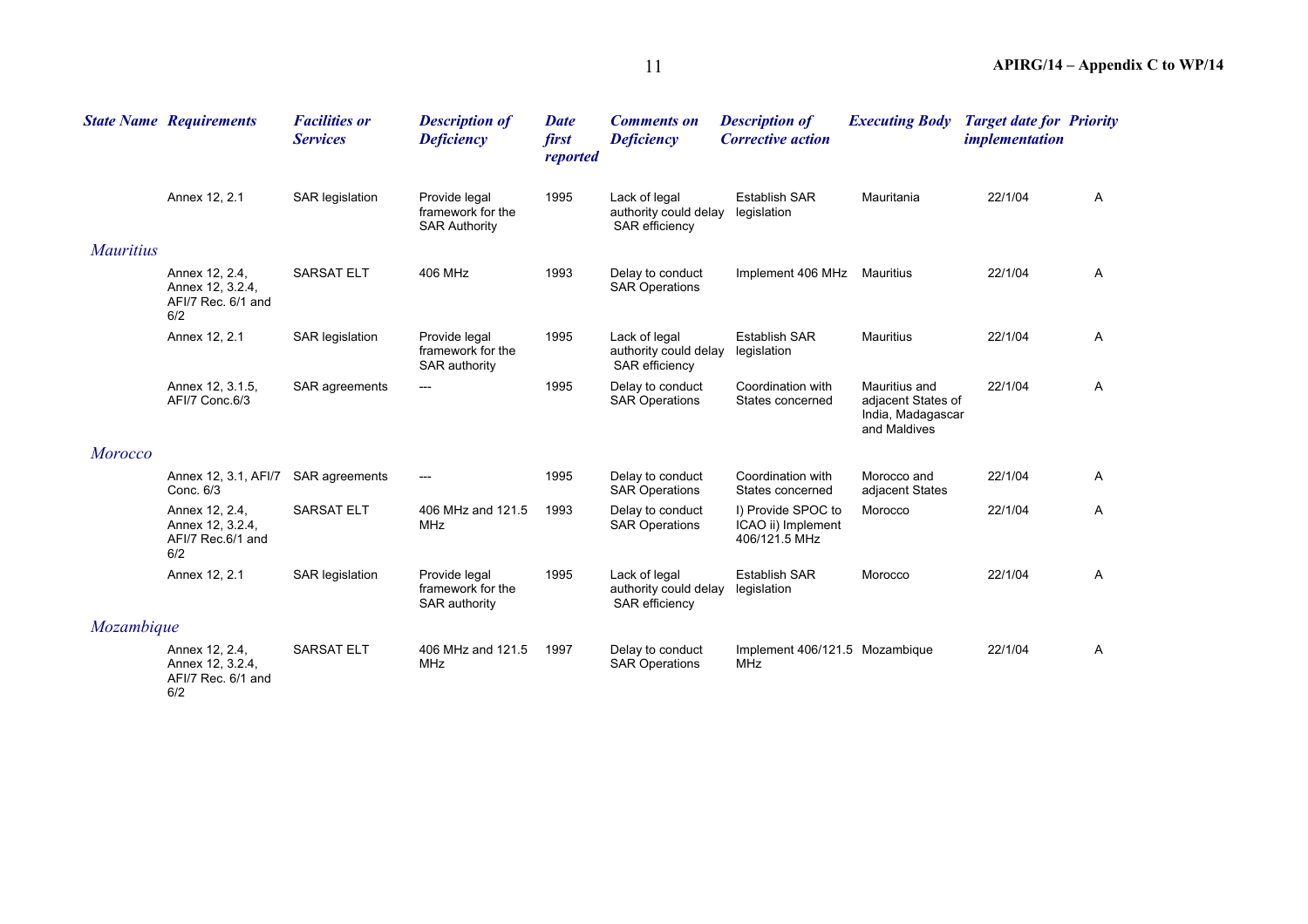|              | <b>State Name Requirements</b>                                 | <b>Facilities or</b><br><b>Services</b> | <b>Description of</b><br><b>Deficiency</b>                 | <b>Date</b><br>first<br>reported | <b>Comments on</b><br><b>Deficiency</b>                         | <b>Description of</b><br><b>Corrective action</b>          | <b>Executing Body</b>                         | <b>Target date for Priority</b><br><i>implementation</i> |              |
|--------------|----------------------------------------------------------------|-----------------------------------------|------------------------------------------------------------|----------------------------------|-----------------------------------------------------------------|------------------------------------------------------------|-----------------------------------------------|----------------------------------------------------------|--------------|
|              | Annex 12, 3.1.5.<br>AFI/7 Conc.6/3                             | SAR agreements                          | $---$                                                      | 1995                             | Delay to conduct<br><b>SAR Operations</b>                       | Coordination with<br>States concerned                      | Mozambique                                    | 22/1/04                                                  | $\mathsf{A}$ |
|              | Annex 12, 2.1                                                  | SAR legislation                         | Provide legal<br>framework for the<br><b>SAR authority</b> | 1995                             | Lack of legal<br>authority could delay<br><b>SAR</b> efficiency | <b>Establish SAR</b><br>legislation                        | Mozambique                                    | 22/1/04                                                  | $\mathsf{A}$ |
| Namibia      |                                                                |                                         |                                                            |                                  |                                                                 |                                                            |                                               |                                                          |              |
|              | Annex 12, 2.4:<br>Annex 12.3.2.4:<br>AFI/7 Rec.6/1 and<br>6/2  | <b>SARSAT ELT</b>                       | 406 MHz and 121.5<br><b>MHz</b>                            | 1993                             | Delay to conduct<br><b>SAR Operations</b>                       | Implement 406/121.5 Namibia<br><b>MHz</b>                  |                                               | 22/1/04                                                  | A            |
|              | Annex 12, 3.1.5,<br>AFI/7 Conc.6/3                             | <b>SAR Agreements</b>                   | $---$                                                      | 1991                             | Delay to conduct<br><b>SAR OPS</b>                              | Coordination with<br>States concerned                      | Namibia and adjacent 22/1/04<br><b>States</b> |                                                          | A            |
| <b>Niger</b> |                                                                |                                         |                                                            |                                  |                                                                 |                                                            |                                               |                                                          |              |
|              | Annex 12, 2.4,<br>Annex 12, 3.2, AFI/7<br>Rec. 6/1 and 6/2     | <b>SARSAT ELT</b>                       | 406 MHz and 121.5<br><b>MHz</b>                            | 1993                             | Delay to conduct<br><b>SAR Operations</b>                       | I) Provide SPOC to<br>ICAO: ii) Implement<br>406/121.5 MHz | Niger                                         | 22/1/04                                                  | $\mathsf{A}$ |
| Nigeria      |                                                                |                                         |                                                            |                                  |                                                                 |                                                            |                                               |                                                          |              |
|              | Annex 12, 3.1.5,<br>AFI/7 Conc.6/3                             | <b>SAR Agreements</b>                   | $---$                                                      | 1996                             | Delay to conduct<br><b>SAR OPS</b>                              | Coordinate with<br>States concerned                        | Nigeria and adjacent 22/1/04<br><b>States</b> |                                                          | $\mathsf{A}$ |
|              | Annex 12, 2.4,<br>Annex 12, 3.2.4,<br>AFI/7 Rec.6/1 and<br>6/2 | <b>SARSAT ELT</b>                       | 406 MHz and 121.5<br><b>MHz</b>                            | 1993                             | Delay to conduct<br><b>SAR Operations</b>                       | Implement 406/121.5<br>MHz                                 | Nigeria                                       | 22/1/04                                                  | $\mathsf{A}$ |
|              | Annex 12, 2.1                                                  | SAR legislation                         | Provide legal<br>framework for the<br><b>SAR Authority</b> | 1995                             | Lack of legal<br>authority could delay<br>SAR efficiency        | <b>Establish SAR</b><br>legislation                        | Nigeria                                       | 22/1/04                                                  | A            |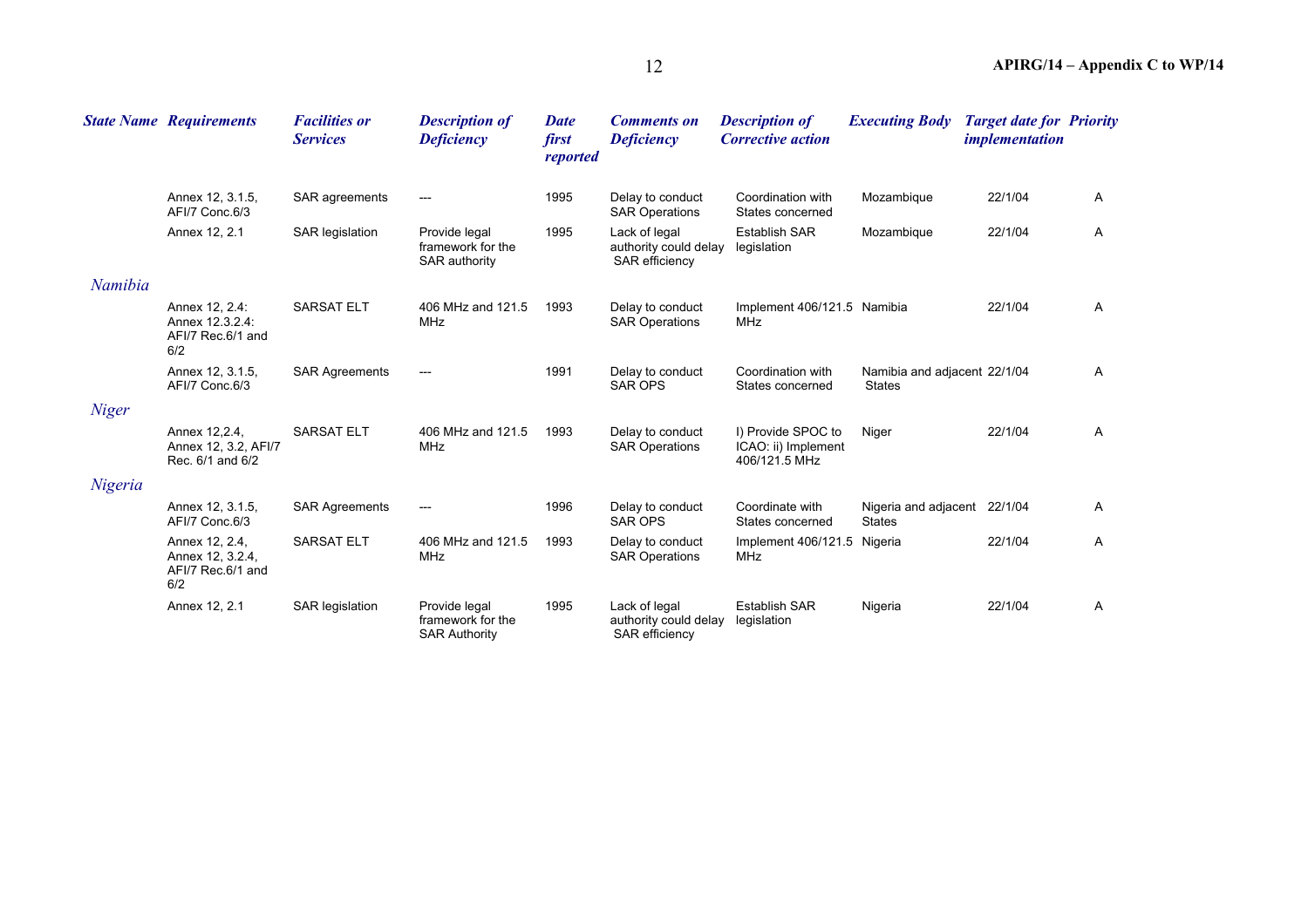|            | <b>State Name Requirements</b>                                  | <b>Facilities or</b><br><b>Services</b> | <b>Description of</b><br><b>Deficiency</b>                 | <b>Date</b><br>first<br>reported | <b>Comments on</b><br><b>Deficiency</b>                         | <b>Description of</b><br><b>Corrective action</b>          | <b>Executing Body</b>                  | <b>Target date for Priority</b><br><i>implementation</i> |   |
|------------|-----------------------------------------------------------------|-----------------------------------------|------------------------------------------------------------|----------------------------------|-----------------------------------------------------------------|------------------------------------------------------------|----------------------------------------|----------------------------------------------------------|---|
| Rwanda     |                                                                 |                                         |                                                            |                                  |                                                                 |                                                            |                                        |                                                          |   |
|            | Annex 12, 2.4,<br>Annex 12, 3.2.4,<br>AFI/7 Rec. 6/1 and<br>6/2 | <b>SARSAT ELT</b>                       | 406 MHz and 121.5<br><b>MHz</b>                            | 1993                             | Delay to conduct<br><b>SAR Operations</b>                       | Implement 406/121.5 Rwanda<br>MHz                          |                                        | 22/1/04                                                  | A |
|            | Annex 12, 2.1                                                   | SAR legislation                         | Provide legal<br>framework for the<br><b>SAR Authority</b> | 1995                             | Lack of legal<br>authority could delay<br><b>SAR</b> efficiency | <b>Establish SAR</b><br>legislation                        | Rwanda                                 | 22/1/04                                                  | A |
|            | Annex 12, 3.1.5,<br>AFI/7 Conc.6/3                              | <b>SAR Agreements</b>                   | ---                                                        | 1996                             | Delay to conduct<br><b>SAR OPS</b>                              | Coordinate with<br>States concerned                        | Rwanda and<br>adjacent States          | 22/1/04                                                  | A |
|            | Sao Tome & Principe                                             |                                         |                                                            |                                  |                                                                 |                                                            |                                        |                                                          |   |
|            | Annex 12, 2.4,<br>Annex 12, 3.2.4,<br>AFI/7 Rec. 6/1 and<br>6/2 | SARSAT ELT                              | 406 MHz and 121.5<br><b>MHz</b>                            | 1997                             | Delay to conduct<br><b>SAR Operations</b>                       | I) Provide SPOC to<br>ICAO: ii) Implement<br>406/121.5 MHz | Sao Tome                               | 22/1/04                                                  | A |
|            | Annex 12, 2.1                                                   | SAR legislation                         | Provide legal<br>framework for the<br><b>SAR Authority</b> | 1995                             | Lack of legal<br>authority could delay<br>SAR efficiency        | <b>Establish SAR</b><br>legislation                        | Sao Tome                               | 22/1/04                                                  | A |
|            | Annex 12, 3.1.5,<br>AFI/7 Conc.6/3                              | <b>SAR Agreements</b>                   | ---                                                        | 1995                             | Delay to conduct<br><b>SAR OPS</b>                              | Coordination with<br>States concerned                      | Sao Tome and<br><b>Adjacent States</b> | 22/1/04                                                  | A |
| Senegal    |                                                                 |                                         |                                                            |                                  |                                                                 |                                                            |                                        |                                                          |   |
|            | Annex 12, 2.4,<br>Annex 12, 3.2, AFI/7<br>Rec. 6/1 and 6/2      | <b>SARSAT ELT</b>                       | 406 MHz and<br>121.MHz                                     | 1993                             | Delay to conduct<br><b>SAR Operations</b>                       | Implement 406/121.5 Senegal<br><b>MHz</b>                  |                                        | 22/1/04                                                  | A |
| Seychelles |                                                                 |                                         |                                                            |                                  |                                                                 |                                                            |                                        |                                                          |   |
|            | Annex 12, 3.1.5,<br>AFI/7 Conc. 6/3                             | <b>SAR Agreements</b>                   | $---$                                                      | 1996                             | Delay to conduct<br><b>SAR OPS</b>                              | Coordinate with<br>States concerned                        | Seychelles and<br>adjacent States      | 22/1/04                                                  | A |
|            | Annex 12, 2.1                                                   | SAR legislation                         | Provide legal<br>framework for the<br><b>SAR Authority</b> | 1995                             | Lack of legal<br>authority could delay<br><b>SAR</b> efficiency | <b>Establish SAR</b><br>legislation                        | Seychelles                             | 22/1/04                                                  | A |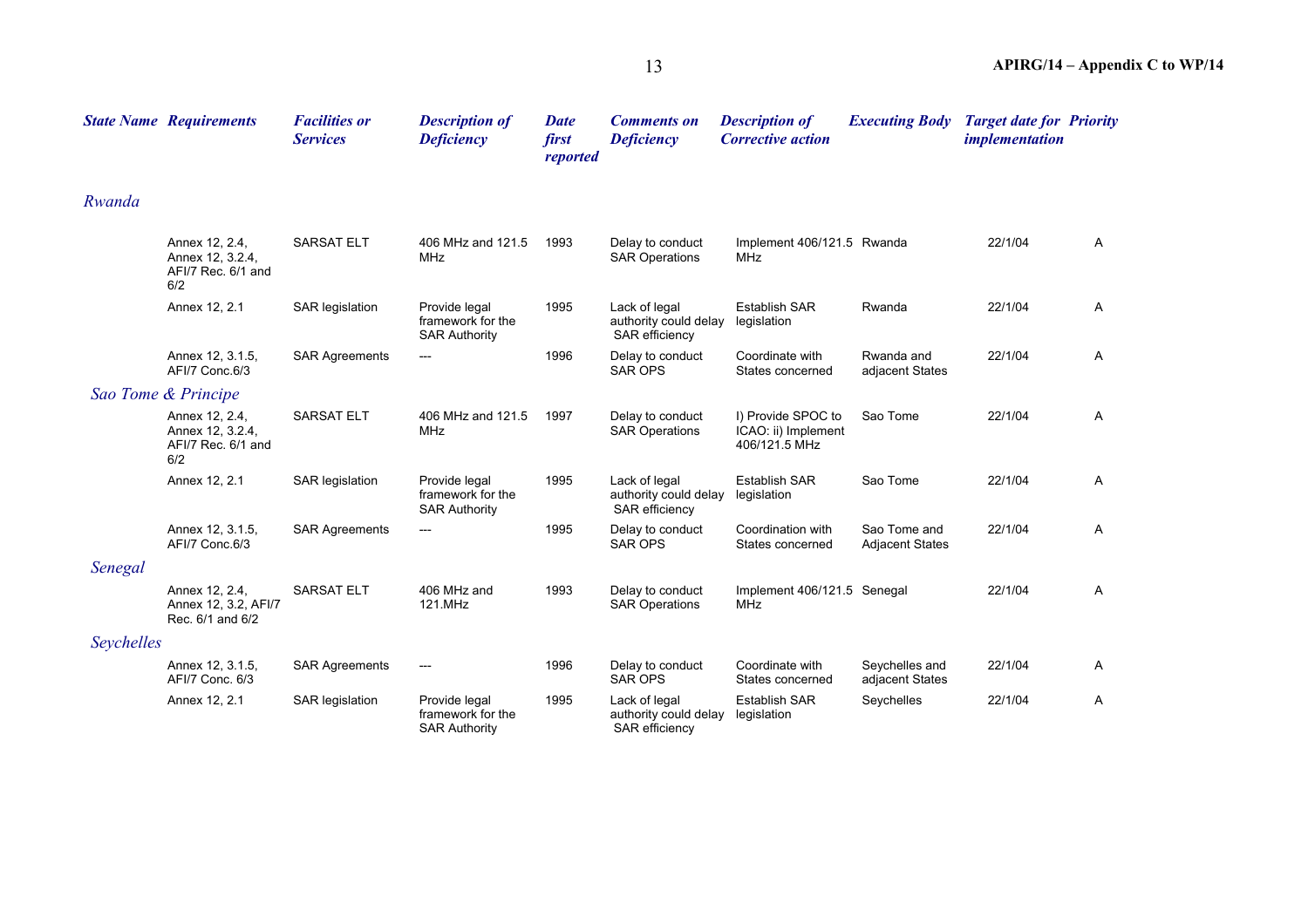|              | <b>State Name Requirements</b>                                  | <b>Facilities or</b><br><b>Services</b> | <b>Description of</b><br><b>Deficiency</b>                 | <b>Date</b><br>first<br>reported | <b>Comments on</b><br><b>Deficiency</b>                         | <b>Description of</b><br><b>Corrective action</b> | <b>Executing Body</b>                         | <b>Target date for Priority</b><br><i>implementation</i> |              |
|--------------|-----------------------------------------------------------------|-----------------------------------------|------------------------------------------------------------|----------------------------------|-----------------------------------------------------------------|---------------------------------------------------|-----------------------------------------------|----------------------------------------------------------|--------------|
|              | Annex 12, 2.4,<br>Annex 12, 3.2.4,<br>AFI/7 Rec. 6/1 and<br>6/2 | <b>SARSAT ELT</b>                       | 406 MHz and 121.5<br>MHz                                   | 1993                             | Delay to conduct<br><b>SAR Operations</b>                       | Implement 406/121.5 Seychelles<br>MHz             |                                               | 22/1/04                                                  | $\mathsf{A}$ |
| Sierra Leone |                                                                 |                                         |                                                            |                                  |                                                                 |                                                   |                                               |                                                          |              |
|              |                                                                 |                                         |                                                            |                                  |                                                                 |                                                   |                                               |                                                          |              |
|              | Annex 12, 2.4,<br>Annex 12, 3.2.4,<br>AFI/7 Rec. 6/1 and<br>6/2 | <b>SARSAT ELT</b>                       | 406 MHz and 121.5<br><b>MHz</b>                            | 1993                             | Lack of legal<br>authority could delay<br><b>SAR efficiency</b> | Implement 406/121.5 Sierra Leone<br>MHz           |                                               | 22/1/02                                                  | A            |
|              | Annex 12, 2.1                                                   | SAR legislation                         | Provide legal<br>framework for the<br><b>SAR Authority</b> | 1995                             | Lack of legal<br>authority could delay<br><b>SAR</b> efficiency | <b>Establish SAR</b><br>legislation               | Sierra Leone                                  | 22/1/04                                                  | A            |
| Somalia      |                                                                 |                                         |                                                            |                                  |                                                                 |                                                   |                                               |                                                          |              |
|              | Annex 12, 3.1.5,<br>AFI/7 Conc.6/3                              | <b>SAR Agreements</b>                   |                                                            | 1996                             | Delay to conduct<br><b>SAR OPS</b>                              | Coordinate with<br>States concerned               | Somalia and adjacent 22/1/04<br><b>States</b> |                                                          | $\mathsf{A}$ |
|              | Annex 12, 2.4,<br>Annex 12, 3.2.4,<br>AFI/7 Rec. 6/1 and<br>6/2 | <b>SARSAT ELT</b>                       | 406 MHz and 121.5<br><b>MHz</b>                            | 1993                             | Delay to conduct<br><b>SAR OPS</b>                              | Implement 406/121.5<br><b>MHz</b>                 | Somalia                                       | 22/1/04                                                  | $\mathsf{A}$ |
|              | Annex 12, 2.1                                                   | SAR legislation                         | Provide legal<br>framework for the<br><b>SAR Authority</b> | 1995                             | Lack of legal<br>authority could delay<br><b>SAR efficiency</b> | <b>Establish SAR</b><br>legislation               | Somalia                                       | 22/1/04                                                  | $\mathsf{A}$ |

## *South Africa*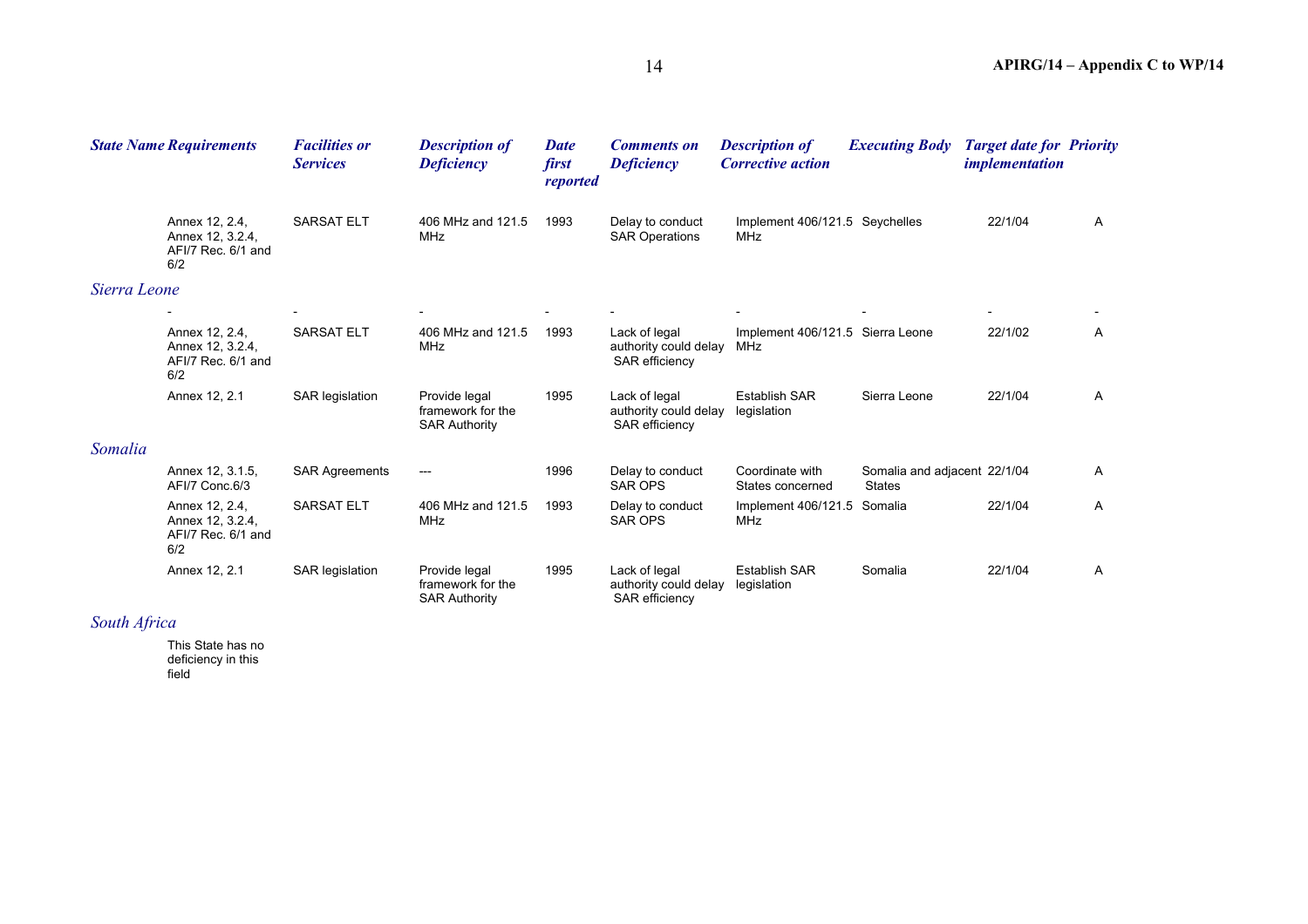|                    | <b>State Name Requirements</b>                                  | <b>Facilities or</b><br><b>Services</b> | <b>Description of</b><br><b>Deficiency</b>                 | <b>Date</b><br>first<br>reported | <b>Comments on</b><br><b>Deficiency</b>                         | <b>Description of</b><br><b>Corrective action</b>                                                                                                                    | <b>Executing Body</b>               | <b>Target date for Priority</b><br><i>implementation</i> |   |
|--------------------|-----------------------------------------------------------------|-----------------------------------------|------------------------------------------------------------|----------------------------------|-----------------------------------------------------------------|----------------------------------------------------------------------------------------------------------------------------------------------------------------------|-------------------------------------|----------------------------------------------------------|---|
| Spain (Canary Is.) |                                                                 |                                         |                                                            |                                  |                                                                 |                                                                                                                                                                      |                                     |                                                          |   |
|                    | This State has no<br>deficiency in this<br>field                |                                         |                                                            |                                  |                                                                 |                                                                                                                                                                      |                                     |                                                          |   |
| Sudan              |                                                                 |                                         |                                                            |                                  |                                                                 |                                                                                                                                                                      |                                     |                                                          |   |
|                    | Annex 12, 3.1.5,<br>AFI/7 Conc. 6/3                             | <b>SAR Agreements</b>                   | ---                                                        | 1995                             | Delay to conduct<br><b>SAR OPS</b>                              | Coordination with<br>States concerned                                                                                                                                | Sudan and adjacent<br><b>States</b> | 22/1/04                                                  | A |
|                    | Annex 12, 2.4,<br>Annex 12, 4.2.4,<br>AFI/7 Rec. 6/1 and<br>6/2 | <b>SARSAT ELT</b>                       | 406 MHz and 121.5<br><b>MHz</b>                            | 1997                             | Delay to conduct<br><b>SAR OPS</b>                              | I) Provide SPOC to<br>ICAO: ii) Implement<br>406/121.5 MHz                                                                                                           | Sudan                               | 22/1/04                                                  | A |
| Swaziland          |                                                                 |                                         |                                                            |                                  |                                                                 |                                                                                                                                                                      |                                     |                                                          |   |
|                    | Annex 12, 3.1.5,<br>AFI/7 Conc. 6/3                             | <b>SAR Agreements</b>                   | $---$                                                      | 1996                             | Delay to conduct<br><b>SAR OPS</b>                              | Coordinate with<br>States concerned                                                                                                                                  | Swaziland and<br>adjacent States    | 22/1/04                                                  | A |
|                    | Annex 12, 2.4,<br>Annex 12, 3.2.4,<br>AFI/7 Rec. 6/1 and<br>6/2 | SARSAT ELT                              | 406 MHz and 121.5<br>MHz                                   | 1993                             | Delay to conduct<br><b>SAR OPS</b>                              | Implement 406/121.5 Swaziland<br>MHz                                                                                                                                 |                                     | 22/1/04                                                  | A |
|                    | Annex 12, 2.1                                                   | SAR legislation                         | Provide legal<br>framework for the<br><b>SAR Authority</b> | 1995                             | Lack of legal<br>authority could delay<br>SAR efficiency        | <b>Establish SAR</b><br>legislation                                                                                                                                  | Swaziland                           | 22/1/04                                                  | A |
| Tanzania           |                                                                 |                                         |                                                            |                                  |                                                                 |                                                                                                                                                                      |                                     |                                                          |   |
|                    | Annex 12, 2.1                                                   | SAR legislation                         | Provide legal<br>framework for the<br><b>SAR Authority</b> | 1995                             | Lack of legal<br>authority could delay<br><b>SAR</b> efficiency | <b>Establish SAR</b><br>legislation. Plans in<br>hand to set up a<br><b>National SAR</b><br>Organization under<br>the Ministry of<br>Transport and<br>Communication. | Tanzania                            | Dec.2005                                                 | Α |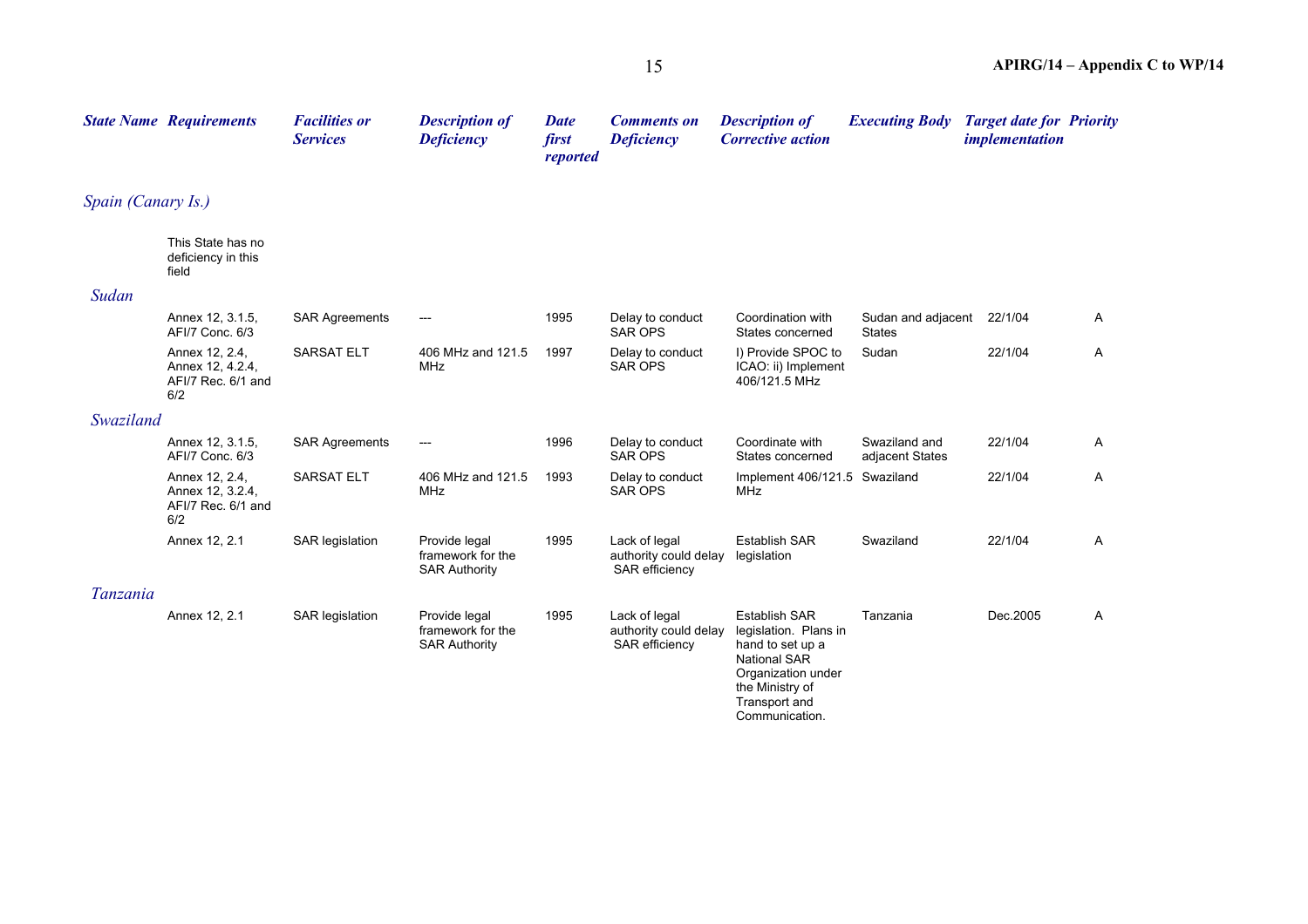| <b>State Name Requirements</b> |                                                                 | <b>Facilities or</b><br><b>Services</b> | <b>Description of</b><br><b>Deficiency</b>                 | <b>Date</b><br>first<br>reported | <b>Comments on</b><br><b>Deficiency</b>                         | <b>Description of</b><br><b>Corrective action</b>                                                              | <b>Executing Body</b>                         | <b>Target date for Priority</b><br><i>implementation</i> |              |
|--------------------------------|-----------------------------------------------------------------|-----------------------------------------|------------------------------------------------------------|----------------------------------|-----------------------------------------------------------------|----------------------------------------------------------------------------------------------------------------|-----------------------------------------------|----------------------------------------------------------|--------------|
|                                | Annex 12, 2.4,<br>Annex 12, 3.2.4,<br>AFI/7 Rec. 6/1 and<br>6/2 | <b>SARSAT ELT</b>                       | 406 MHz                                                    | 1993                             | Delay to conduct<br><b>SAR OPS</b>                              | Implement 406 MHz                                                                                              | Tanzania                                      | Dec.2005                                                 | $\mathsf{A}$ |
|                                | Annex 12, 3.1.5,<br>AFI/7 Conc.6/3                              | <b>SAR Agreements</b>                   | $---$                                                      | 1996                             | Delay to conduct<br><b>SAR OPS</b>                              | Signed with EAC<br>States only. To<br>coordinate with<br>other neighbouring<br>States concerned<br>outside EAC | Tanzania and<br>adjacent States               | 22/1/04                                                  | $\mathsf{A}$ |
| <b>Togo</b>                    |                                                                 |                                         |                                                            |                                  |                                                                 |                                                                                                                |                                               |                                                          |              |
|                                | Annex 12, 3.1, AFI/7<br>Conc. 6/3                               | <b>SAR Agreements</b>                   | $\hspace{0.05cm}---\hspace{0.05cm}$                        | 1996                             | Delay to conduct<br><b>SAR OPS</b>                              | Coordinate with<br>States concerned.<br>October 1998                                                           | Togo ad adjacent<br><b>States</b>             | 22/1/04                                                  | $\mathsf{A}$ |
|                                | Annex 12, 2.4,<br>Annex 12, 3.2.4,<br>AFI/7 Rec. 6/1 and<br>6/2 | <b>SARSAT ELT</b>                       | 406 MHz and 121.5<br>MHz                                   | 1993                             | Delay to conduct<br><b>SAR OPS</b>                              | I) Provide SPOC to<br>ICAO: ii) Implement<br>406/121.5 MHz                                                     | Togo                                          | 22/1/04                                                  | $\mathsf{A}$ |
|                                | Annex 12, 2.1                                                   | <b>SAR</b> legislation                  | Provide legal<br>framework for the<br><b>SAR Authority</b> | 1995                             | Lack of legal<br>authority could delay<br><b>SAR</b> efficiency | <b>Establish SAR</b><br>legislation                                                                            | Togo                                          | 22/1/04                                                  | $\mathsf{A}$ |
| Tunisia                        |                                                                 |                                         |                                                            |                                  |                                                                 |                                                                                                                |                                               |                                                          |              |
|                                | Annex 12, 2.1                                                   | <b>SAR</b> legislation                  | Provide legal<br>framework for the<br><b>SAR Authority</b> | 1995                             | Lack of legal<br>authority could delay<br>SAR efficiency        | <b>Establish SAR</b><br>legislation                                                                            | Tunisia                                       | 22/1/04                                                  | A            |
|                                | Annex 12, 3.1.5,<br>AFI/7 Conc. 6/3                             | <b>SAR Agreements</b>                   | ---                                                        | 1996                             | Delay to conduct<br><b>SAR OPS</b>                              | Coordinate with<br>States concerned                                                                            | Tunisia and adjacent 22/1/04<br><b>States</b> |                                                          | $\mathsf{A}$ |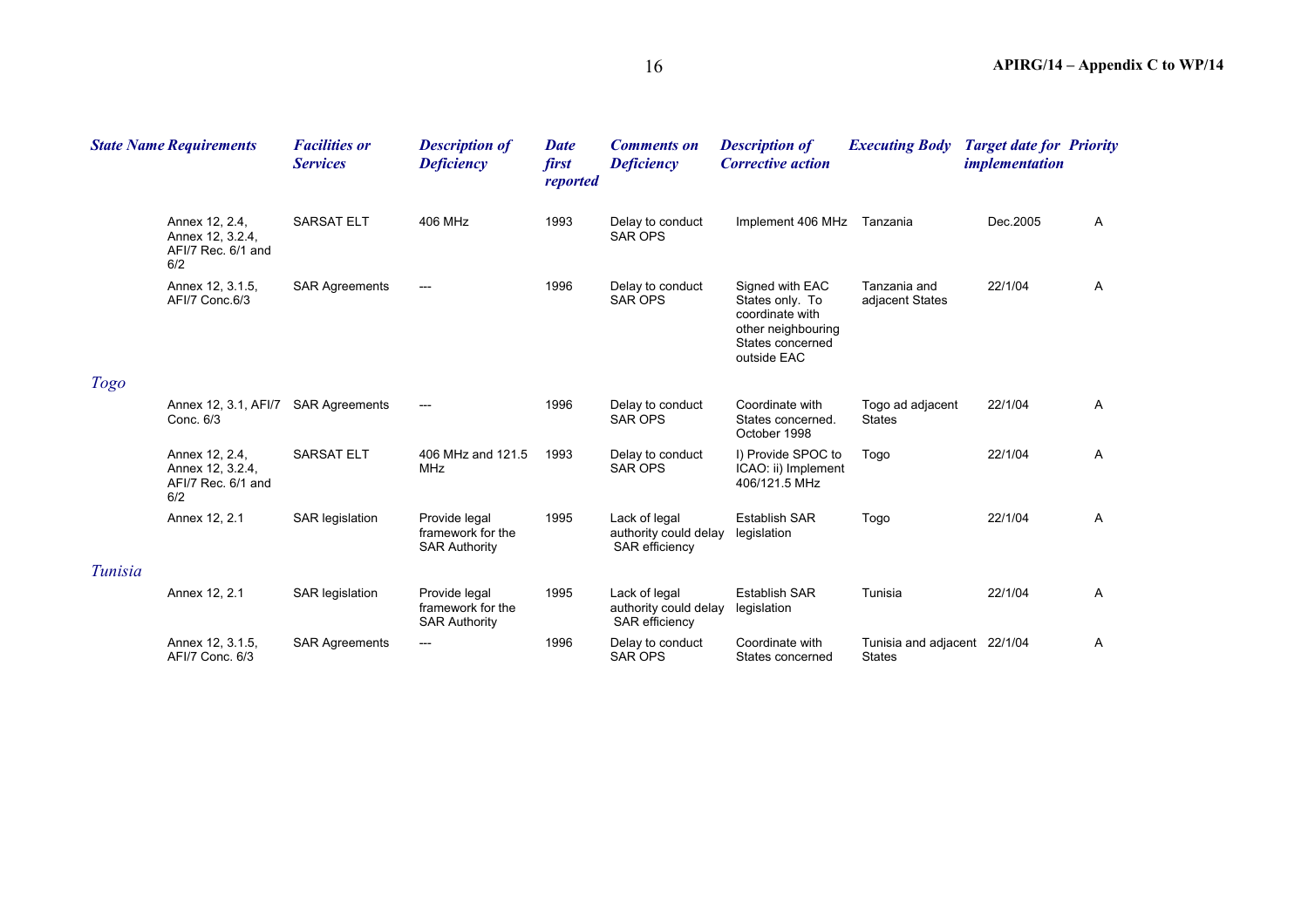|                | <b>State Name Requirements</b>                                  | <b>Facilities or</b><br><b>Services</b> | <b>Description of</b><br><b>Deficiency</b>                 | <b>Date</b><br>first<br>reported | <b>Comments on</b><br><b>Deficiency</b>                  | <b>Description of</b><br><b>Corrective action</b>                                                         | <b>Executing Body</b>                         | <b>Target date for Priority</b><br><i>implementation</i> |   |
|----------------|-----------------------------------------------------------------|-----------------------------------------|------------------------------------------------------------|----------------------------------|----------------------------------------------------------|-----------------------------------------------------------------------------------------------------------|-----------------------------------------------|----------------------------------------------------------|---|
| Uganda         |                                                                 |                                         |                                                            |                                  |                                                          |                                                                                                           |                                               |                                                          |   |
|                | Annex 12, 3.1.5,<br>AFI/7 Conc. 6/3: SAR<br>Agreements          | <b>SAR Agreements</b>                   | $---$                                                      | 1995                             | Delay to conduct<br><b>SAR OPS</b>                       | Signed with EAC<br>States. To<br>coordinate with<br>other neighbouring<br>States concerned<br>outside EAC | Uganda                                        | 22/1/04                                                  | A |
|                | Annex 12, 2.4,<br>Annex 12, 3.2.4,<br>AFI/7 Rec. 6/1 and<br>6/2 | <b>SARSAT ELT</b>                       | 406 MHz                                                    | 1993                             | Delay to conduct<br><b>SAR OPS</b>                       | Implement 406 MHz                                                                                         | Uganda                                        | 31/03/04                                                 | A |
|                | Annex 12, 2.1                                                   | <b>SAR legislation</b>                  | Provide legal<br>framework for the<br><b>SAR Authority</b> | 1995                             | Lack of legal<br>authority could delay<br>SAR efficiency | <b>Establish SAR</b><br>legislation                                                                       | Uganda                                        | 31/03/04                                                 | A |
| Western Sahara |                                                                 |                                         |                                                            |                                  |                                                          |                                                                                                           |                                               |                                                          |   |
|                | This State has no<br>deficiency in this<br>field                |                                         |                                                            |                                  |                                                          |                                                                                                           |                                               |                                                          |   |
| Zambia         |                                                                 |                                         |                                                            |                                  |                                                          |                                                                                                           |                                               |                                                          |   |
|                | Annex 12, 3.1.5,<br>AFI/7 Conc. 6/3                             | <b>SAR Agreements</b>                   | ---                                                        | 1996                             | Delay to conduct<br><b>SAR OPS</b>                       | Coordinate with<br>States concerned                                                                       | Zambia, Angola,<br>Mozambique and<br>Zimbabwe | 22/1/04                                                  | A |
|                | Annex 12, 2.4,<br>Annex 12, 3.2.4,<br>AFI/7 Rec. 6/1 and<br>6/2 | <b>SARSAT ELT</b>                       | 406 MHz                                                    | 1993                             | Delay to conduct<br><b>SAR OPS</b>                       | Implement 406 MHz                                                                                         | Zambia                                        | 22/1/04                                                  | A |
|                | Annex 12, 2.1                                                   | SAR legislation                         | Provide legal<br>famework for the<br><b>SAR Authority</b>  | 1995                             | Lack of legal<br>authority coul delay<br>SAR efficiency  | <b>Establish SAR</b><br>legislation                                                                       | Zambia                                        | 22/1/04                                                  | A |